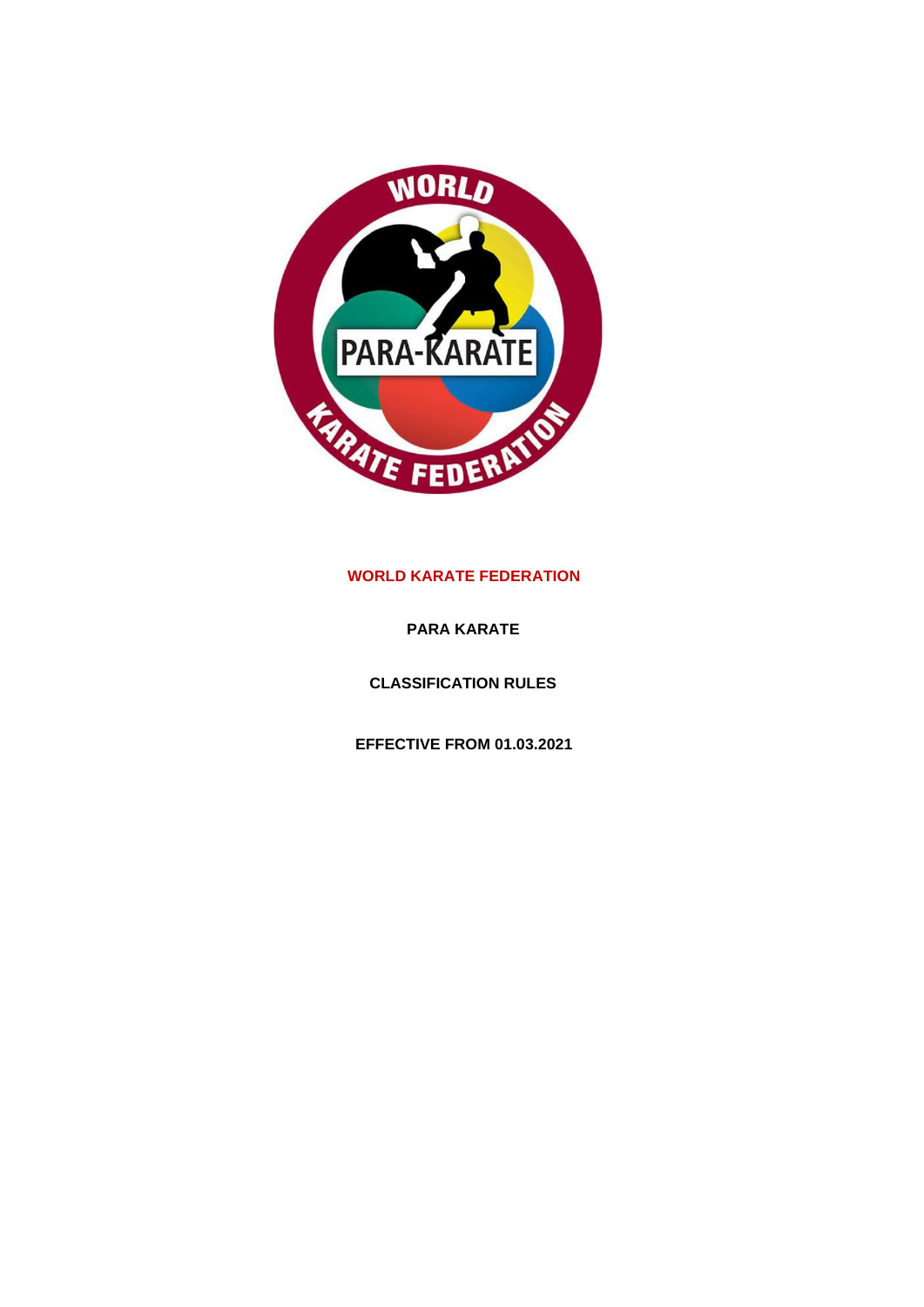

# CONTENT

| 1.   |  |  |  |
|------|--|--|--|
| 1.1. |  |  |  |
| 1.2. |  |  |  |
| 1.3. |  |  |  |
| 1.4. |  |  |  |
| 2.   |  |  |  |
| 2.1. |  |  |  |
| 2.2. |  |  |  |
| 2.3. |  |  |  |
|      |  |  |  |
| 3.   |  |  |  |
| 3.3. |  |  |  |
| 3.4. |  |  |  |
| 3.5. |  |  |  |
| 3.6. |  |  |  |
| 3.7. |  |  |  |
| 3.8. |  |  |  |
| 4.   |  |  |  |
| 5.   |  |  |  |
|      |  |  |  |
| 6.   |  |  |  |
|      |  |  |  |
| 6.4. |  |  |  |
| 6.5. |  |  |  |
| 7.   |  |  |  |
| 8.   |  |  |  |
| 9.   |  |  |  |
| 10.  |  |  |  |
| 11.  |  |  |  |
| 12.  |  |  |  |
| 13.  |  |  |  |
|      |  |  |  |
| 14.  |  |  |  |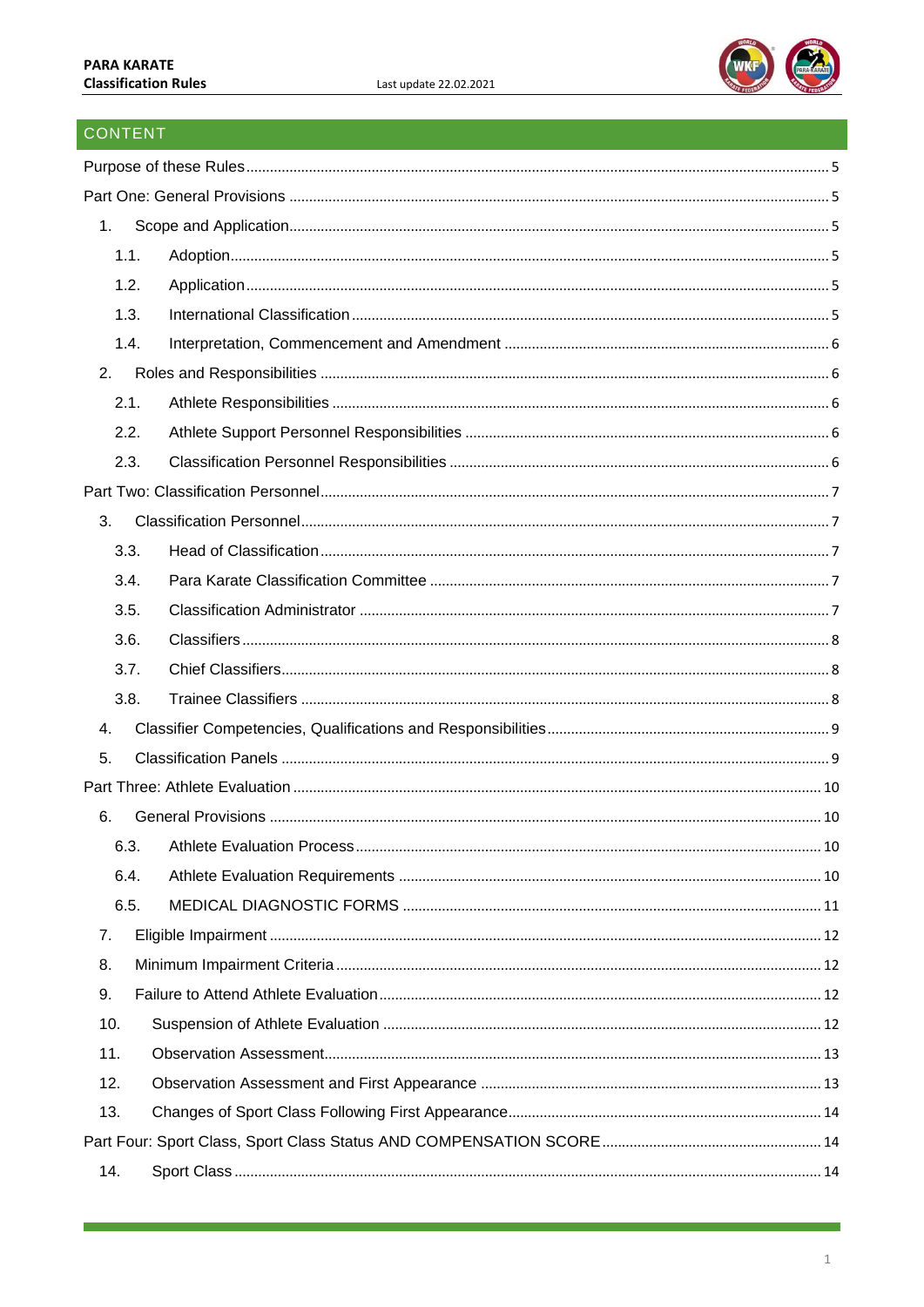#### **PARA KARATE Classification Rules**



| 15. |        |  |      |
|-----|--------|--|------|
| 16. |        |  |      |
| 17. |        |  |      |
| 18. |        |  |      |
| 19. |        |  |      |
| 20. |        |  |      |
|     |        |  |      |
| 21. |        |  |      |
|     |        |  |      |
| 22. |        |  |      |
| 23. |        |  |      |
| 24. |        |  |      |
| 25. |        |  |      |
| 26. |        |  |      |
|     |        |  |      |
| 27. |        |  |      |
| 28. |        |  |      |
|     | 28.13. |  |      |
|     | 28.18. |  |      |
|     | 28.19. |  |      |
|     | 28.20. |  |      |
|     | 28.21. |  |      |
|     |        |  |      |
| 29. |        |  | . 26 |
| 30. |        |  |      |
| 31. |        |  |      |
|     |        |  |      |
| 32. |        |  |      |
| 33. |        |  |      |
| 34. |        |  |      |
| 35. |        |  |      |
| 36. |        |  |      |
| 37. |        |  |      |
| 38. |        |  |      |
| 39. |        |  |      |
|     |        |  |      |
|     |        |  |      |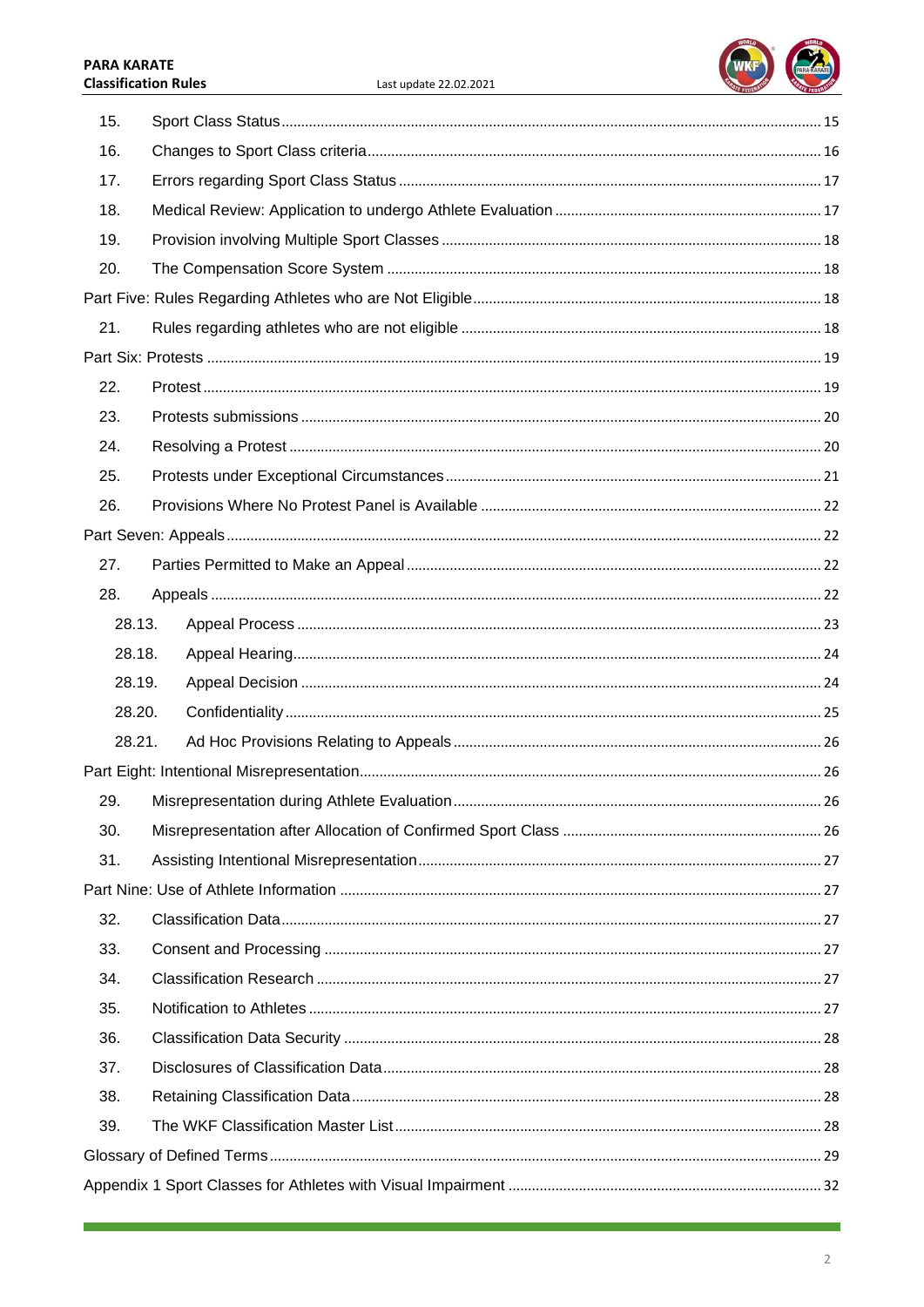a sa kacamatan ing Kabupatèn Kabupatèn Kabupatèn Kabupatèn Kabupatèn Kabupatèn Kabupatèn Kabupatèn Kabupatèn K



| The Compensation Score will be given to the Athlete based on the Medical Documentation. Appendix 2 Sport |  |
|----------------------------------------------------------------------------------------------------------|--|
|                                                                                                          |  |
|                                                                                                          |  |
|                                                                                                          |  |
|                                                                                                          |  |
|                                                                                                          |  |
|                                                                                                          |  |
|                                                                                                          |  |
|                                                                                                          |  |
|                                                                                                          |  |
|                                                                                                          |  |
|                                                                                                          |  |
|                                                                                                          |  |
|                                                                                                          |  |
|                                                                                                          |  |
|                                                                                                          |  |
|                                                                                                          |  |
|                                                                                                          |  |
|                                                                                                          |  |
|                                                                                                          |  |
|                                                                                                          |  |
|                                                                                                          |  |
|                                                                                                          |  |
|                                                                                                          |  |
|                                                                                                          |  |
|                                                                                                          |  |
|                                                                                                          |  |
|                                                                                                          |  |
| 5.1 Disqualification of Event Results as a Consequence of Intentional Misrepresentation  42              |  |
| 5.2 Removal of Sport Class as a Consequence of an Act of Intentional Misrepresentation Committed         |  |
|                                                                                                          |  |
|                                                                                                          |  |
|                                                                                                          |  |
|                                                                                                          |  |

a sa kabila na katika sa katika sa katika sa sanga na katika sa sanga na katika sa sa sa sa sa sa sa sa sa san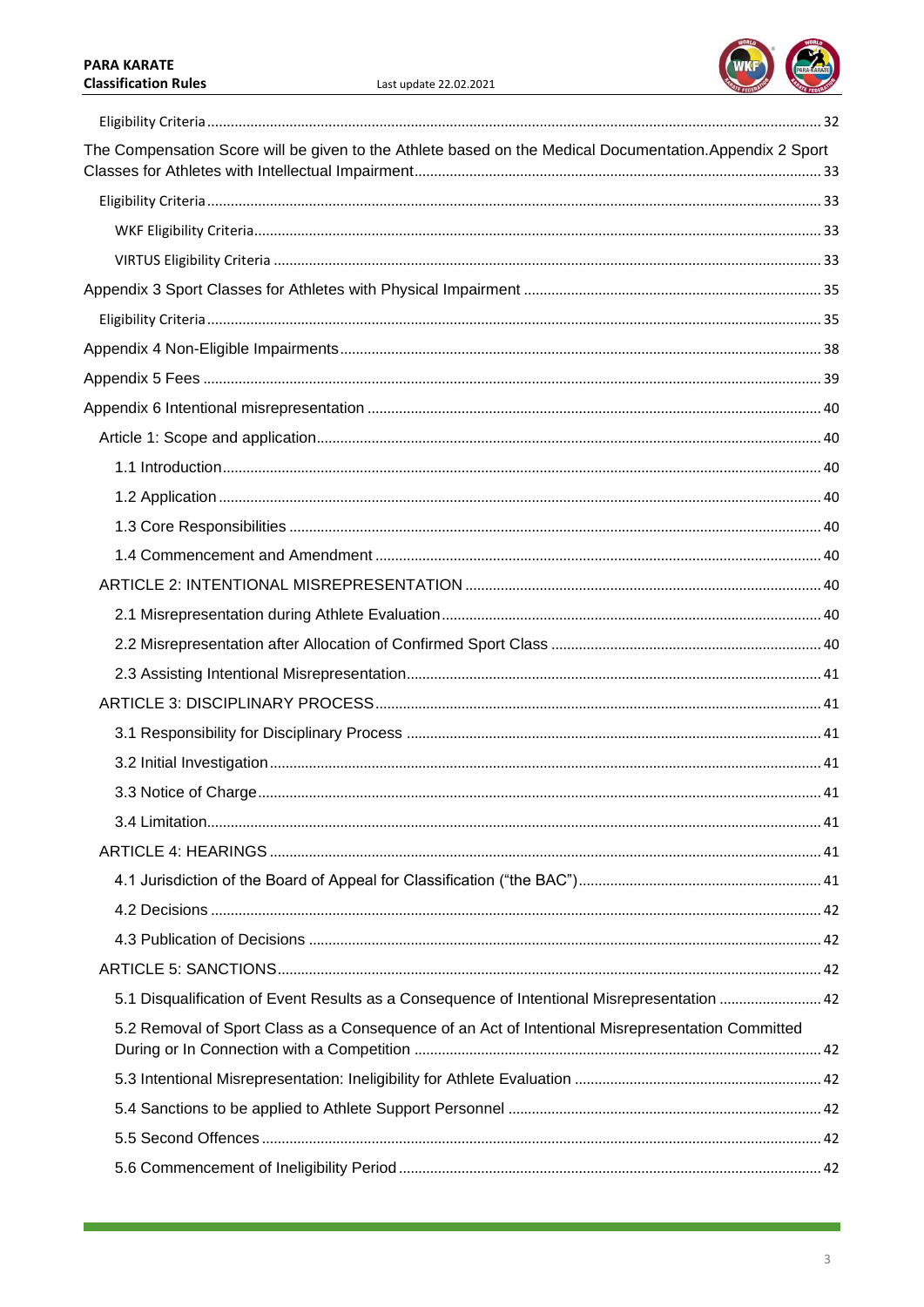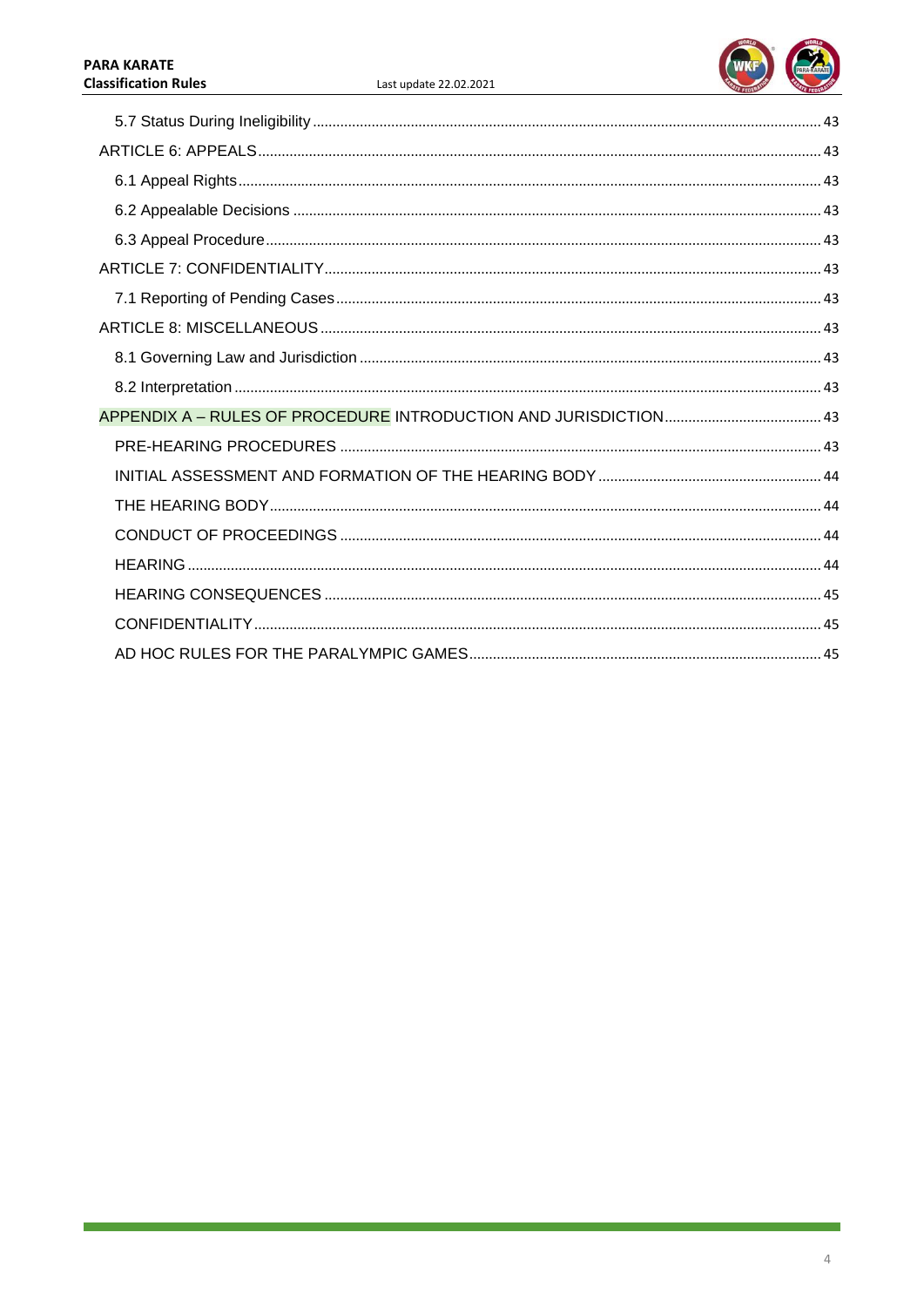

# <span id="page-5-0"></span>PURPOSE OF THESE RULES

These Athlete Classification Rules (referred to generally as "the Rules") provide a framework within which the process of "Classification" may take place. The term "Classification" refers to a structure for Competition, the aim of which is to ensure that an Athlete's Impairment is relevant to sport performance, and to ensure that Athletes compete equitably with each other. The purpose of Classification is to minimise the impact of eligible Impairment types on the outcome of the competition, so that Athletes who succeed in competition are those who have enhanced their abilities to to the best effect.

# <span id="page-5-1"></span>PART ONE: GENERAL PROVISIONS

# <span id="page-5-3"></span><span id="page-5-2"></span>1. SCOPE AND APPLICATION

### 1.1. ADOPTION

- 1.1.1.These Rules are intended to implement the provisions of the IPC Classification Code for the sport of Karate.
- 1.1.2.These Classification Rules refer to Appendices. These Appendices form an integral part of the Classification Rules.
- 1.1.3.These Classification Rules form part of the Para Karate Rules and Regulations.
- 1.1.4.The Classification Rules are supplemented by Classification forms that have been prepared to assist Athlete Evaluation. These forms are available from the Para Karate Commission and can be amended by the Para Karate Commission from time to time.

### <span id="page-5-4"></span>1.2. APPLICATION

- 1.2.1.These Rules shall apply to:
- 1.1.1.All Athletes and Athlete Support Personnel who are registered and/ or licensed with WKF as defined in the WKF Para Karate Kata Competition Rules.
- 1.1.2. All Athletes and Athlete Support Personnel participating in such capacity in Events and Competitions recognised by WKF or any of its members or affiliate organisations or licensees.
- 1.1.3.It is the personal responsibility of Athletes, Athlete Support Personnel and Classification Personnel to acquaint themselves with all of the requirements of these Rules, the IPC Classification Code (see IPC Handbook, Section 2, Chapter 1.3) and the other sections of the IPC Handbook that apply to Classification, including the IPC Position Statement on Background and Scientific Rationale for Classification in Paralympic Sport (see IPC Handbook, Section 2, Chapter 4.4)

### <span id="page-5-5"></span>1.3. INTERNATIONAL CLASSIFICATION

- 1.3.1.Athlete Evaluation that is conducted by WKF in full compliance with these Rules is referred to as International Classification.
- 1.3.2.WKF will provide Athletes with an opportunity to undertake International Classification by appointing Classifiers certified pursuant to Article Two to conduct Athlete Evaluation at WKF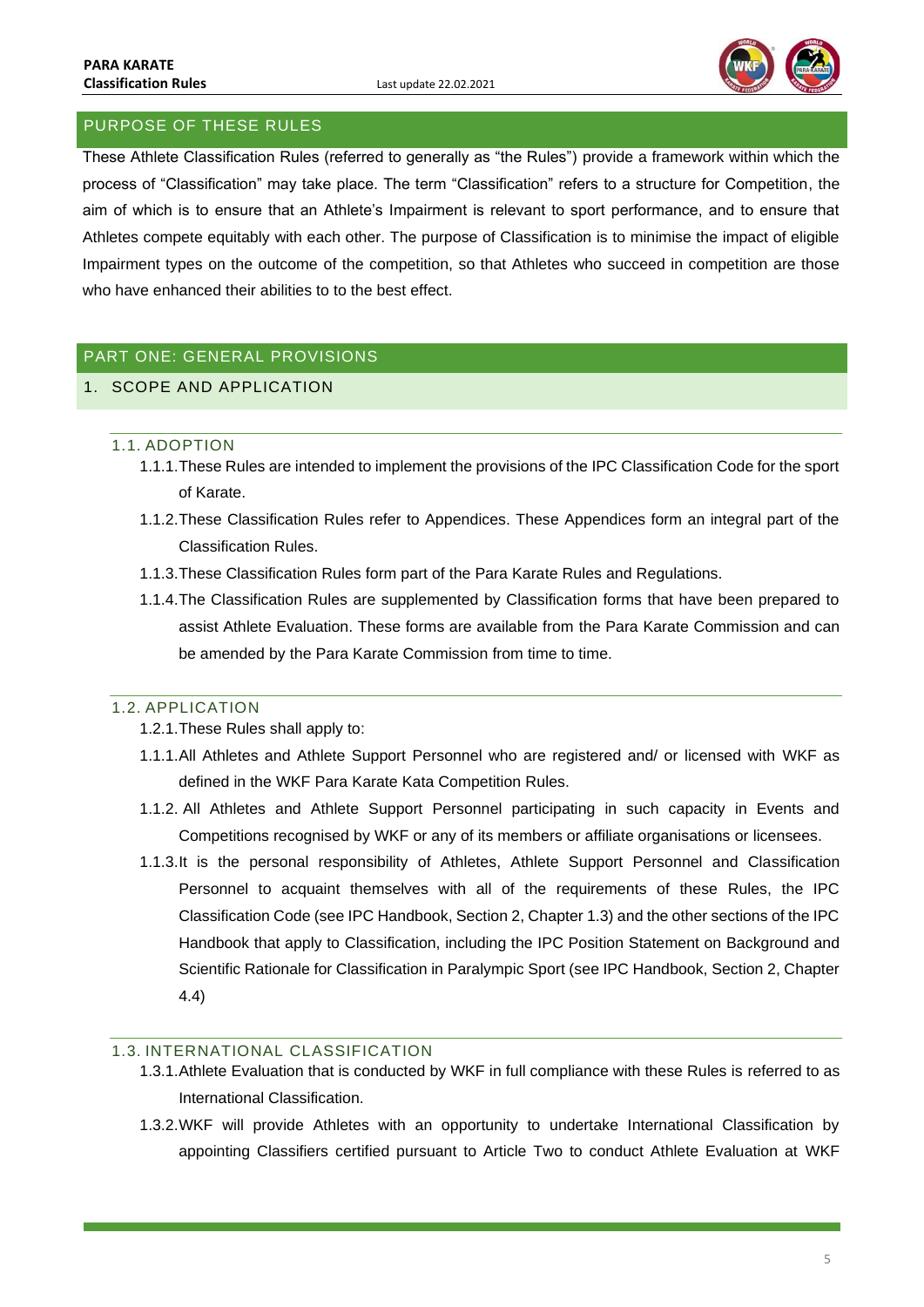

Recognized Competitions, and by providing reasonable notice of such International Classification opportunities to Athletes and WKF Member National Federations.

1.3.3.An Athlete will only be permitted to undergo International Classification if he or she has been registered by the WKF National Federation at the competition where the International Classification takes place.

### <span id="page-6-0"></span>1.4. INTERPRETATION, COMMENCEMENT AND AMENDMENT

- 1.4.1.These Rules shall always be interpreted and applied in a manner that is consistent with the IPC Classification Code.
- 1.4.2.These Rules shall come into full force and effect on the Effective Date as specified by WKF.
- 1.4.3.Amendments to these Rules shall be approved and shall come into effect in the manner prescribed by WKF. WKF may at any time amend, update, or otherwise alter the text, meaning and effect of the Appendices independently of these Rules.

# <span id="page-6-1"></span>2. ROLES AND RESPONSIBILITIES

It is the personal responsibility of Athletes, Athlete Support Personnel, and Classification Personnel to familiarise themselves with all the requirements of these Classification Rules.

### <span id="page-6-2"></span>2.1. ATHLETE RESPONSIBILITIES

- 2.1.1.The roles and responsibilities of Athletes include the followingo:
- a) to be knowledgeable of and comply with all applicable policies, rules and processes established by these Classification Rules:
- b) to participate in Athlete Evaluation in good faith;
- c) to ensure when appropriate that adequate information related to Health Conditions and Eligible Impairments is provided and/or made available to Para Karate;
- d) to cooperate with any investigations concerning violations of these Classification Rules; and
- e) to actively participate in the process of education and awareness, and Classification research, through exchanging personal experiences and expertise.

## <span id="page-6-3"></span>2.2. ATHLETE SUPPORT PERSONNEL RESPONSIBILITIES

2.2.1.The roles and responsibilities of Athlete Support Personnel include:

- a) to be knowledgeable of and comply with all applicable policies, rules and processes established by these Classification Rules;
- b) to use their influence on Athlete values and behaviour to foster a positive and collaborative Classification attitude and communication;
- c) to assist in the development, management, and implementation of Classification Systems; and
- d) to cooperate with any investigations concerning violations of these Classification Rules.

## <span id="page-6-4"></span>2.3. CLASSIFICATION PERSONNEL RESPONSIBILITIES

2.3.1.The roles and responsibilities of Classification Personnel include: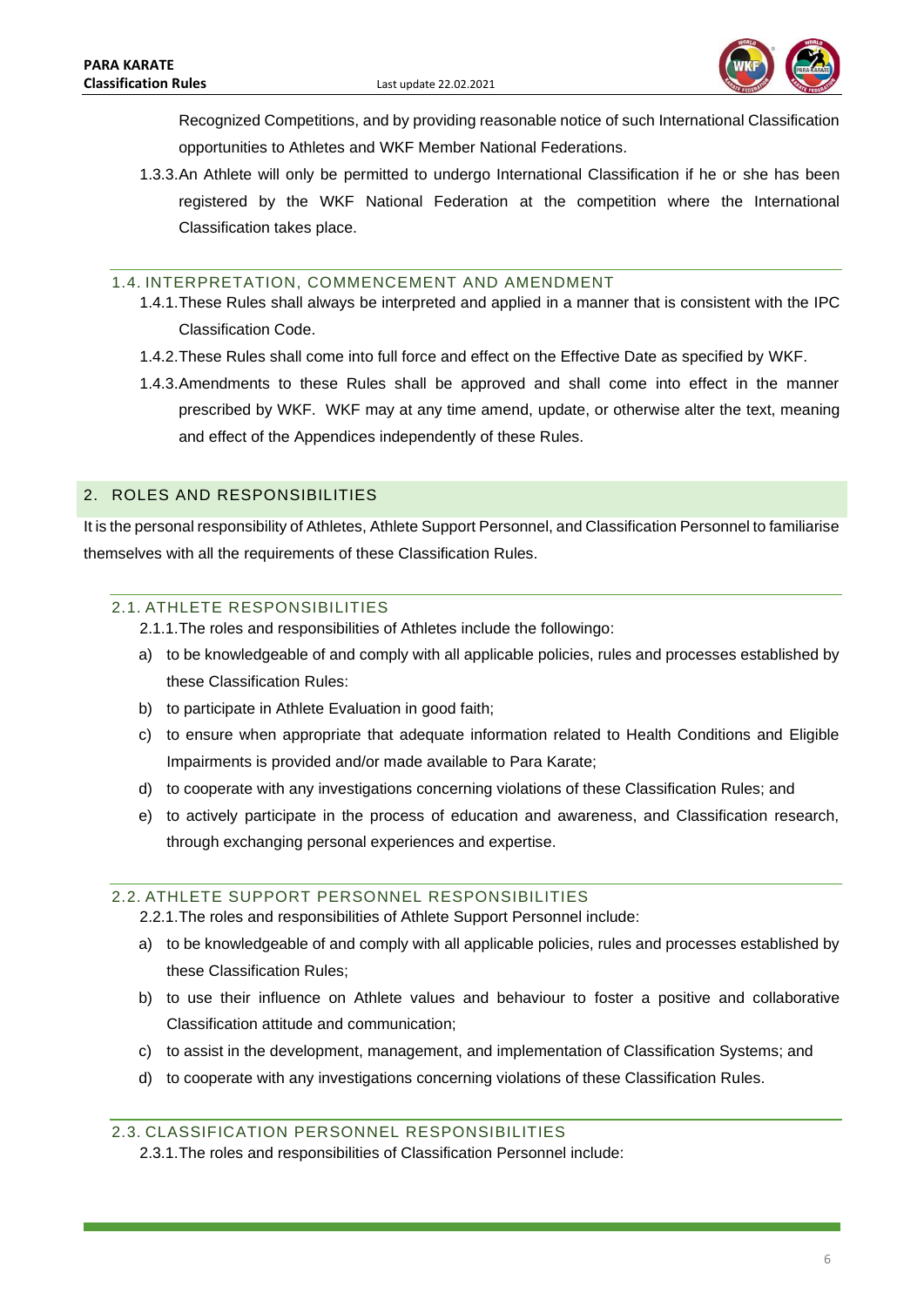

- a) to have a complete working knowledge of all applicable policies, rules and processes established by these Classification Rules;
- b) to use their influence to foster a positive and collaborative Classification attitude and communication;
- c) to assist in the development, management, and implementation of Classification Systems, including participation in education and research; and
- d) to cooperate with any investigations concerning violations of these Classification Rules.

### <span id="page-7-0"></span>PART TWO: CLASSIFICATION PERSONNEL

#### <span id="page-7-1"></span>3. CLASSIFICATION PERSONNEL

- 3.1. Classification Personnel are fundamental to the effective implementation of these Rules. This Article Three explains how WKF Classification Personnel assists in the delivery of classification under these Rules.
- 3.2. WKF should appoint the following Classification Personnel, each of whom will have an essential role in the administration, organization, and execution of classification for Para Karate:

### <span id="page-7-2"></span>3.3. HEAD OF CLASSIFICATION

- 3.3.1.The Head of Classification will be appointed by the WKF President upon proposal of the WKF Para Karate Commission
- 3.3.2. The Head of Classification is responsible for the direction, administration, coordination, and implementation of all classification matters for Para Karate.
- 3.3.3.The Head of Classification is not required to be a certified Classifier.
- 3.3.4.The Head of Classification may delegate specific responsibilities and/or transfer specific tasks to designated Classifiers, or other persons authorised by WKF.
- 3.3.5.The Head of Classification (if certified as a Classifier) can be appointed as a Classifier and/or Chief Classifier.
- 3.3.6.The Head of Classification in conjunction with WKF Classification Administrator is responsible for appointing Classification Panel(s) who will conduct International Classification at Recognised Competitions.

#### <span id="page-7-3"></span>3.4. PARA KARATE CLASSIFICATION COMMITTEE

3.4.1.The Para Karate Classification Committee shall consist of classifiers impairments groups, technical classifiers, and others as deemed appropriate. Ad-hoc members may be appointed by the Head of Classification in conjunction with the WKF Classification Administrator.

## <span id="page-7-4"></span>3.5. CLASSIFICATION ADMINISTRATOR

3.5.1.The Classification Administrator (CA) is the person responsible for keeping and updating the WKF Master List of all Athletes which details such matters as the Athletes name, Nationality, Sport Class, Sport Class Status and Compensation Score. The CA co-ordinates the classification process in collaboration with the Head of Classification and the Classification Committee and is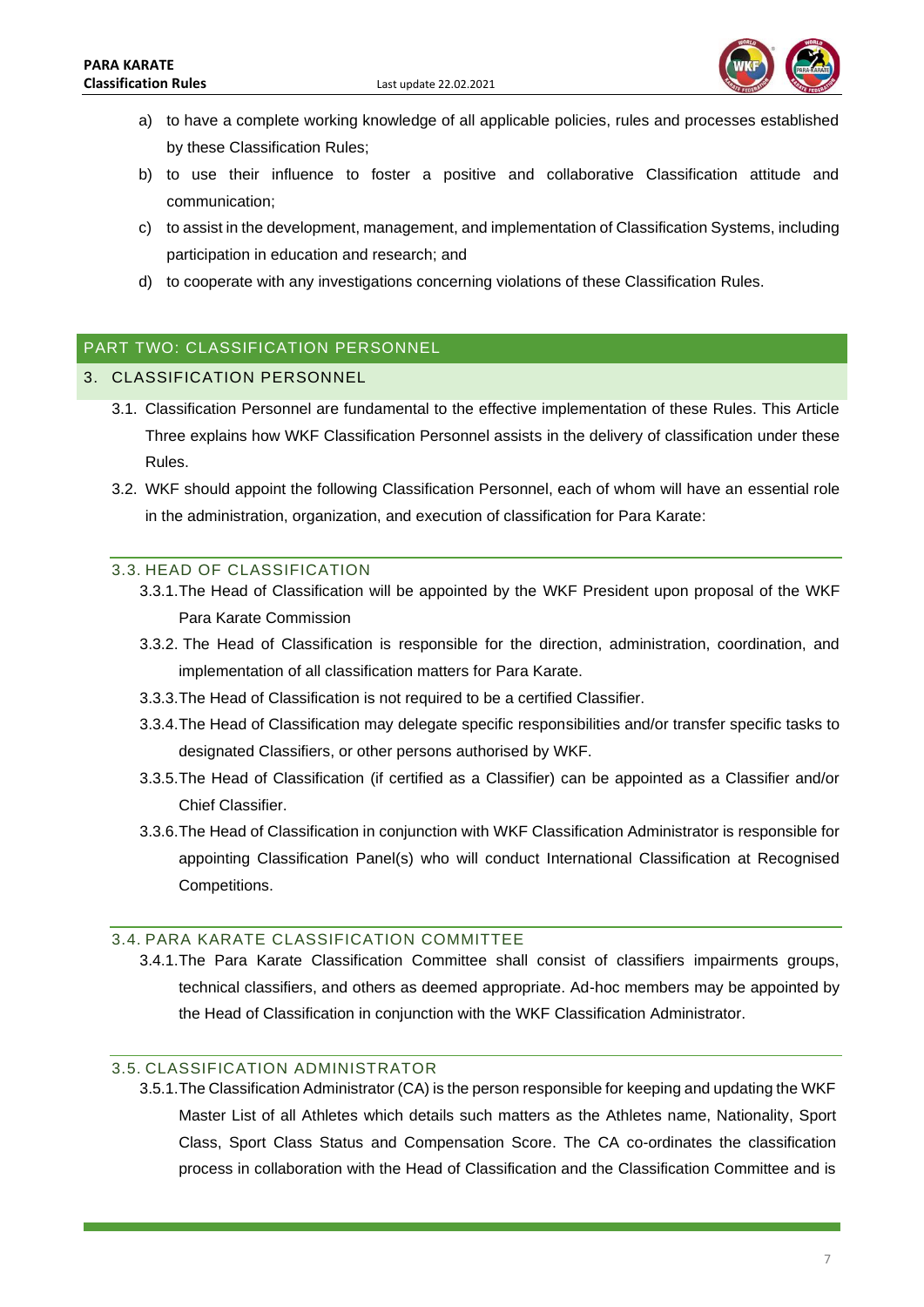

the contact point between Athletes, Coaches, Officials and Classifiers. The CA is responsible for keeping and updating the WKF Master List of Certified Classifiers. The WKF Masters List of Athletes, Classifiers, Athlete Support Personnel and Translators will be administered through the WKF official software provider.

### <span id="page-8-0"></span>3.6. CLASSIFIERS

- 3.6.1.A Classifier is a person authorised and certified by the WKF Para Karate Commission as being competent to conduct Athlete Evaluation. WKF Para Karate Commission will specify from time to time how it shall certify Classifiers.
- 3.6.2.WKF classifiers are required, as appropriate, to assist in the research, development and clarification of the Athlete Classification Rules and Sport Class profiles for Para Karate, participate in Classifier workshops arranged by WKF and/or the IPC from time to time; and attend such Classifier training as requested from time to time by the WKF.

### <span id="page-8-1"></span>3.7. CHIEF CLASSIFIERS

- 3.7.1.A Chief Classifier is a Classifier who is appointed by WKF Para Karate Commission to act as the senior Classifier present at a specific WKF Sanctioned or promoted Para Karate Competition.
- 3.7.2.The Head of Classification may be appointed as Classifier and/or Chief Classifier.
- 3.7.3.A Chief Classifier is responsible for the direction, administration, coordination, and implementation of classification matters at a Competition. A Chief Classifier may be required by WKF Para Karate Commission to do the following:
	- 3.7.3.1. Identify those Athletes who will be competing at that Competition who will require Athlete Evaluation.
	- 3.7.3.2. Supervise Classifiers to ensure that the Rules are applied appropriately during a specific Competition.
	- 3.7.3.3. Manage the Protest process as required by Part Six.
	- 3.7.3.4. Liaise with the relevant Competition organiser to ensure that all travel, accommodation, and other logistics are arranged in order that Classifiers may carry out their duties at the Competition.
- 3.7.4.A Chief Classifier may delegate specific responsibilities and/or transfer specific tasks to other appropriately qualified Classifiers, or other appropriately qualified WKF officers or representatives, and/or appropriately qualified persons in the local organising committee of a Competition.

### <span id="page-8-2"></span>3.8. TRAINEE CLASSIFIERS

- 3.8.1.WKF Head of Classification may appoint Trainee Classifiers so that they may be certified as Classifiers.
- 3.8.2.Trainee Classifiers may actively participate in or observe Athlete Evaluation under supervision of a Classification Panel to develop the necessary competencies and proficiencies to be certified by WKF PKC as a Classifier.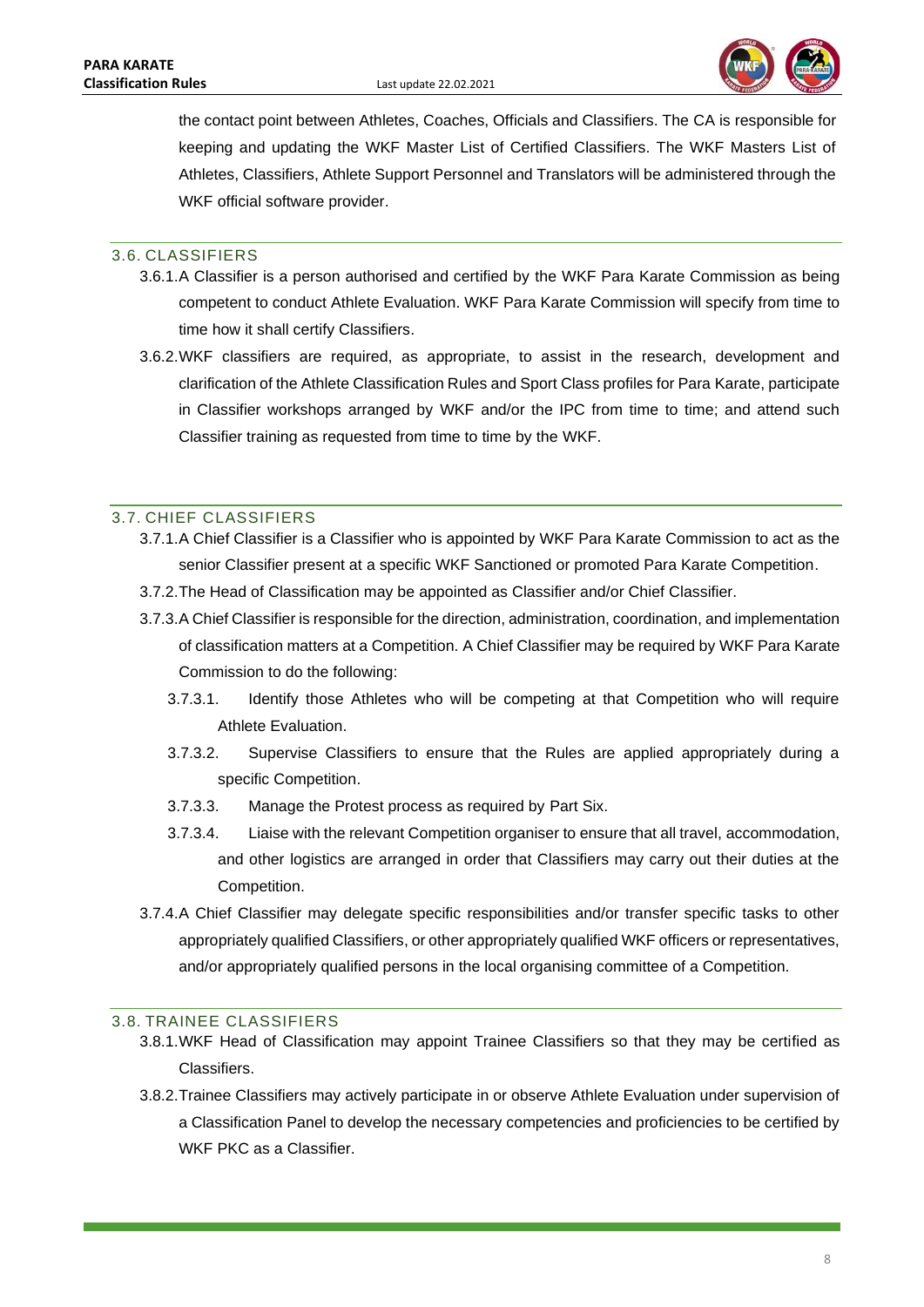

### <span id="page-9-0"></span>4. CLASSIFIER COMPETENCIES, QUALIFICATIONS AND RESPONSIBILITIES

- 4.1. WKF PKC certifies Classifiers who have abilities and qualifications relevant to conduct Athlete Evaluation in pursuant to Athletes with Physical, Visual, and Intellectual Impairment.
- 4.2. WKF PKC must provide training and education to Classifiers to ensure Classifiers obtain and/or maintain Classifier Competencies.
- 4.3. WKF requires Classifiers to have one of the below qualifications to be considered for certification as WKF Classifier:
	- 4.3.1.a certified health professional in a field relevant to the Impairment category which WKF at its sole discretion deems acceptable, e.g., physicians and physiotherapists for Athletes with Physical Impairment, ophthalmologists, and optometrists for athletes with Visual Impairment, and psychologists, neurologists or psychiatrists for athletes with Intellectual Impairment.
	- 4.3.2.an extensive coaching or other relevant background in the sport of Karate or a recognised and reputable academic qualification which encompasses a requisite level of anatomical, biomechanical, and sport-specific expertise, which WKF at its sole discretion deems to be acceptable.
- 4.4. Only classifiers that fulfil the requirements of Article 4.3 are entitled to conduct a Physical Assessment (for athletes with physical impairment).
- 4.5. All Classification Personnel must comply with the standards of behaviour mandated from time to time in the IPC Code of Ethics and the IPC Classifier Code of Conduct. If any Classification Personnel is found to have breached the terms of either the IPC Code of Ethics or the IPC Classifier Code of Conduct, WKF PKC will have sole discretion to withdraw any applicable certification or authorization. WKF PKC may also make such recommendations as it sees fit to IPC and any other relevant bodies as regards any certification held by the relevant Classification Personnel to act as Classification Personnel in respect of other sports.
- 4.6. The process of Classifier Certification is specified in Regulations of Administration of the International Classifiers of Para Karate.

### <span id="page-9-1"></span>5. CLASSIFICATION PANELS

- 5.1. A Classification Panel is a body that is appointed by the WKF President upon proposal of the WKF Para Karate Commission to conduct Athlete Evaluation in accordance with these Rules. A Classification Panel should be comprised of a minimum of two (2) Classifiers, one medical and one technical.
- 5.2. WKF and competition organizers will whenever possible ensure that at least one Classification Panel is able to conduct Athlete Evaluation for each Impairment category (Physical Impairment, Visual Impairment and Intellectual Impairment, assuming that Events are offered for all three Impairment categories). In special circumstances when only one panel is present only New Athletes will be seen, and no protests will be accepted for that competition.
- 5.3. Classification Personnel should have no relationship with any Athlete or Athlete Support Personnel present at a Competition or otherwise, as such a situation could create any actual or perceived bias or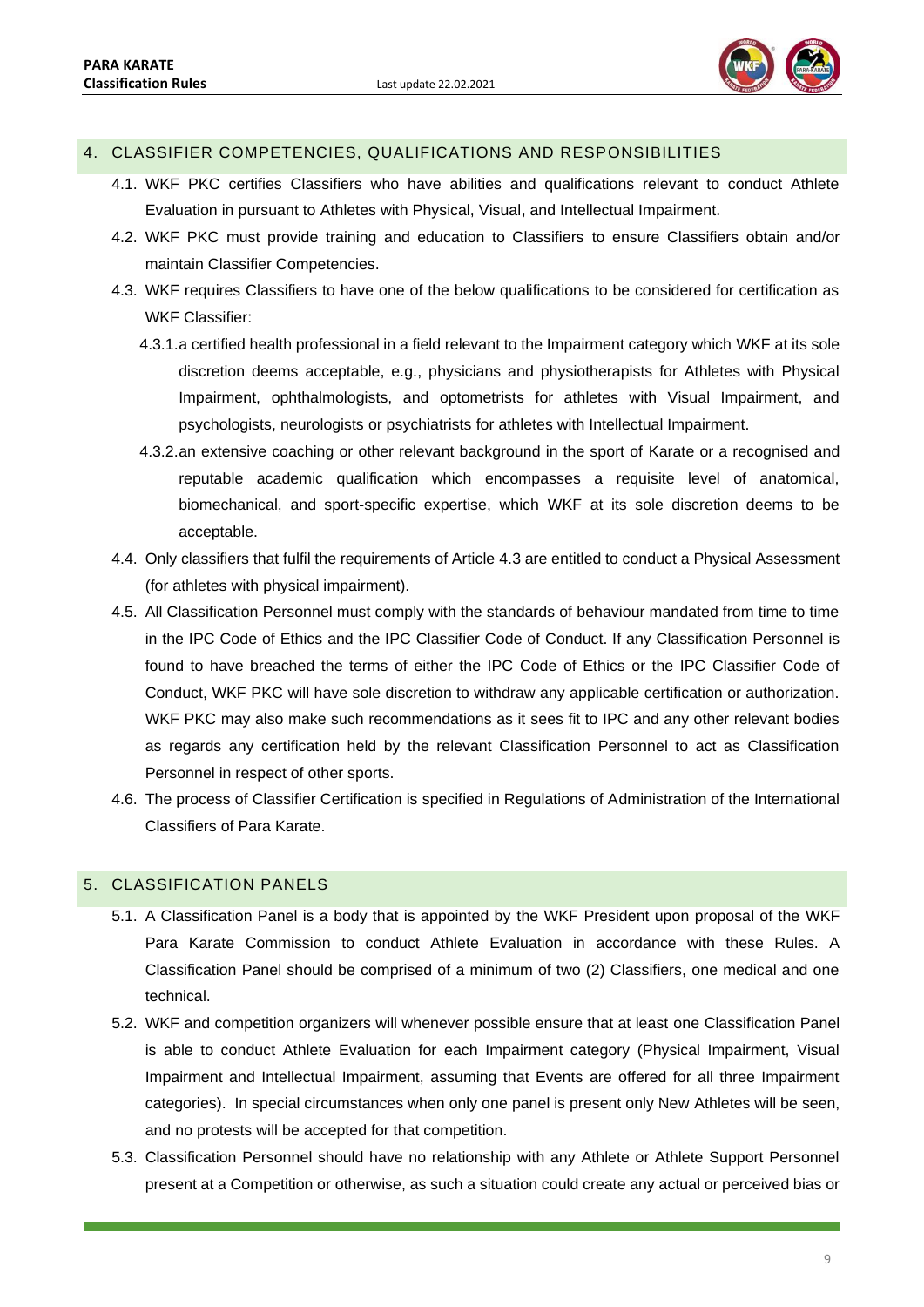

Conflict of Interest. Classification Personnel must disclose to WKF Para Karate Commission any actual or perceived bias or Conflict of Interest that may be relevant to their appointment as a member of any Classification Panel to the Head of Classification.

- 5.4. WKF will ensure that Classifiers who act as members of a Classification Panel at a Competition will not have any official responsibilities within Para Karate Kata competition other than in connection with Athlete Evaluation.
- 5.5. A Classification Panel may seek third party expertise of any nature if it considers in its sole discretion that this would assist it in completing the process of Athlete Evaluation.

# <span id="page-10-0"></span>PART THREE: ATHLETE EVALUATION

### <span id="page-10-1"></span>6. GENERAL PROVISIONS

- 6.1. Athlete Evaluation is the process by which an Athlete is assessed by a Classification Panel so that the Athlete may be allocated a Sport Class, Sport Class Status, and Compensation Score (Extra points).
- 6.2. Athlete evaluation will take place prior to World or Continental Championships in the same location, ideally one or two days before its start.

### <span id="page-10-2"></span>6.3. ATHLETE EVALUATION PROCESS

The Athlete Evaluation process may encompass the following:

- 6.3.1.Physical Assessment: The Classification Panel should conduct a Physical Assessment of the Athlete, to establish that the Athlete has an Eligible Impairment that meets the relevant Minimum Disability Criteria; and
- 6.3.2.Technical Assessment: The Classification Panel should conduct a Technical Assessment of the Athlete which may include, but is not limited to, an assessment of the Athlete's ability to perform, in a non-competitive environment, the specific tasks and activities that are part of the Para Karate in which the Athlete participates; and
- 6.3.3.Observation Assessment: The Classification Panel may conduct Observation Assessments, which shall involve observing an Athlete performing the specific skills that are part of the Para Karate. This may occur during training or first appearance in the competition.
- 6.3.4.The means by which Physical, Technical and Observation Assessment are to be conducted are specified in the Appendices to these Rules.
- 6.3.5.**Pre-Competition Athlete Evaluation: Intellectually Impaired athletes must enter the competition with predetermined eligibility as per the VIRTUS Master List. This only applies to event and Championships organized by the WKF.**

### <span id="page-10-3"></span>6.4. ATHLETE EVALUATION REQUIREMENTS

The following requirements apply to Athlete Evaluation:

6.4.1.The Athlete and his or her accredited coach are jointly responsible for ensuring that the Athlete attends Athlete Evaluation.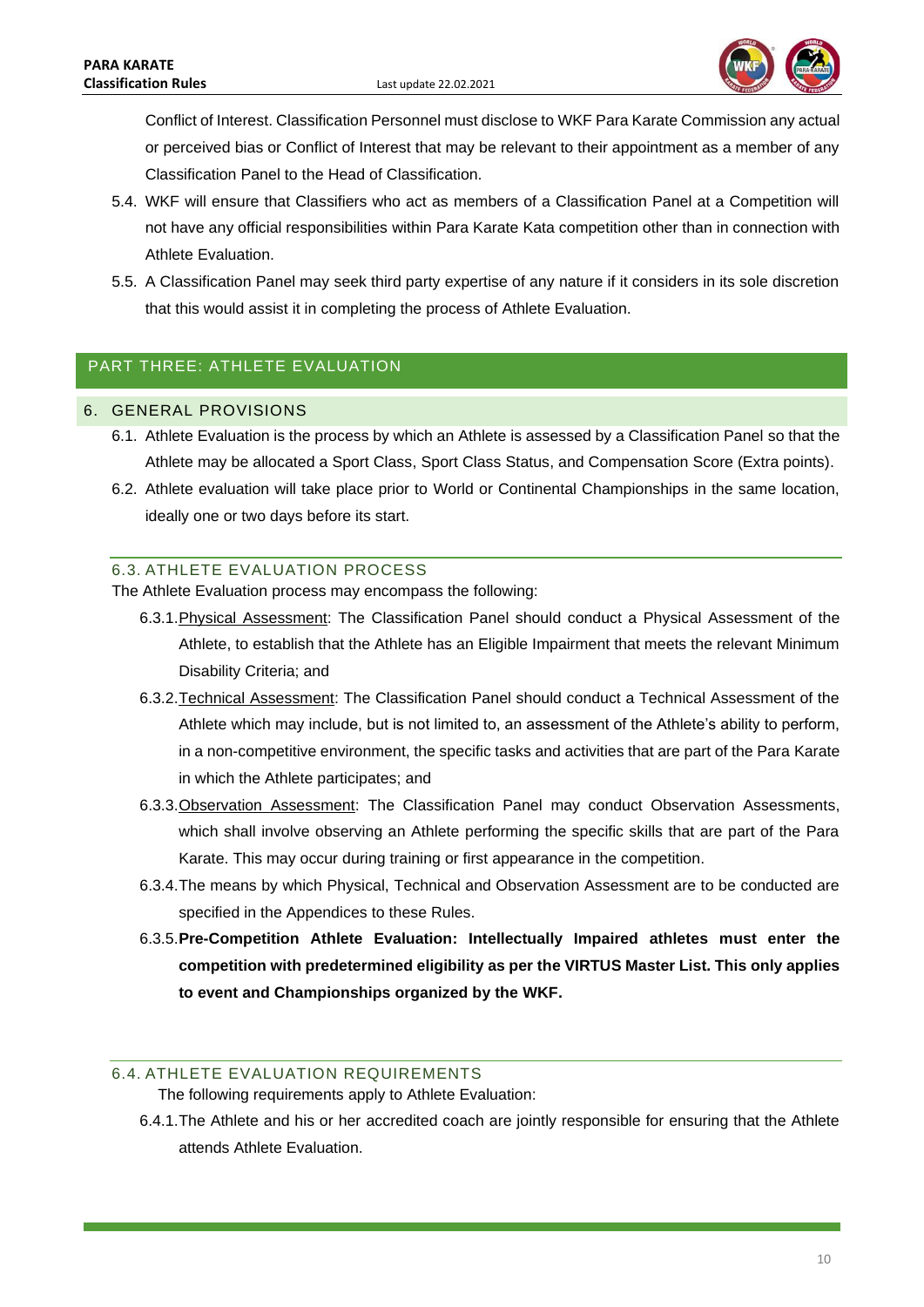

- 6.4.2.Athlete Evaluation and its associated processes will be conducted in English. If the Athlete and/or the Athlete Support Personnel require an interpreter, the Athlete's WKF National Team will be responsible for arranging the attendance of an interpreter.
- 6.4.3.One personal assistant (in addition to any required interpreter) may accompany an Athlete during Athlete Evaluation. This person should be familiar with the Athlete's Impairment and sporting history and must be a member of the Athlete's National Team or must be otherwise authorized in advance by the Chief Classifier to attend the Athlete's Evaluation.
- 6.4.4.If the Athlete is a minor or has an Intellectual Impairment, a parent or guardian should accompany him or her, as a registered Personal Assistant.
- 6.4.5.The Athlete must accept the terms of the WKF Evaluation Consent Form prior to participating in Athlete Evaluation. The Athlete must provide identification, such as a passport, that verifies the Athlete's identity to the satisfaction of the Classification Panel.
- 6.4.6.All Athletes must use the same sportswear (karate gi and shoes if necessary) and equipment for classification as they will use during competitions, including blindfolds, wheelchairs, sport glasses and any leg straps (as per Section 3 of WKF Para Karate Kata Competition Rules, "Equipment in Classification").
- 6.4.7.The Athlete must attend Athlete Evaluation with the following documentation (in English or with a certified English translation):
	- Athlete accreditation
	- Athlete photo identification card or passport
	- Original MDF, as provided prior to competition registration
	- Original Diagnostic Report, medical proof of diagnosis as described in the MDF, as provided with the registration
	- Any additional supporting documentation, such as medical exams
- 6.4.8.The Classification Panel may use video footage and/or any other records (including pre-existing video footage and/or records) to assist it in carrying out Athlete Evaluation. In addition, the Classification Panel may video-record any part of the Athlete Evaluation if it considers that such recording is necessary to enable it to complete the Athlete Evaluation. Any such recording will be used for the purposes of Athlete Evaluation only but may be used for research and education purposes with the Athlete's prior consent.
- 6.4.9.The Classification outcomes will be published at the Coach Briefing by the Chief Classifier or a person authorized by the Chief Classifier.

### <span id="page-11-0"></span>6.5. MEDICAL DIAGNOSTIC FORMS

- 6.5.1.Medical Diagnostic Forms (MDF) are documents created by the WKF to effectively summarize diagnostic information of the Para Athlete. This document will provide information about the eligibility of the athlete and valuable information to WKF classifiers to better understand the deserved extra points that will later be given.
- 6.5.2.In the case of wheelchair athletes and visually impaired athletes, the MDF has to be completed by a registered medical doctor.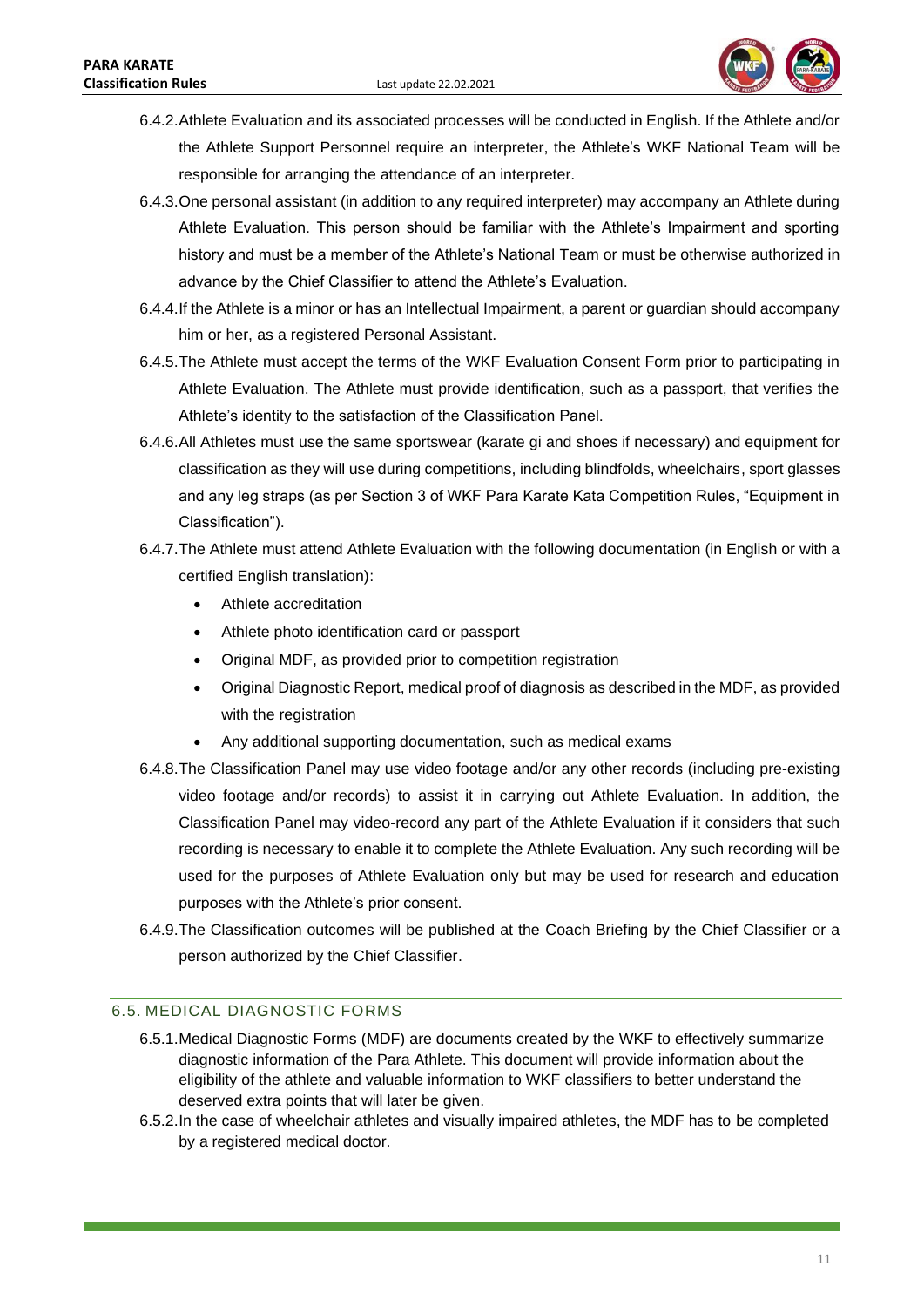

6.5.3.In the case of athletes with intellectual impairments, the MDF´s must be completed by a registered psychologist, neurologist or psychiatrist. The documents for the IQ Test and a Diagnostic Report as described in the MDF have to be attached.

### <span id="page-12-0"></span>7. ELIGIBLE IMPAIRMENT

- 7.1. Any Athlete wishing to compete in a sport governed by WKF must have an Eligible Impairment and that Eligible Impairment must be Permanent.
- 7.2. Appendices One, Two and Three of these Classification Rules specify the Eligible Impairment(s) an Athlete must have in order to compete in a sport governed by WKF.
- 7.3. Any Impairment that is not listed as an Eligible Impairment in Appendices One, Two or Three is referred to as a Non-Eligible Impairment. Appendix Four includes examples of Non-Eligible Impairments.

### <span id="page-12-1"></span>8. MINIMUM IMPAIRMENT CRITERIA

- 8.1. An Athlete who wishes to compete in a WKF Para Karate competition must have an Eligible Impairment that complies with the relevant Minimum Impairment as are defined in Appendices One, Two and Three.
- 8.2. Any Athlete who does not comply with the Minimum Impairment Criteria for a sport must be allocated Sport Class Not Eligible (NE) for that sport.

# <span id="page-12-2"></span>9. FAILURE TO ATTEND ATHLETE EVALUATION

- 9.1. If an Athlete is required to attend Athlete Evaluation, but fails to do so, the Classification Panel will report the fact of the non-attendance to the Chief Classifier. The Chief Classifier may if satisfied that a reasonable explanation exists for the failure to attend Athlete Evaluation, specify a revised time and date for Athlete Evaluation at the relevant Competition.
- 9.2. If the Athlete fails to attend Athlete Evaluation on this second occasion, or is, in the view of the Chief Classifier, unable to provide a reasonable explanation of his or her non-attendance, the Athlete will not be permitted to compete at the relevant Competition.

### <span id="page-12-3"></span>10. SUSPENSION OF ATHLETE EVALUATION

- 10.1. A Classification Panel may suspend the Athlete Evaluation in one or more of the following circumstances:
	- 10.1.1. if the Athlete fails to meet any of the requirements detailed in these Rules for attendance at Athlete Evaluation (see Article 9 above);
	- 10.1.2. if the Classification Panel considers that the use (or non-use) of any medication disclosed by the Athlete will affect its ability to conduct Athlete Evaluation fairly;
	- 10.1.3. if an Athlete fails to produce sufficient medical documentation and the Classification Panel considers that the absence of such medical documentation will affect its ability to conduct Athlete Evaluation fairly;
	- 10.1.4. if an Athlete has a health condition (of any nature or description) that limits or prohibits the Athlete from complying with requests made by the Classification Panel during the Athlete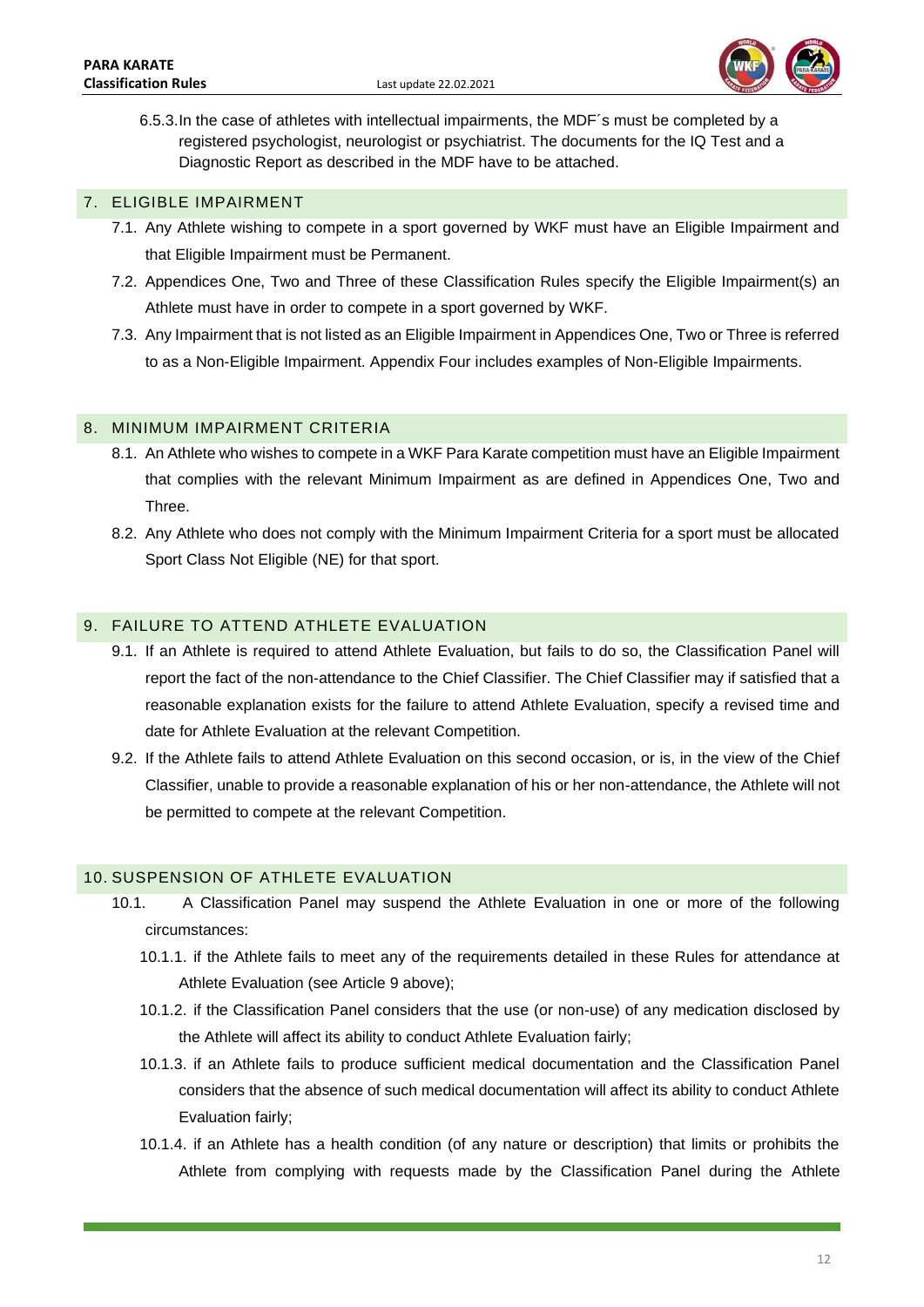

Evaluation, which the Classification Panel considers will affect its ability to conduct Athlete Evaluation fairly (e.g., pain); or a condition or situation which places his or her health or that of the Classification Panel at risk (e.g., transmissible disease);

- 10.1.5. if an Athlete refuses to comply with any reasonable instructions given to him or her by a Classification Panel (or a Chief Classifier or the relevant Head of Classification) during the course of the Athlete Evaluation to an extent that Classification Panel considers that this means it cannot conduct Athlete Evaluation in a fair manner. Such behaviour shall be referred to as a case of Non-Cooperation. (see IPC Classification Code, Article 10);
- 10.1.6. if an Athlete's presentation of his or her abilities is inconsistent with other information made available to the Classification Panel to the extent that the Classification Panel considers that this means it cannot conduct Athlete Evaluation in a fair manner.
- 10.2. If a Classification Panel suspends an Athlete Evaluation the following steps will be taken:
	- 10.2.1. the Classification Panel will explain the reason for the suspension to the Athlete and the Athlete's WKF National Member Federation and detail the remedial action that is required on the part of the Athlete;
	- 10.2.2. the Classification Panel will report the fact of the suspension to the Chief Classifier. The Chief Classifier will specify a time and date for resumption of the Athlete Evaluation on the condition that the Athlete takes the remedial action specified by the Classification Panel.
- 10.3. If the Athlete attends Athlete Evaluation having taken the remedial action to the Classification Panel's satisfaction, the Classification Panel will attempt to complete the Athlete Evaluation and allocate a Sport Class, Sport Class Status and Compensation Score. This procedure will be subject to the Classification Panel's right to further suspend Athlete Evaluation according to Article 10.1.
- 10.4. If the Athlete fails to take the remedial action required to the Classification Panel's satisfaction and within the time specified by the Chief Classifier, the Classification Panel will terminate the Athlete Evaluation and WKF Para Karate Commission will designate the Athlete as being "Classification Not Completed" (CNC) within the Classification Master List for Para Karate. This designation will preclude the Athlete from competing at any Competition until Athlete Evaluation is completed. WKF will stipulate from time to time how this designation impacts on performance recognition.
- 10.5. The Athlete and/or Athlete Accompanying Personnel may be subject to further investigation regarding Intentional Misrepresentation pursuant to Part Eight.

# <span id="page-13-0"></span>11. OBSERVATION ASSESSMENT

11.1. Athletes must be aware that they will be continuously observed during the competition period following the Physical and Technical Assessment. Discrepancies observed between the athletes' physical performance and the technical assessment may lead to changing of the Extra Points, at the commissions' discretion.

### <span id="page-13-1"></span>12. OBSERVATION ASSESSMENT AND FIRST APPEARANCE

12.1. Observation Assessment is conducted during the Athlete's First Appearance at the competition.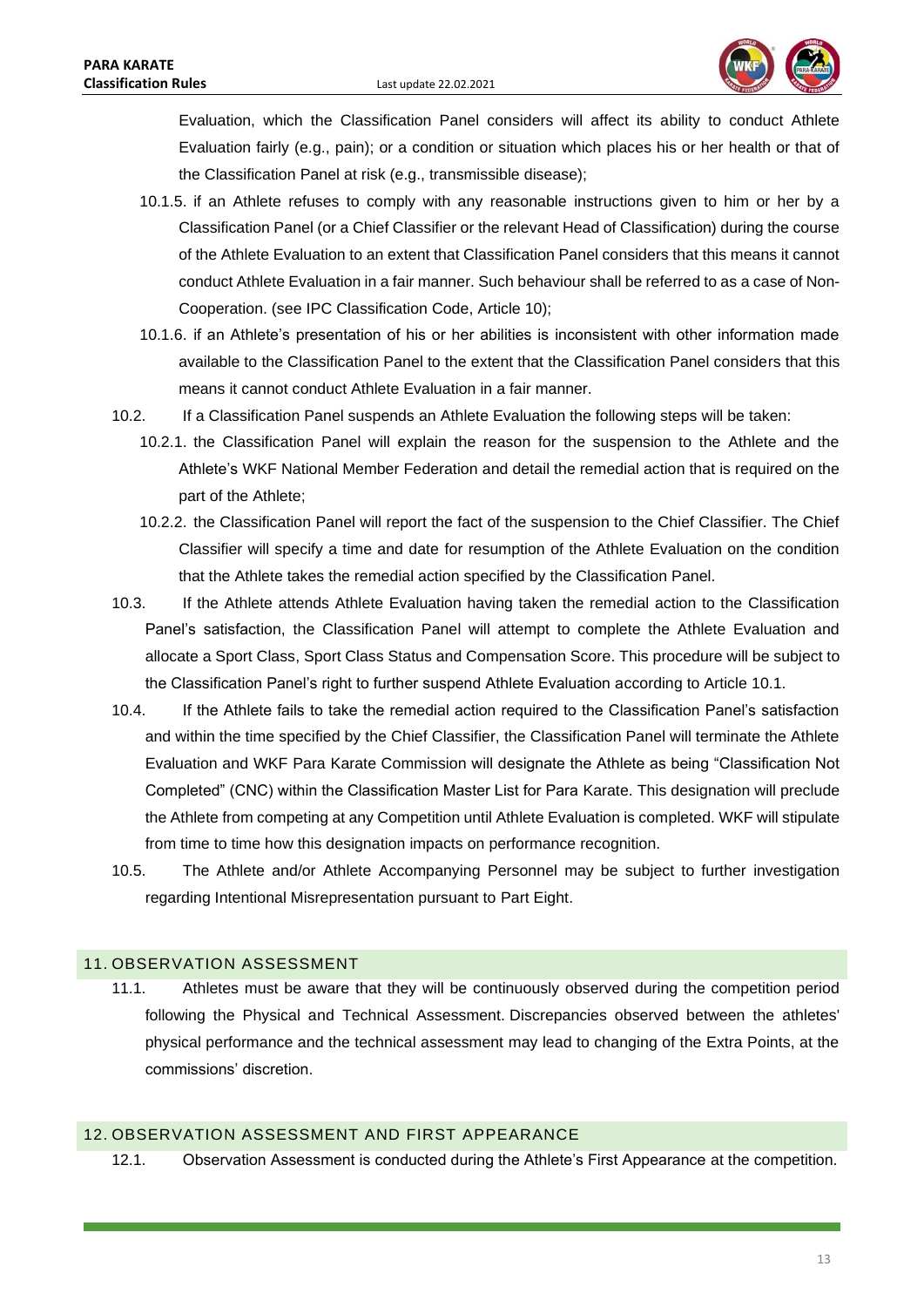

- 12.2. First Appearance is the first time that an Athlete competes in an Event during a Competition. First Appearance in one Event within a Sport Class shall apply to all other Events within the same Sport Class.
- 12.3. After satisfactorily completing Observation Assessment, the Classification Panel will allocate the Athlete a Sport Class, designate the Athlete with a Sport Class Status and Compensation Score.

# <span id="page-14-0"></span>13. CHANGES OF SPORT CLASS FOLLOWING FIRST APPEARANCE

- 13.1. If an Athlete makes his or her First Appearance with a Sport Class, the Athlete may be allocated a different Sport Class after the Observation Assessment is completed.
- 13.2. The impact of an Athlete changing Sport Class after First Appearance on medals, records and results are detailed in the Model of Best Practice on Sport Class Changes following First Appearance (IPC Handbook, Section 2, Chapter 1.3).

# <span id="page-14-1"></span>PART FOUR: SPORT CLASS, SPORT CLASS STATUS AND COMPENSATION SCORE

Classification in Para Karate consists of a Sport Class allocation and a score Compensation System to an Athlete by a Classification Panel following Athlete Evaluation.

# <span id="page-14-2"></span>14. SPORT CLASS

- 14.1. A Sport Class is a sporting competition category that is allocated to an Athlete following Athlete Evaluation. It is allocated based on the existence of an Eligible Impairment and compliance with the Minimum Disability Criteria, and the degree to which Impairment impacts upon sport performance.
- 14.2. A Sport Class and Extra Points will be allocated to an Athlete by a Classification Panel following Athlete Evaluation. This cannot be allocated to an Athlete in any other circumstances.The decision of the Classification Panel to allocate a Sport Class is final and subject to challenge only as prescribed in Part Six and Part Seven of these Rules.
- 14.3. A Sport Class that enables an Athlete to compete in the sport of Karate will be allocated if that Athlete has an Eligible Impairment that complies with the Minimum Disability Criteria set by WKF PKC. The requirements regarding Eligible Impairment and Minimum Disability Criteria are detailed in the Appendices of these Rules.
- 14.4. If an Athlete does not have an Eligible Impairment or has an Eligible Impairment that does not comply with the Minimal Disability Criteria, he or she will not be eligible to compete within the sport of Para Karate. If an Athlete is not eligible to compete, he or she will be allocated Sport Class "Not Eligible" (see Part Five).
- 14.5. The Sport Class allocated to the Athlete will be in accordance with the Sport Class designations as explained in the Appendices to these Rules.
- 14.6. The WKF conducts Para Karate competitions in Kata, therefore Classes have the "K" prefix. The following Sport Classes are used for Para Karate: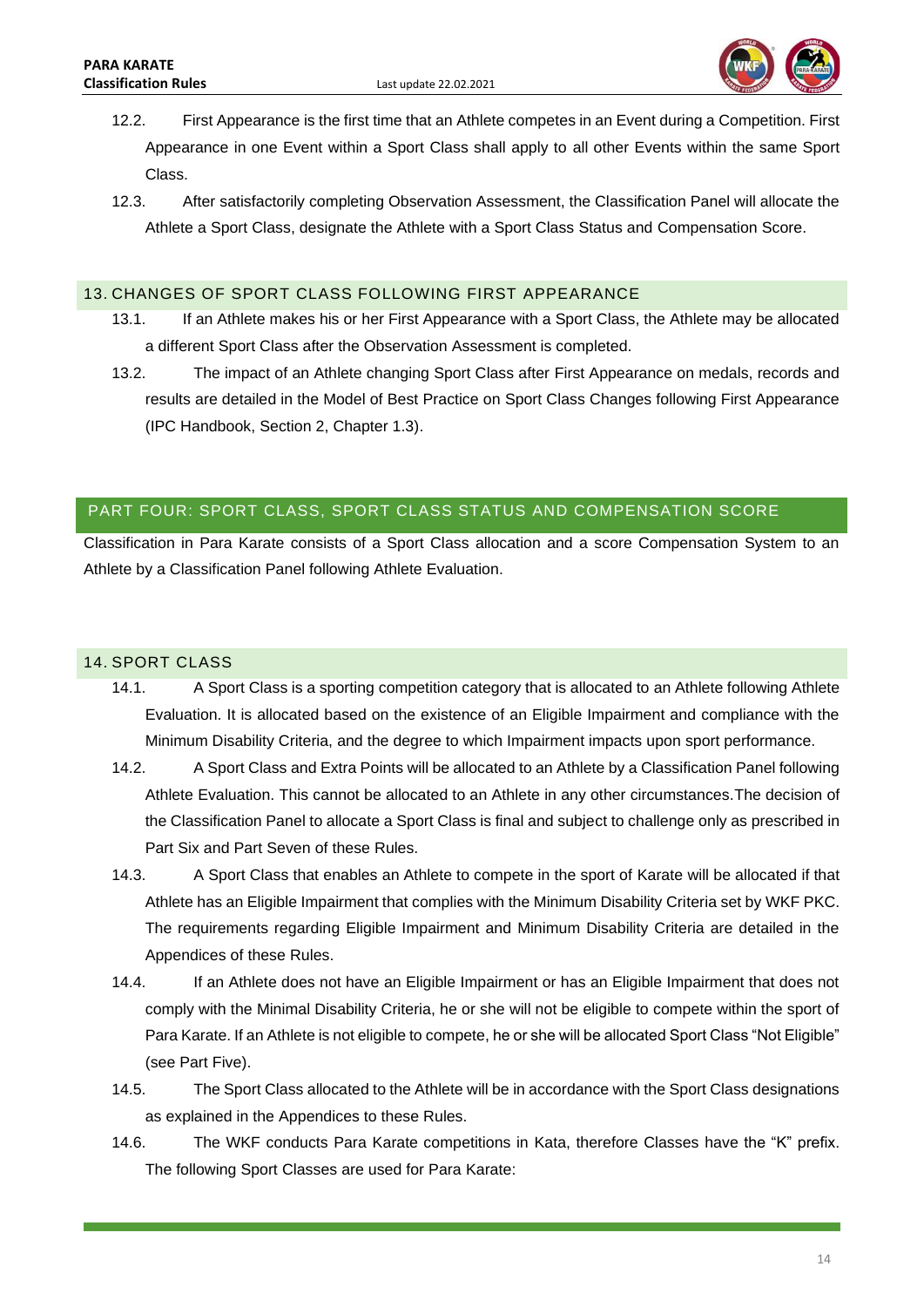

| Impairment              | <b>Sport Classes</b> |
|-------------------------|----------------------|
| Visual Impairment       | K <sub>10</sub>      |
| Intellectual Disability | K21                  |
| Intellectual Disability | K22                  |
| Wheelchair Athletes     | K30                  |

### <span id="page-15-0"></span>15. SPORT CLASS STATUS

15.1. An Athlete's Sport Class Status indicates whether or not an Athlete will be required to undertake Athlete Evaluation again in the future, and whether (and by which party) the Athlete's Sport Class may be subject to challenge by way of Protest as prescribed in Article Seven of these Rules.

| <b>Sport Class Status New</b>          | N          |
|----------------------------------------|------------|
| <b>Sport Class Status Review</b>       | R          |
| Status Review with a Fixed review Date | <b>RFD</b> |
| <b>Sport Class Status Confirmed</b>    | С          |
| Not eligible                           | <b>NE</b>  |

### 15.2. The Sport Class Status designated to an Athlete will be one of the following:

### **15.3. Athletes with Sport Class Status New (N)**

- 15.3.1. An Athlete will be designated with Sport Class Status New (N) if a National Body has allocated an Entry Sport Class to him or her, and the Athlete has not completed International Classification yet.
- 15.3.2. An Athlete who has been designated with Sport Class Status New (N) must complete Athlete Evaluation prior to competing at any WKF Sanctioned or promoted Competition where Classification is offered.

### **15.4. Athletes with Sport Class Status Review (R)**

- 15.4.1. The Classification Panel will designate an Athlete with Sport Class Status Review (R) if he or she has completed Athlete Evaluation and been allocated a Sport Class, but the Classification Panel believes that further Athlete Evaluation will be required before the Athlete can be designated as Sport Class Confirmed (C). This may be, for a range of reasons, for example, because the Athlete has a fluctuating and/or progressive Impairment(s), or, given his or her age, has Impairment(s) that may not have stabilized.
- 15.4.2. Any Athlete who has been allocated Sport Class Not Eligible (NE) will be designated with Sport Class Review (R) if that Athlete is entitled to a further Athlete Evaluation under these Rules (see Part Five).
- 15.4.3. An Athlete who has been designated with Sport Class Status Review (R) must complete Athlete Evaluation prior to competing at a Sanctioned or promoted Competition where Classification is offered, save where the provisions in these Rules relating to the Fixed Review Date apply (see Articles 15.5 and 16.6).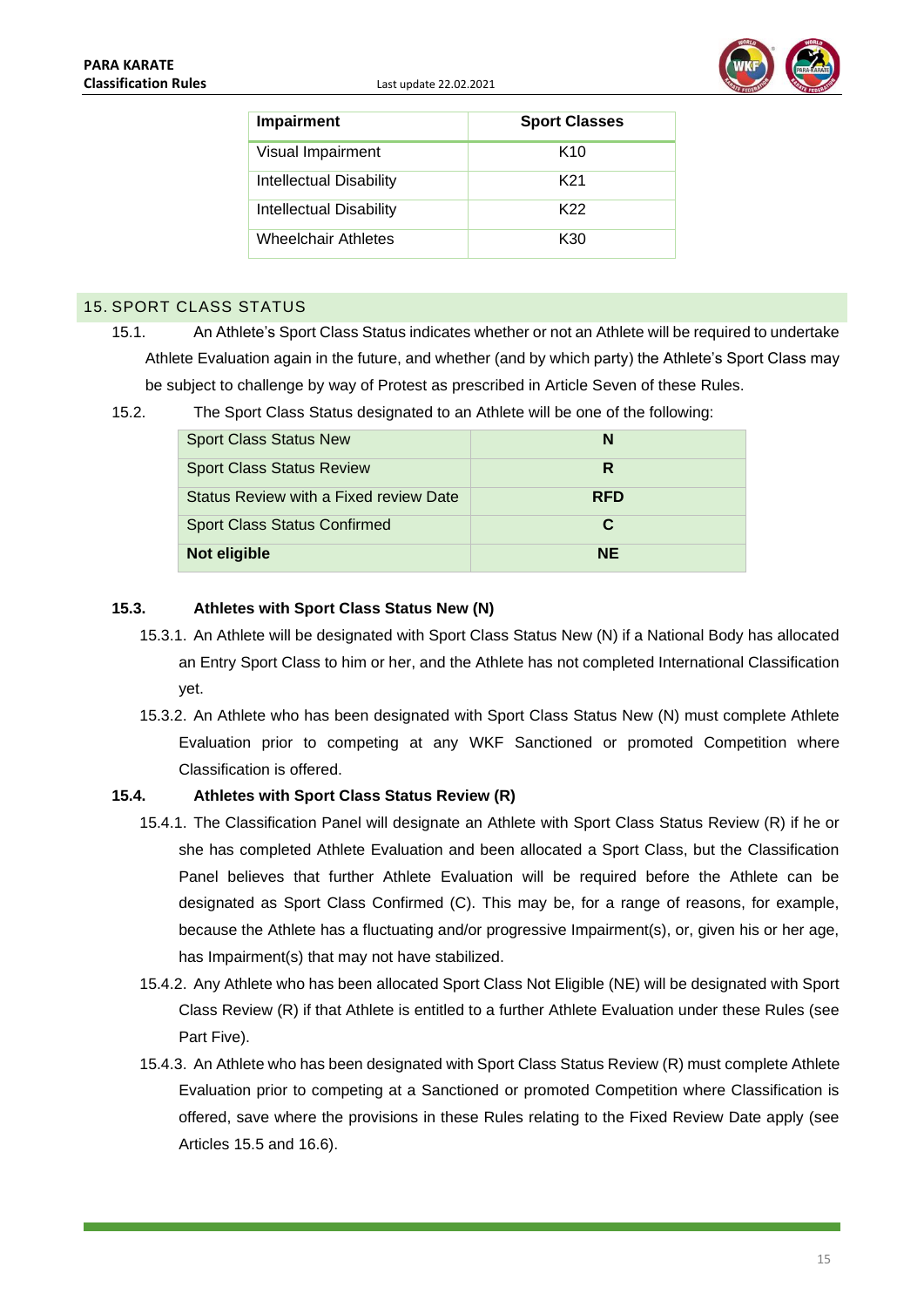

15.4.4. The Sport Class of any Athlete with Sport Class Status Review (R) may be subject to Protest by a National Body as prescribed in Part Six of these Rules.

### **15.5. Athletes with Sport Class Status Confirmed (C)**

- 15.5.1. Classification Panel will designate an Athlete with Sport Class Confirmed (C) if he or she has completed Athlete Evaluation and has been allocated a Sport Class, and the Classification Panel is satisfied that the Athlete's Impairment and/or Activity Limitations are sufficiently stable so that the Athlete can be allocated Sport Class Status Confirmed.
- 15.5.2. Any Athlete who has been allocated Sport Class Not Eligible (NE) will be designated with Sport Class Status Confirmed (C) if that Athlete is not entitled to a further Athlete Evaluation under these Rules (see Article Six).
- 15.5.3. An Athlete who has been designated with Sport Class Status Confirmed (C) is not required to undergo Athlete Evaluation prior to competing at any Competition.
- 15.5.4. The Sport Class of any Athlete who enters a Competition with Sport Class Status Confirmed (C) may be subject to Protest pursuant to the provisions in Article 31 of these Rules relating to Protests under Exceptional Circumstances.

### **15.6. Review with a Fixed review Date**

- 15.6.1. A Classification Panel that allocates Sport Class Status Review may also, if it considers it appropriate to do so, nominate a "Fixed Review Date".
- 15.6.2. If a Fixed Review Date is set in this manner, then
- 15.6.3. the Athlete will not be required to attend Athlete Evaluation at any competition prior to the Fixed Review Date; and
- 15.6.4. The Athlete will retain the Sport Class and Extra Points assigned to that Athlete and be permitted to compete with that Sport Class.
- 15.6.5. The Athlete may, at his or her own request, attend Athlete Evaluation before the Fixed Review Date pursuant to the Medical Review Process described in these Rules (see Article 18).
- 15.6.6. The Fixed Review Date will be the first day of the first day before an official Para Karate Kata competition indicated by the Classification Panel or an alternative date set by the Classification Panel.

# <span id="page-16-0"></span>16. CHANGES TO SPORT CLASS CRITERIA

- 16.1. If WKF PKC changes any Sport Class criteria, compensation score system and/ or assessment methods defined in the Appendices to these Rules, then:
	- 16.1.1. WKF may re-assign any Athlete with Sport Class Status Confirmed with Sport Class Status Review in order for the Athlete to undergo Athlete Evaluation; or
	- 16.1.2. WKF may remove the Fixed Review Date for any Athlete in order for the Athlete to undergo Athlete Evaluation at the earliest available opportunity; and
- 16.2. In both instances the relevant WKF National Federation shall be informed as soon as is practical.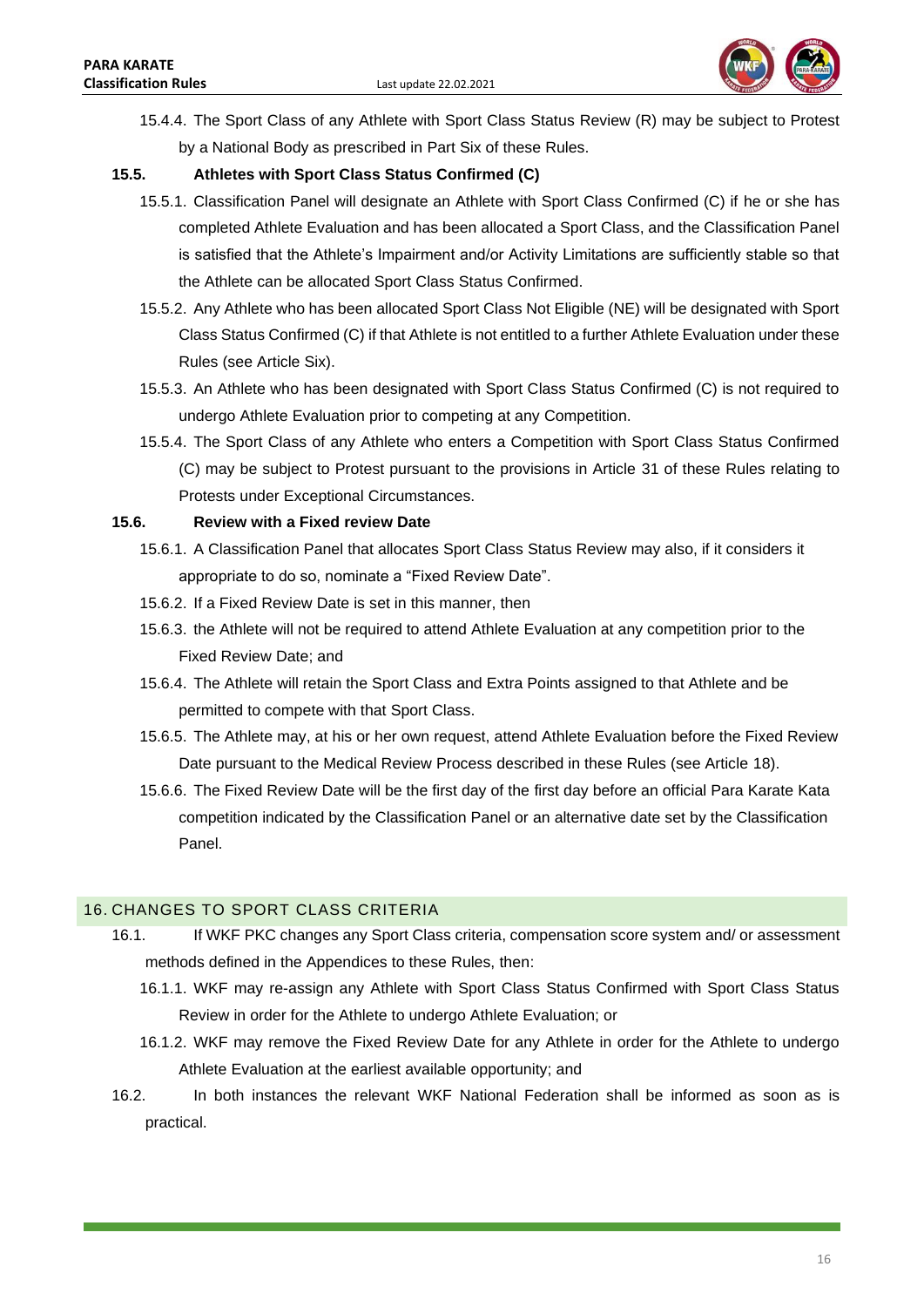

# <span id="page-17-0"></span>17. ERRORS REGARDING SPORT CLASS STATUS

- 17.1.1. If the Head of Classification believes on reasonable grounds that an Athlete has been designated with a Sport Class Status in manifest error and/or clear breach of these Rules, he or she shall advise the Athlete and the relevant WKF National Federation as to the error or breach that has taken place with a brief statement of the reasons for that belief; and
- 17.1.2. immediately amend the Athlete's Sport Class Status and advise the Athlete and the relevant WKF National Federation. WKF will make the appropriate amendment to the Classification Master List.

### <span id="page-17-1"></span>18. MEDICAL REVIEW: APPLICATION TO UNDERGO ATHLETE EVALUATION

- 18.1. An Athlete who has reason to believe that his or her Impairment and Activity Limitations are no longer consistent with the profile for his or her Sport Class should have his or her Sport Class reviewed. The means by which this can take place are referred to in these Rules as "the Medical Review Process" and the means by which a request for such review are referred to as "a Medical Review Request".
- 18.2. A WKF National Member Federation must make a Medical Review Request. A Medical Review Request cannot be made by an Athlete.
- 18.3. A Medical Review Request may be made if an Athlete has been allocated:
	- 18.3.1. A Sport Class with Sport Class Status Confirmed (C), or
	- 18.3.2. Sport Class with Sport Class Status Review (R), if the Athlete has been allocated a Fixed Review Date
- 18.4. A Medical Review Request must be made by completing the WKF Medical Review Request Form and by following its instructions. The Athlete and his or her WKF National Federation must ensure that the Medical Review Request abides by the following provisions:
	- 18.4.1. it must explain that the Athlete's relevant Impairment has changed since the last Athlete Evaluation to an extent that the Athlete's Sport Class or Compensation Score might not be accurate anymore;
	- 18.4.2. it must be completed by an appropriately qualified health professional and include all relevant supporting documentation in English or with a certified English translation;
	- 18.4.3. a non-refundable fee must be paid. See Appendix Five Table of Fees
- 18.5. Each Medical Review Request will be assessed by WKF PKC to ensure that all requisite information, documentation, and fee have been provided. Once the Medical Review Request is complete, the Head of Classification will, in conjunction with such third parties as he or she considers appropriate, decide whether the Medical Review Request should be upheld.
- 18.6. If the Medical Review Request is upheld the Athlete's Sport Class Status will be amended from Confirmed to Review; or the Athlete's Fixed Review Date will be set aside; and the Athlete will be requested to undertake Athlete Evaluation at the next available opportunity.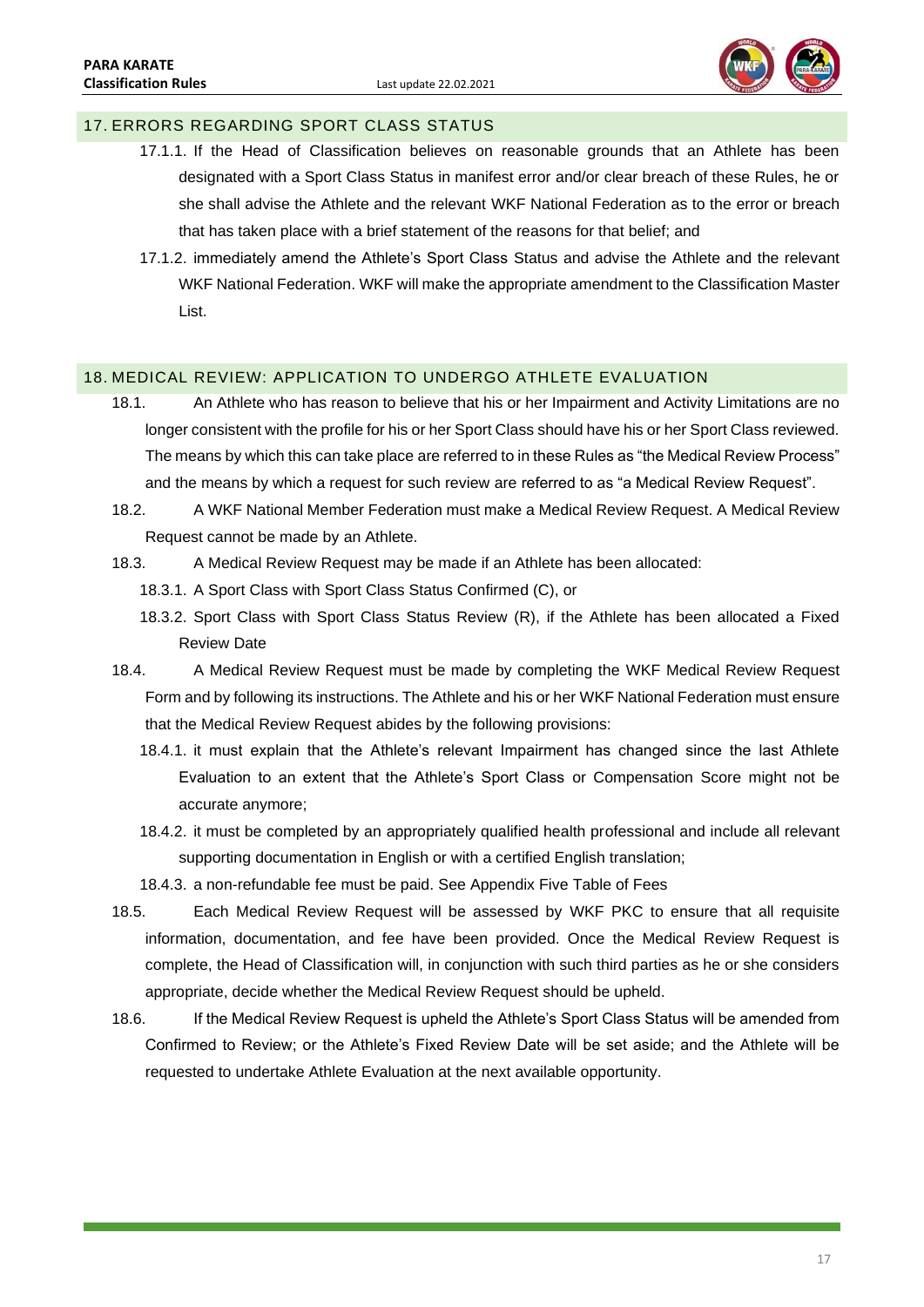

### <span id="page-18-0"></span>19. PROVISION INVOLVING MULTIPLE SPORT CLASSES

- 19.1. Athlete must choose the Sport Class that he or she wishes to compete in ('the preferred Sport Class'). If the allocation of any Sport Class is subject to Observation in Competition the Athlete must select the preferred Sport Class before making any First Appearance.
- 19.2. IPC's general principle is that an Athlete is allocated one Sport Class only, which is either based on a Physical, Visual or Intellectual Impairment.
- 19.3. The Model of Best Practice on Choice of Sport Class for Athletes with Multiple Impairments (IPC Handbook, Section 2, Chapter 1.3) should be considered by any Athlete who believes that he or she is eligible for more than one Sport Class.

### <span id="page-18-1"></span>20. THE COMPENSATION SCORE SYSTEM

- 20.1. A score compensation system consists of Extra Points, which are issued to an Athlete according to the influence of his or her impairment when performing the Kata. This limitation in performance will be assessed by expert WKF Classifiers during the Classification Session.
- 20.2. The Classification Panel will give the Athlete with Sport Class status Confirmed (C) a Compensation Score (Extra Points) from 0.00 to 3.00 (with two decimal places), that will later be added to the Judges' Score, as explained in the WKF Para Karate Kata Competition Rules Scoring section.
- 20.3. The Classification Panel reserves the right to set the upper limit of the compensation score for each Sport Class individually, depending on the differences among Athletes and the overall level of disability within the Sport Class.

*NOTE: The Compensation Score System will be used until the creation of a higher number of homogenous Sports Classes.*

# <span id="page-18-2"></span>PART FIVE: RULES REGARDING ATHLETES WHO ARE NOT ELIGIBLE

### <span id="page-18-3"></span>21. RULES REGARDING ATHLETES WHO ARE NOT ELIGIBLE

- 21.1. An Athlete must have an Eligible Impairment, and that Eligible Impairment must comply with the Minimal Disability Criteria set by WKF Para Karate Commission in order to be eligible to compete. If a Classification Panel determines that an Athlete does not have such Eligible Impairment, and/or that Eligible Impairment does not comply with the Minimal Disability Criteria, that Athlete will not be eligible to compete.
- 21.2. If a Classification Panel determines that an Athlete is not eligible to compete the Athlete will be allocated Sport Class **Not Eligible (NE).**
- 21.3. If a Classification Panel allocates an Athlete Sport Class Not Eligible (NE) the Athlete will be entitled to undergo a second Athlete Evaluation by a second separate Classification Panel at a subsequent event. Pending this second assessment the Athlete will be allocated Sport Class Not Eligible (NE) and designated with Sport Class Status Review (R). The Athlete will not be permitted to compete before such re-assessment.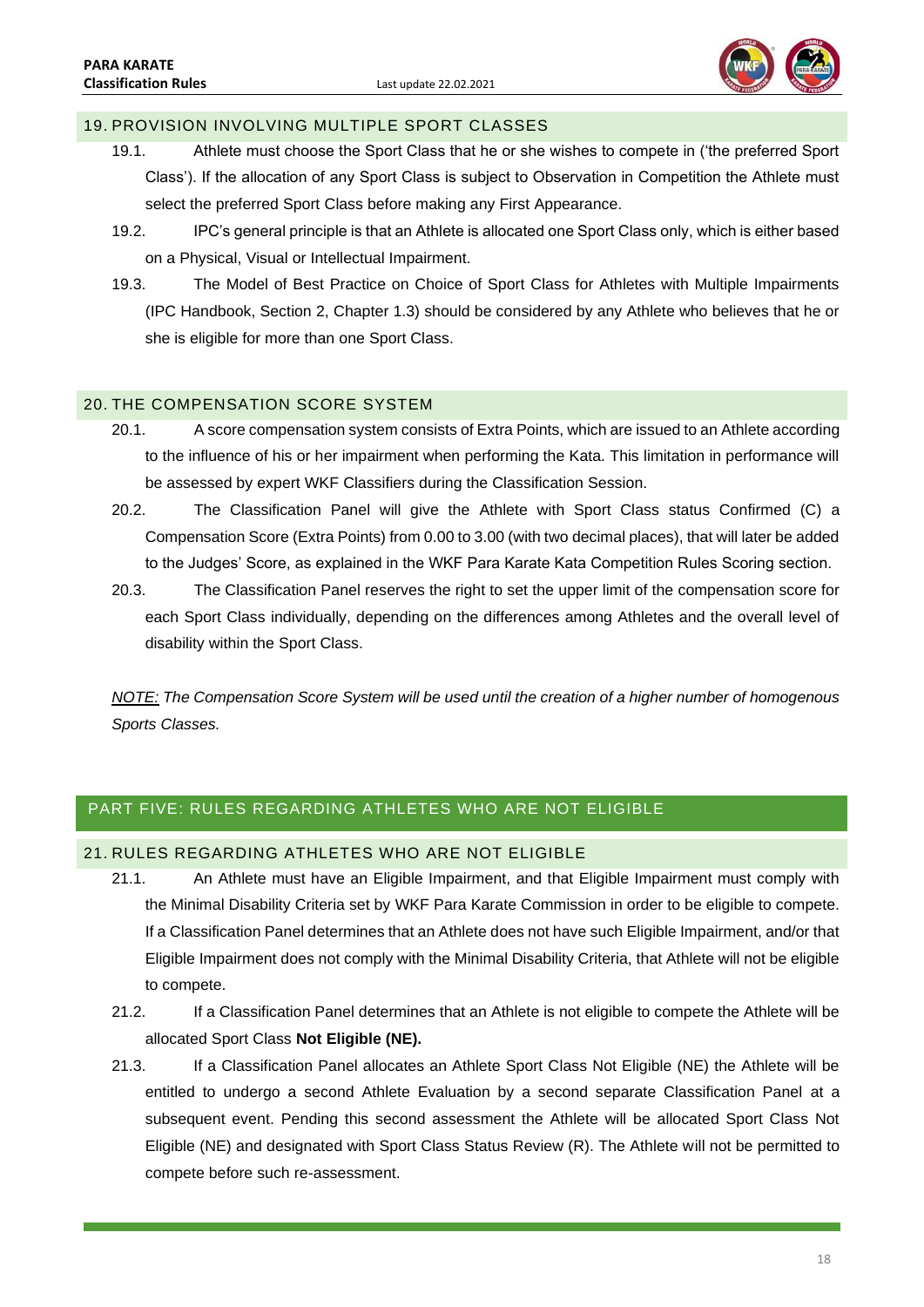

- 21.4. If there is no opportunity for a separate Athlete Evaluation to be undertaken at that Competition, WKF will take all reasonable steps to ensure the second Athlete Evaluation is undertaken at the earliest opportunity.
- 21.5. If a second Classification Panel confirms that the Athlete is not eligible the Athlete will not be permitted to compete at any future Competitions. The Athlete will be allocated Sport Class Not Eligible (NE) with Sport Class Status Confirmed and there is no further right to Protest unless made under Exceptional Circumstances pursuant to Articles 26.
- 21.6. A WKF Member National Federation may request that an Athlete with Sport Class Not Eligible (NE) with Sport Class Status Confirmed (C) undertake Athlete Evaluation, but only by way of a Medical Review Request as defined in these Rules.
- 21.7. While an Athlete with Sport Class NE will be not eligible to compete within the sport of Para Karate, it will not affect his or her ability to compete in other Para Sports, subject to their rules on Classification.
- 21.8. If an Athlete is allocated Sport Class Not Eligible, this does not question the presence of a genuine Impairment. It is only a ruling on the eligibility of the Athlete to compete in the sport of Para Karate.

# <span id="page-19-0"></span>PART SIX: PROTESTS

### <span id="page-19-1"></span>22. PROTEST

- 22.1. The term "Protest" is used in these Rules refers to the procedure by which a formal objection to the allocation of a Sport Class is made and subsequently resolved.
- 22.2. A WKF National Member Federation may make a Protest in respect of a Sport Class, Sport Class Status and Compensation Score of any Athlete who entered the relevant Competition where Classification is offered with either Sport Class Status New (N) or Sport Class Status Review (R).
- 22.3. The decision that is the subject of the Protest is referred to in this part of the Rules as "the Protested Decision", and the Athlete in respect of whose Sport Class the Protest is made is referred to as "the Protested Athlete".
- 22.4. No WKF National Federation may make a Protest in respect of any Athlete who entered the relevant Competition with Sport Class Status Confirmed (C).
- 22.5. The Chief Classifier for the relevant Competition may make a Protest in respect of any Athlete regardless of their Sport Class Status and Compensation Score pursuant to the provisions contained in these Rules regarding Protests under Exceptional Circumstances (see Article 26).
- 22.6. An Athlete's Sport Class and Compensation Score may only be protested once in any individual Competition, unless an additional Protest is made pursuant to the provisions concerning Protests made in Exceptional Circumstances.
- 22.7. The WKF National Federation Member making a Protest is responsible for ensuring that all Protest process requirements are observed.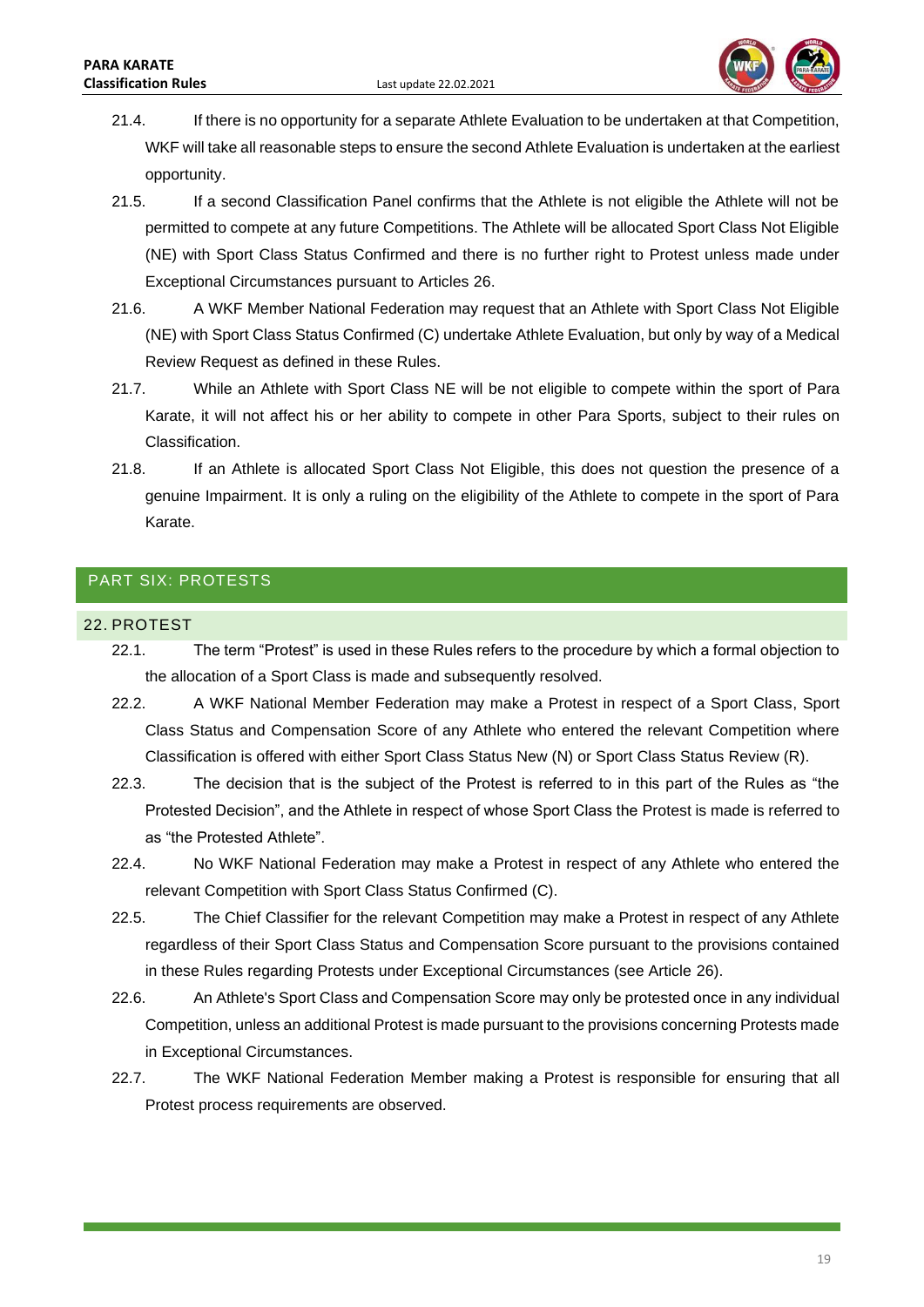

### <span id="page-20-0"></span>23. PROTESTS SUBMISSIONS

- 23.1. A Protest may only be submitted by a WKF National Federation representative (e.g. coach), an Athlete cannot submit a Protest.
- 23.2. The Chief Classifier, or a person designated by Chief Classifier for the relevant Competition, will be the person authorized to receive Protests on behalf of Para Karate.
- 23.3. If a Classification decision is published during the Classification Evaluation Period, the WKF National Member Federation must make a Protest within one (1) hour of the Classification decision being published. If a Protest is made during Competition following completion of an Athlete's Observation in Competition, the Protest must be submitted within fifteen (15) minutes of the Decision being published.
- 23.4. Protests must be made by way of a designated Protest Form that will be made available by WKF at the relevant Competition. The Protest Form will prescribe certain information and documentation that must be submitted with the Protest form. This will include the following:
	- Name, Nation of the Athlete whose Sport Class is being protested:
	- The details of the Protested Decision;
	- An explanation as to why the Protest has been made and the basis on which the WKF National Federation believes that the Protested Decision is flawed;
	- All documents and other evidence referred to in the Protest;
	- The signature of the authorized WKF National Member Federation; and
	- A Protest Fee of 500 CHF(Five hundred Swiss Francs).
- 23.5. Upon receipt of the Protest Form the Chief Classifier will conduct a review of the Protest submission. If it appears to the Chief Classifier that the Protest is not bona fide or is based on mere assertion without credible supporting evidence and/or the Protest submission is otherwise not in compliance with these Rules, the Chief Classifier shall decline the protest and notify all relevant parties. In such cases the Chief Classifier shall provide a written explanation to the WKF National Federation as soon as is possible. The Protest fee will be retained by WKF.
- 23.6. If the Chief Classifier declines a Protest, the Member National Federation may resubmit the Protest if it is able to remedy the deficiencies identified by the Chief Classifier in respect of the Protest. The time frames for submitting a Protest shall remain the same in such circumstances. If a WKF National Member Federation resubmits a Protest, all protest procedure requirements will apply. A second Protest fee must be paid.

#### <span id="page-20-1"></span>24. Resolving a Protest

- 24.1. If the Protest is accepted, the Chief Classifier shall appoint a Classification Panel to conduct Athlete Evaluation in respect of the Athlete. This Classification Panel is referred to as a "Protest Panel".
- 24.2. A Protest Panel should comprise, at a minimum, the same number of Classifiers as those comprised in the Classification Panel that made the Protested Decision. Only if practicable given all the circumstances of the Competition, the Protest Panel should consist of Classifiers of equal or greater level of experience and/or certification as those who comprised the Classification Panel that made the Protested Decision.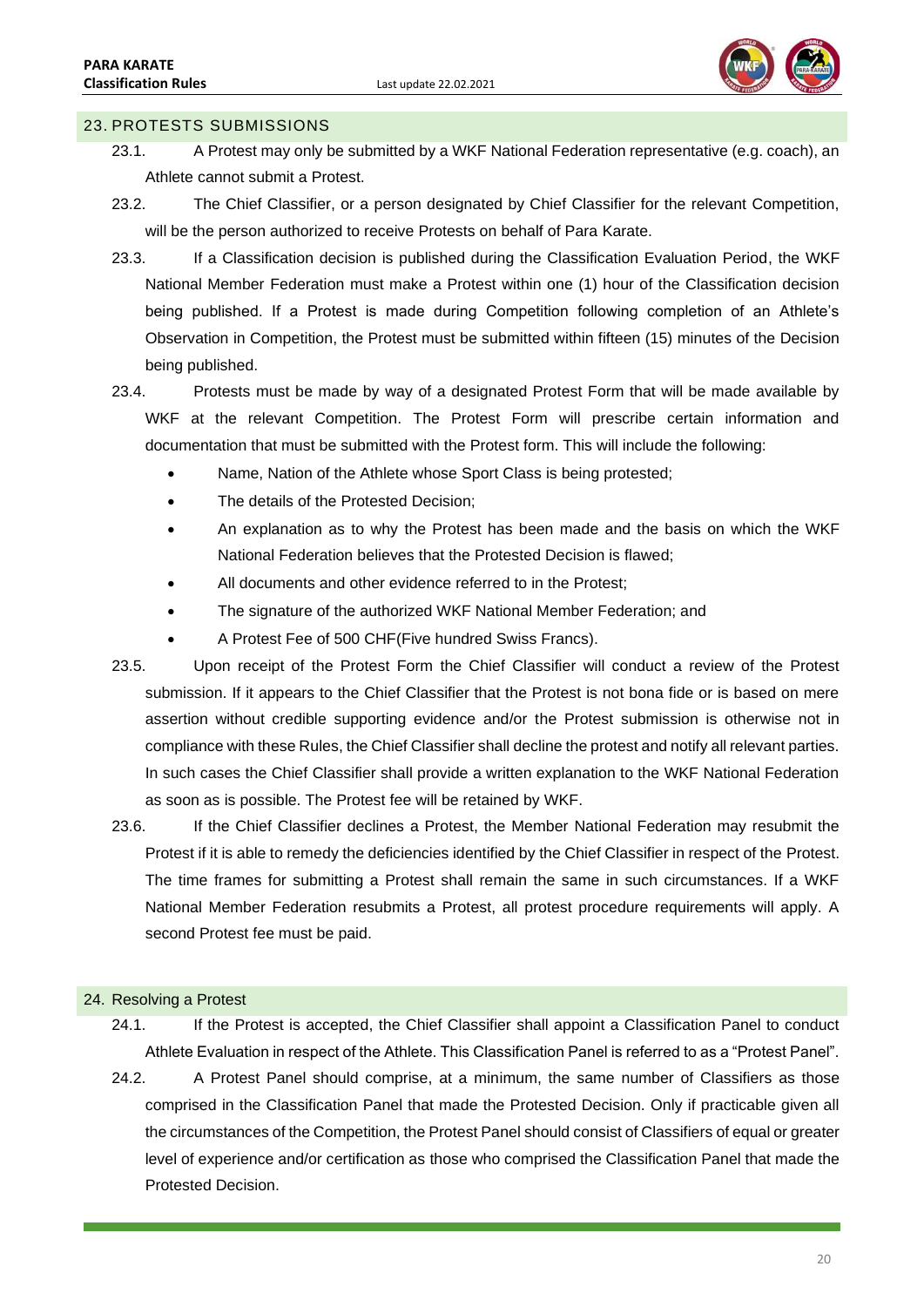

- 24.3. The Protest Panel must not include any person who was a Member of the Classification Panel that made the Protest Decision. Further, it should not include any person who has been a Member of any Classification Panel that has conducted any Athlete Evaluation in respect of the Protested Athlete within a period of twelve (12) months prior to the date of the Protest Decision.
- 24.4. WKF Para Karate Commission will supply all documentation submitted with the Protest Form to the Protest Panel. The Chief Classifier will notify all relevant parties of the time and date for the Athlete Evaluation that will be conducted by the Protest Panel.
- 24.5. The Protest Panel will conduct Athlete Evaluation of the Protested Athlete according to the provisions concerning Athlete Evaluation in these Rules.
- 24.6. The Protest Panel may make enquires of the Classification Panel that made the Protested Decision and the Chief Classifier if such enquiries will enable the Protest Panel to complete Athlete Evaluation in a fair and transparent manner. In addition, it may seek medical, sport, technical or scientific expertise in its conduct of Athlete Evaluation.
- 24.7. The Protest Panel will conclude Athlete Evaluation and, if appropriate, allocate a Sport Class. All relevant parties shall be notified of the Protest Panel's decision as quickly as possible following Athlete Evaluation.
- 24.8. If the Protest is upheld and the Sport Class of the Athlete is changed by the Protest Panel, the Protest Fee will be refunded to the WKF National Federation. If the Protest is not upheld and if the Sport Class of the Athlete is not changed by the Protest Panel, the Protest fee will be retained by WKF.
- 24.9. The decision of the Protest Panel is final and is not subject to any further Protest. According to Article 6.3, the Athlete is given the opportunity to a re-assessment if the Sport Class allocated by the Protest Panel is Not Eligible.

### <span id="page-21-0"></span>25. Protests under Exceptional Circumstances

- 25.1. A Protest in Exceptional Circumstances may be made in respect of an Athlete if the Chief Classifier believes that because of exceptional circumstances, the Athlete should undertake Athlete Evaluation in order that his or her Sport Class may be reviewed.
- 25.2. Examples of exceptional circumstances that may arise that may warrant an Athlete participating in Athlete Evaluation include, but are not limited to:
	- 25.2.1. An obvious and permanent change in the degree of Impairment of an Athlete;
	- 25.2.2. An Athlete demonstrating significantly less or greater ability prior to or during Competition which does not reflect the Athlete's current Sport Class;
	- 25.2.3. An error made by a Classification Panel which has led to the Athlete being allocated a Sport Class which is not in keeping with the Athlete's ability; or
	- 25.2.4. Sport Class allocation criteria having changed since the Athlete's most recent evaluation.
- 25.3. The procedure for the making of a Protest in Exceptional Circumstances shall be as follows:
	- 25.3.1. The Chief Classifier shall advise the Athlete and relevant WKF National Federation that a Protest is being made in Exceptional Circumstances;
	- 25.3.2. The Chief Classifier will provide a written summary of the reasons for the making of the Protest, which at a minimum shall explain why the Chief Classifier believes that the Athlete's Sport Class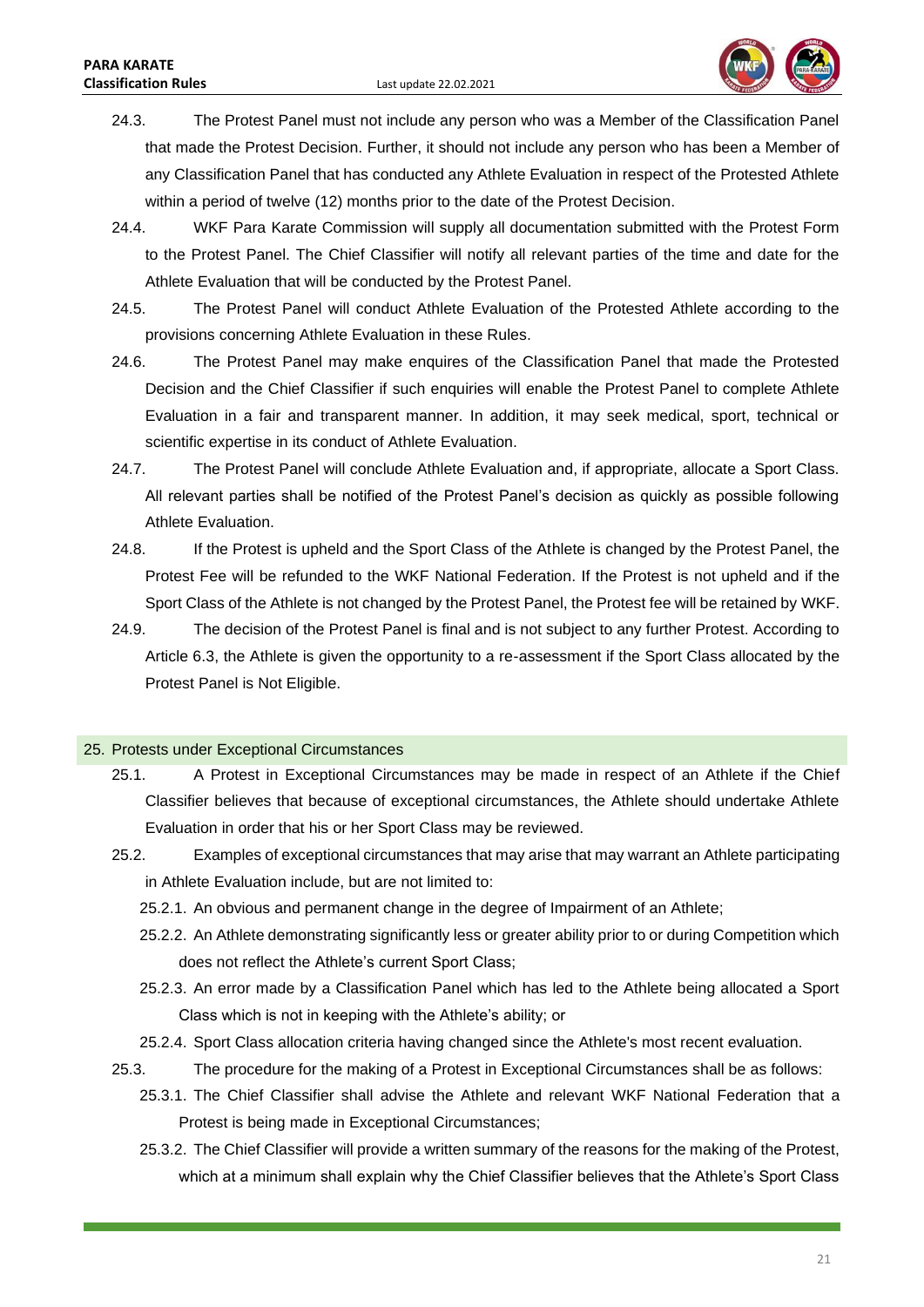

appears to be inconsistent with the Athlete's perceived Impairment(s) and/or Activity Limitation(s) and/ or with these Rules;

- 25.3.3. The Athlete's Sport Class Status will be amended to Review (R) with immediate effect;
- 25.3.4. The process for making such a Protest shall be the same as that stated in these Rules with respect to Protests made by WKF National Member Federation with the exception that the Chief Classifier is not required to pay a Protest fee.

### <span id="page-22-0"></span>26. Provisions Where No Protest Panel is Available

- 26.1. If a Protest is made and accepted at a Competition, but there is no opportunity for the Protest to be resolved at that Competition (because, for example, it is not possible to form an appropriately constituted Protest Panel), the following provisions will apply:
	- 26.1.1. If the Athlete has been allocated Sport Class Status Confirmed (C), that will be amended to Sport Class Status Review (R);
	- 26.1.2. The Athlete will be permitted (or required) to compete in his or her current Sport Class, pending the resolution of the Protest;
	- 26.1.3. WKF will take all reasonable steps to ensure that the Protest is resolved at the earliest opportunity, for example, at the next Competition that the Athlete intends competing at and where International Classification is offered.

# <span id="page-22-1"></span>PART SEVEN: APPEALS

An Appeal is the process by which a formal objection to how Athlete Evaluation and/or Classification procedures have been conducted is submitted and subsequently resolved.

#### <span id="page-22-2"></span>27. Parties Permitted to Make an Appeal

27.1. An Appeal may only be made by a National Federation.

#### <span id="page-22-3"></span>28. Appeals

- 28.1. If a National Federation considers there have been procedural errors made in respect of the allocation of a Sport Class or Compensation Score, it may submit an Appeal.
- 28.2. The Appeal Body will act as the hearing body for the resolution of Appeals.
- 28.3. An Appeal must be made and resolved in accordance with these Classification Rules.
- 28.4. The term "Appellant" as used in these Classification Rules refers to the party submitting the Appeal on behalf of the Athlete.
- 28.5. The term "Respondent" used in these Classification Rules refers to the WKF, as being responsible for the procedures and Decision which are being appealed to.
- 28.6. A Decision will be considered with procedural errors if it has been made in contravention of the procedures set out in the Classification Rules and there is some manifest unfairness associated with the Decision such that it must be set aside.
- 28.7. The Appeal Body must abide by the following.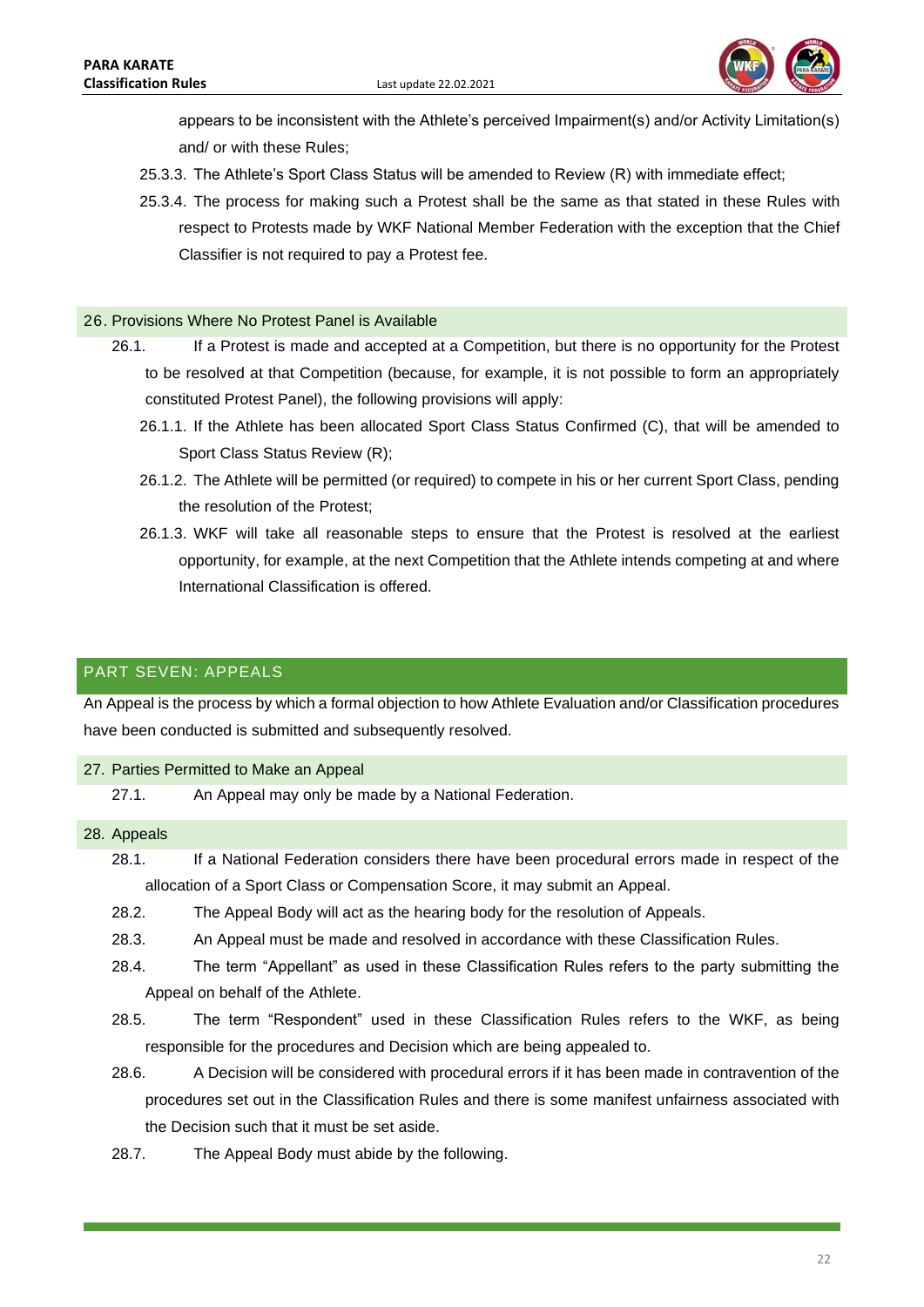

- 28.7.1. An Appeal Body should consist of two WKF Classifiers and a representative of the WKF Appeals Jury. The Appeal Body is appointed by the WKF. The WKF will also appoint the Chair of the Appeal Body.
- 28.7.2. An Appeal Body shall have jurisdiction to review Classification Decisions in order to:
	- Ensure that all appropriate Sport Class allocation procedures have been followed.
	- Ensure that all appropriate Protest procedures have been followed.
- 28.8. No Appeal Body shall have jurisdiction to review the merits of an allocation of the Sport Class, Sport Class Status or Compensation Score. Under no circumstances shall the Appeal Body modify a Classification Decision by allocating an Athlete a new Sport Class and/or Sport Class Status.
- 28.9. The Appeal Body shall hear Appeals only in cases in which all other available remedies, including but not limited to Protest procedures, have been exhausted.
- 28.10. The Appeal Body shall have the power to either rule that the relevant Decision must be upheld, or to set the Decision aside. The Appeal Body shall have no power to amend any Decision and has no power to amend a Sport Class or Compensation Score.
- 28.11. The Appeal Body will only review the process by which these Decisions have been arrived at to ensure that such process has been fair and in accordance with the Classification Rules.
- 28.12. The Appeal Body may decline to rule on an Appeal if it appears that other available remedies, including but not limited to Protest procedures, have not been exhausted.

### <span id="page-23-0"></span>28.13. APPEAL PROCESS

- 28.14. A National Federation may make an Appeal by submitting a Notice of Appeal to the WKF. A Notice of Appeal should be submitted to the WKF by e-mail or ordinary mail. The WKF shall promptly transmit a copy of the Notice of Appeal to the opposing party.
- 28.15. A Notice of Appeal must:
	- 28.15.1. Be made within fifteen (15) days of the Decision being complained of unless the WKF agrees otherwise;
	- 28.15.2. Specify the party who is requesting the Appeal (the Appellant).
	- 28.15.3. Provide the name and nation of the Athlete whose Sport Class or Compensation Score is the subject of the Appeal.
	- 28.15.4. Identify the Decision being Appealed, by attaching a copy of the Decision (if written) or briefly summarising it;
	- 28.15.5. Specify the grounds for the Appeal;
	- 28.15.6. Indicate what, or that all, remedies have been used to resolve the case.
	- 28.15.7. Identify all documents, evidence and witnesses to be put forward in support of the Appeal;
	- 28.15.8. To the extent possible, identify the person or persons responsible for the Decision being appealed against ("the Respondent").
	- 28.15.9. Be submitted with the fee of CHF 500 (Five hundred Swiss Francs) or equivalent. Proof of payment must be included in the Notice of Appeal.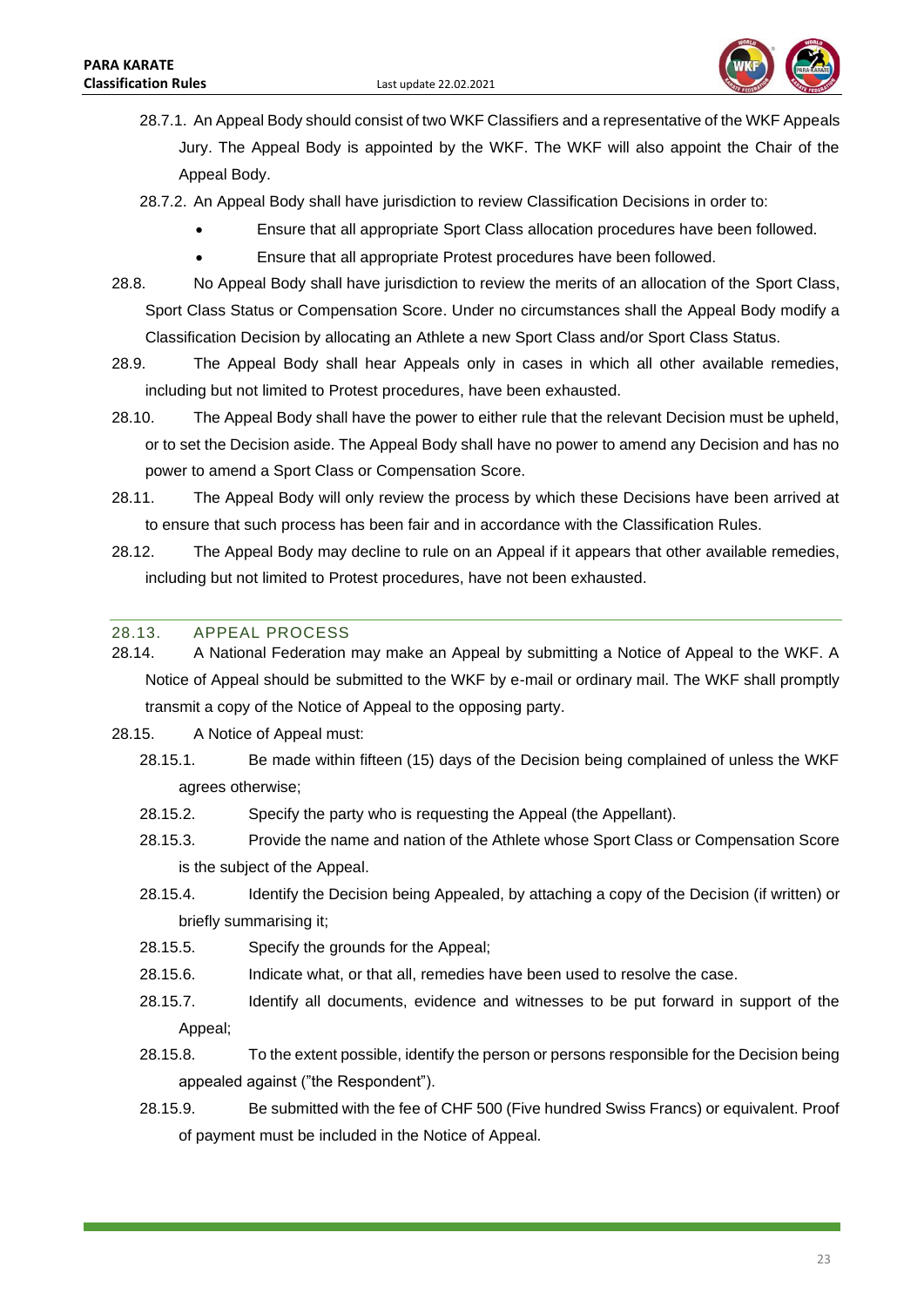

- 28.15.10. Upon receipt of a Notice of Appeal, if the party bringing the Appeal has complied with all relevant Appeal procedures and exhausted all other available remedies, the WKF must refer the Appeal to the Appeal Body for resolution.
- 28.15.11. Upon receipt of a Notice of Appeal, if all other available remedies have not been exhausted, the WKF shall issue a written Decision dismissing the Appeal.
- 28.15.12. If a National Federation could have made a Protest with respect to the allocation of a Sport Class, but fails to do so, it cannot make any Appeal if it was aware of the grounds upon which it wishes to make an Appeal at the time that it could have made a Protest. An Appeal may be made if a National Federation becomes aware of such grounds after the time frames for making a Protest have expired.
- 28.16. Appeal proceedings are confidential. The parties and the Appeal Body shall not disclose facts or other information relating to the dispute or the proceedings to any person save to the extent necessary to prosecute or defend the Appeal.
- 28.17. If all other available remedies have been exhausted, the WKF shall:
	- Advise all relevant parties that an Appeal Body will be constituted for the purpose of hearing the Appeal.
	- Send a copy of the Notice of Appeal and all documents, evidence and details of witnesses to the party named in the Notice of Appeal (The Opposing Party).
	- Advise the Opposing Party that it must, within 28 calendar days of receiving the Notice of Appeal submit to the Appeal Body a list of all documents, evidence, and expert witnesses to be offered by the Opposing Party in relation to the Appeal.
	- Set a Hearing location and date: The Appeal Body shall have the right, in its sole discretion, to conduct a Hearing live, by telephone conference or by video conference.

#### <span id="page-24-0"></span>28.18. APPEAL HEARING

- 28.18.1. The Appeal Body, all of whose members shall comply with and have signed a conflict of interest agreement, will comprise of no less than three individuals who have at no stage been involved with or informed of the dispute brought before the Appeal Body.
- 28.18.2. The Appeal Body may designate counsel to assist in the Hearing.
- 28.18.3. The WKF, and the relevant parties shall have the right to be represented by counsel and if necessary, to engage an interpreter.
- 28.18.4. Not more than two representatives of any party excluding the Athlete and any interpreter shall be entitled to participate in the Hearing.
- 28.18.5. Each party shall have the right to offer documentary evidence, to submit a hearing memorandum or brief, and (subject to the Appeal Body's discretion) to call witnesses.
- 28.18.6. Each Party should bear their own costs of the process.

### <span id="page-24-1"></span>28.19. APPEAL DECISION

28.19.1. As soon as is practicable following the conclusion of the hearing, the Appeal Body must issue a written Decision regarding the Appeal. The Appeal Body shall either affirm the Decision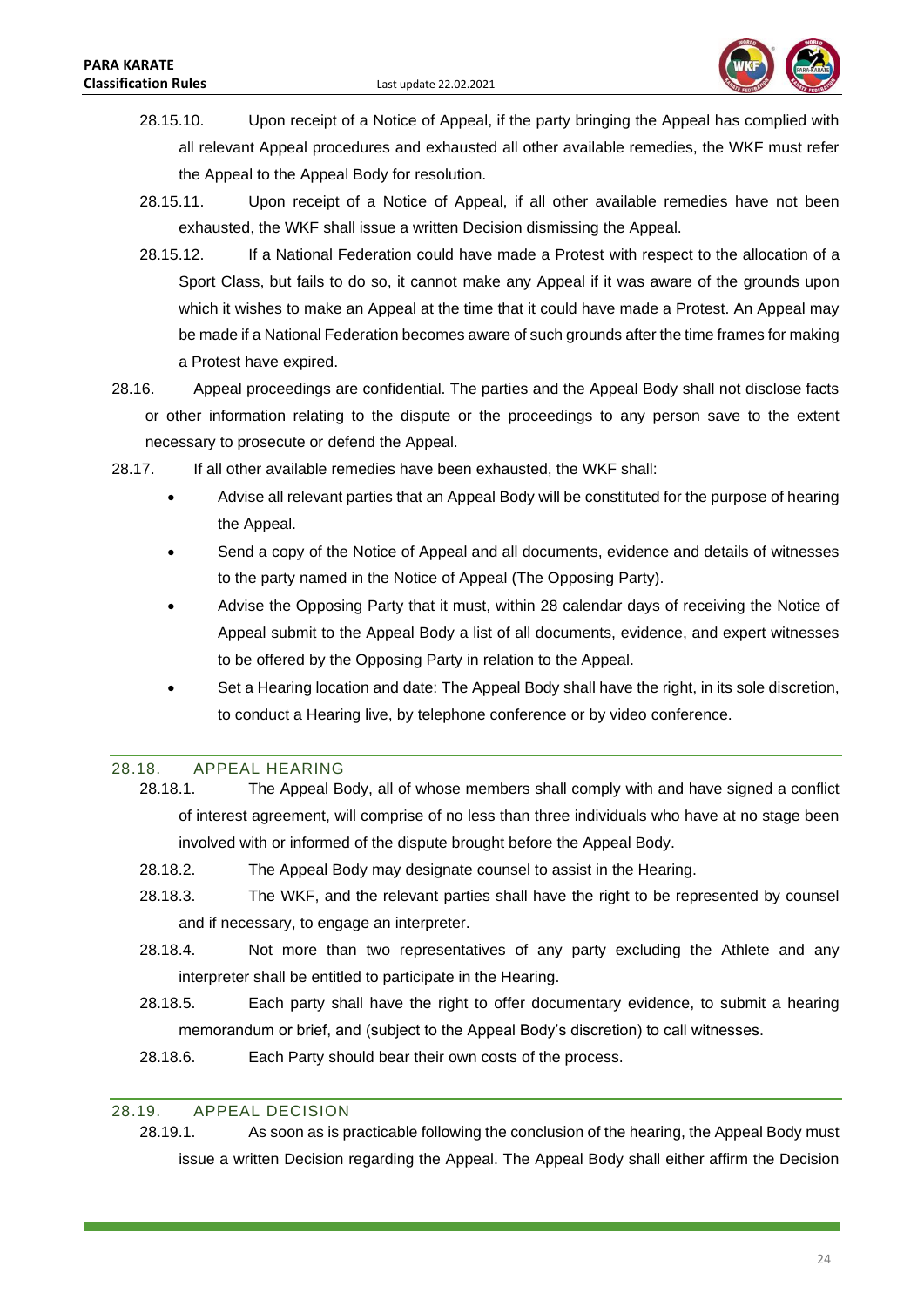

appealed from or set aside the Decision. The Appeal Body shall have no further power in respect of its Decision.

- 28.19.2. If the Appeal Body sets aside a Decision, it may if appropriate make recommendations as to the steps to be taken by the WKF in light of that Decision.
- 28.19.3. The Decision of the Appeal Body is final and is not subject to any further appeal. The Appeal Body shall issue a written Decision resolving any Appeal after the Hearing. The Decision shall be provided to all parties, to the WKF and to the relevant National Federation(s). The Event organising committee shall be also informed about the outcome of the Appeal (in the case of Appeals conducted in connection with an Event).
- 28.19.4. The WKF shall be responsible for ensuring the Appeal Body's directives are followed in a timely manner.

### <span id="page-25-0"></span>28.20. CONFIDENTIALITY

- 28.20.1. Appeal proceedings are confidential. The parties and the Appeal Body shall not disclose facts or other information relating to the dispute or the proceedings to any person or entity excluding, to the extent necessary to prosecute or defend the Appeal:
	- 28.20.1.1. Employees or agents of a party.
	- 28.20.1.2. Witnesses whose testimony may be offered on Appeal.
	- 28.20.1.3. Counsel, consultants or interpreters engaged for purposes of the Appeal.
- 28.20.2. The Appeal Body may, in its sole discretion, require all persons who attend a Hearing to sign a statement agreeing to maintain the confidentiality of facts or information disclosed during the Hearing. Any individual refusing to sign such a statement may be excluded from the Hearing.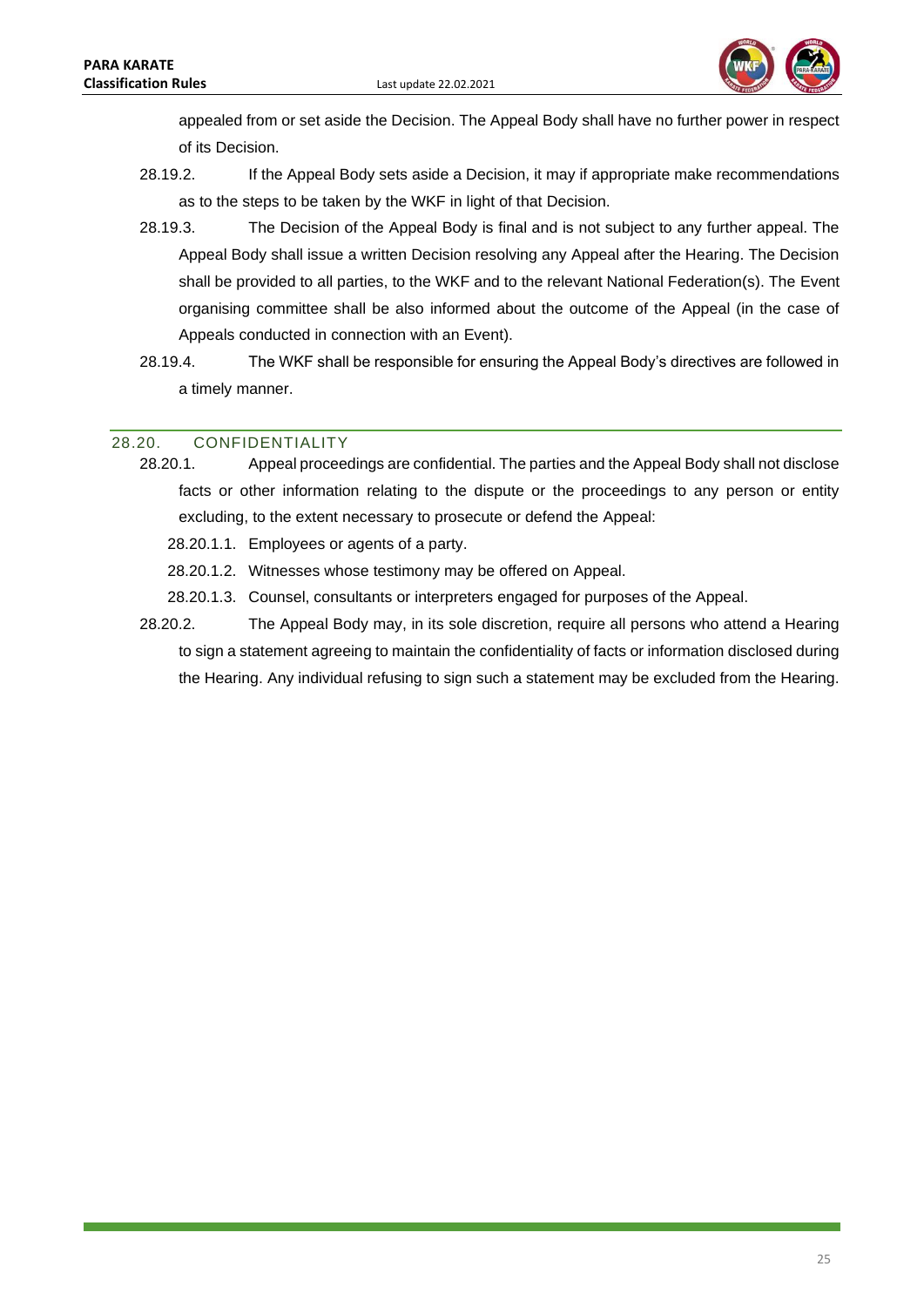

# <span id="page-26-0"></span>28.21. AD HOC PROVISIONS RELATING TO APPEALS

### **The Appeal Pathway**

The following section describes the various stages of an Appeal-process. They are intended to provide

a recommended framework for the organisation and handling of an Appeal:

| 1. | <b>Pre-Competition Tasks</b>                            | Communicate details on Appeal Procedures to all relevant NFs<br>$\bullet$<br>Identify the means (who, when, to whom) by which Appeals<br>should be submitted                                                         |
|----|---------------------------------------------------------|----------------------------------------------------------------------------------------------------------------------------------------------------------------------------------------------------------------------|
| 2. | Submission of a Notice of<br><b>Appeal</b>              | Appeal Form submitted by the appropriate person<br>Submission of all relevant documents and information in annex<br>to the Appeal Form<br>Payment of the Appeal Fee<br>All documents need to be submitted to the WKF |
| 3. | <b>Submission</b><br>Appeal<br><b>Review by the WKF</b> |                                                                                                                                                                                                                      |
| 4. | Decision over the Appeal<br><b>Submission by the</b>    | If rejected: WKF should notify the submitting party, explaining the<br>٠<br>reason(s) for rejection<br>If accepted: proceed with step 5<br>٠                                                                         |
| 5. | Notification of all relevant<br>parties                 |                                                                                                                                                                                                                      |
| 6. | <b>Preparation of the Appeal</b><br>Hearing             | Set up of an Appeal Hearing Body<br>٠<br>Notification of Appeal Hearing to all relevant parties<br>٠                                                                                                                 |
| 7. | <b>Appeal Hearing</b>                                   | WKF to communicate the outcome of the Appeal<br>٠<br>Update Classification Master List (if applicable)<br>$\bullet$<br>Review Classification Rules (if applicable)<br>٠                                              |
| 8. | <b>Appeal Decision</b>                                  | Communicated in writing                                                                                                                                                                                              |

# <span id="page-26-1"></span>PART EIGHT: INTENTIONAL MISREPRESENTATION

An Intentional Misrepresentation is a violation of these Rules and will be investigated and potentially sanctioned as provided for in the IPC Intentional Misrepresentation Rules (IPC Handbook, Section 2, Chapter 1.3).

- <span id="page-26-2"></span>29. Misrepresentation during Athlete Evaluation
	- 29.1. An Athlete who intentionally misrepresents his or her skills and/or abilities and/or the degree or nature of Physical, Visual or Intellectual Impairment to a Classification Panel in the course of Athlete Evaluation with the intention of deceiving or misleading that Classification Panel shall be guilty of Intentional Misrepresentation.

### <span id="page-26-3"></span>30. Misrepresentation after Allocation of Confirmed Sport Class

30.1. If following the allocation of a Sport Class an Athlete undertakes any form of corrective treatment (a "medical intervention"), and the Athlete (or any other Participant) knows (or should know) that the medical intervention was intended to result in improved sport performance, the Athlete must provide details of that medical intervention to the WKF at the earliest reasonable opportunity. If the Athlete's Sport Class is later changed because the Athlete's sporting performance has improved as a result of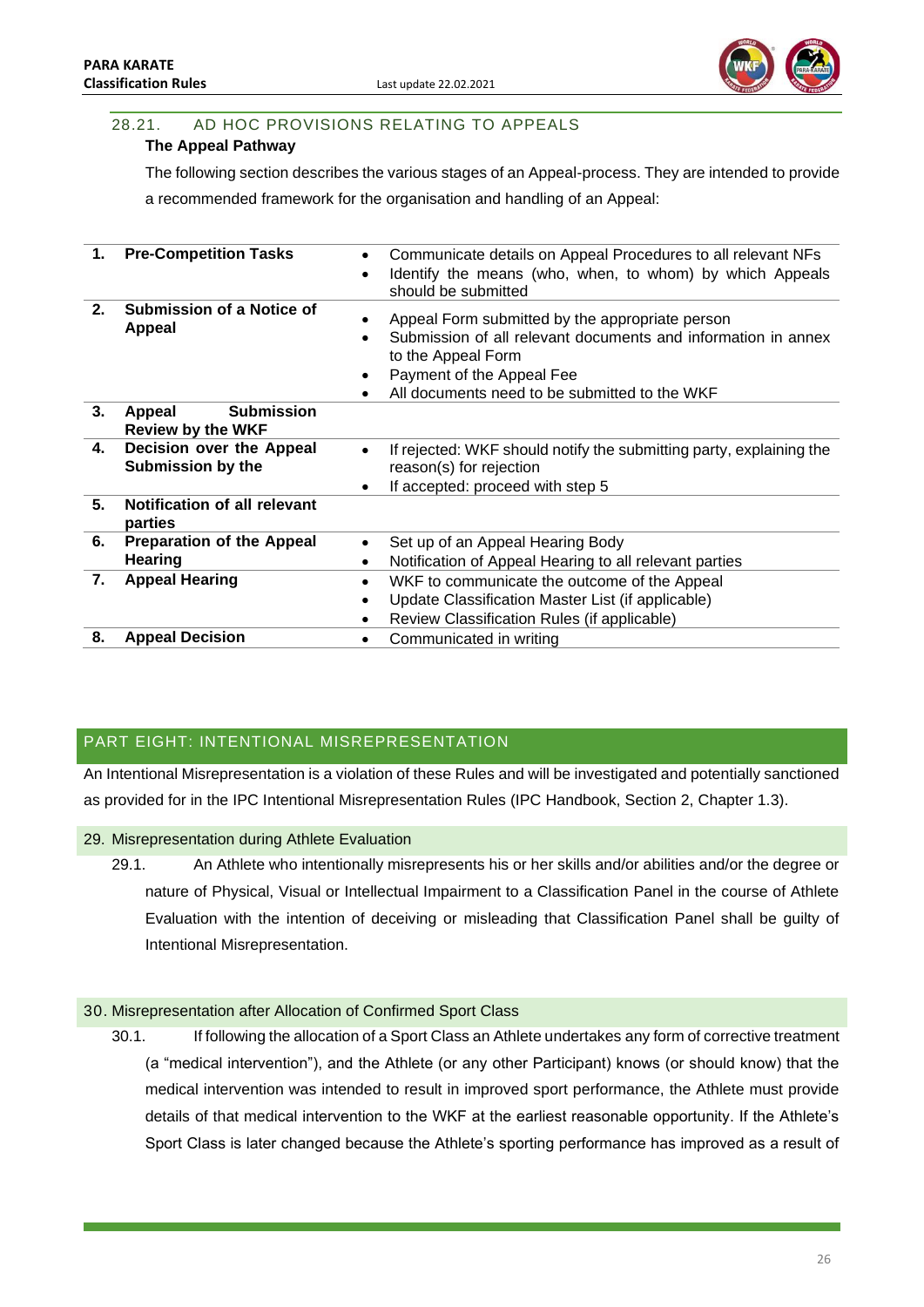

(in whole or in part) that medical intervention, but the Athlete failed to disclose that medical intervention to WKF, the Athlete will be charged with Intentional Misrepresentation.

### <span id="page-27-0"></span>31. Assisting Intentional Misrepresentation

31.1. Any Athlete or Athlete Support Personnel, who knowingly assists, covers up or is any other way involved in any other type of complicity involving Intentional Misrepresentation shall themselves be guilty of Intentional Misrepresentation.

### <span id="page-27-1"></span>PART NINE: USE OF ATHLETE INFORMATION

- <span id="page-27-2"></span>32. Classification Data
	- 32.1. The WKF may only Process Classification Data if such Classification Data is considered necessary to conduct Classification.
	- 32.2. All Classification Data Processed by the WKF must be accurate, complete and kept up to date.

#### <span id="page-27-3"></span>33. Consent and Processing

- 33.1. Subject to Article 34.3, the WKF may only Process Classification Data with the consent of the Athlete to whom that Classification Data relates. An Athlete who does not consent in this way cannot be evaluated or allocated a Sport Class or Compensation Score.
- 33.2. If an Athlete cannot provide consent (for example because the Athlete is underage) the legal representative, guardian or other designated representative of that Athlete must give consent on their behalf.
- 33.3. The WKF may only Process Classification Data without consent of the relevant Athlete if permitted to do so in accordance with National Laws.

#### <span id="page-27-4"></span>34. Classification Research

- 34.1. The WKF may request that an Athlete provide it with Personal Information for Research Purposes.
- 34.2. The use by the WKF of Personal Information for Research Purposes must be consistent with these Classification Rules and all applicable ethical use requirements.
- 34.3. Personal Information that has been provided by an Athlete to the WKF solely and exclusively for Research Purposes must not be used for any other purpose.
- 34.4. The WKF may only use Classification Data for Research Purposes with the express consent of the relevant Athlete. If the WKF wishes to publish any Personal Information provided by an Athlete for Research Purposes, it must obtain consent to do so from that Athlete prior to any publication. This restriction does not apply if the publication is anonymised so that it does not identify any Athlete(s) who consented to the use of their Personal Information.

#### <span id="page-27-5"></span>35. Notification to Athletes

35.1. The WKF must notify an Athlete who provides Classification Data as to: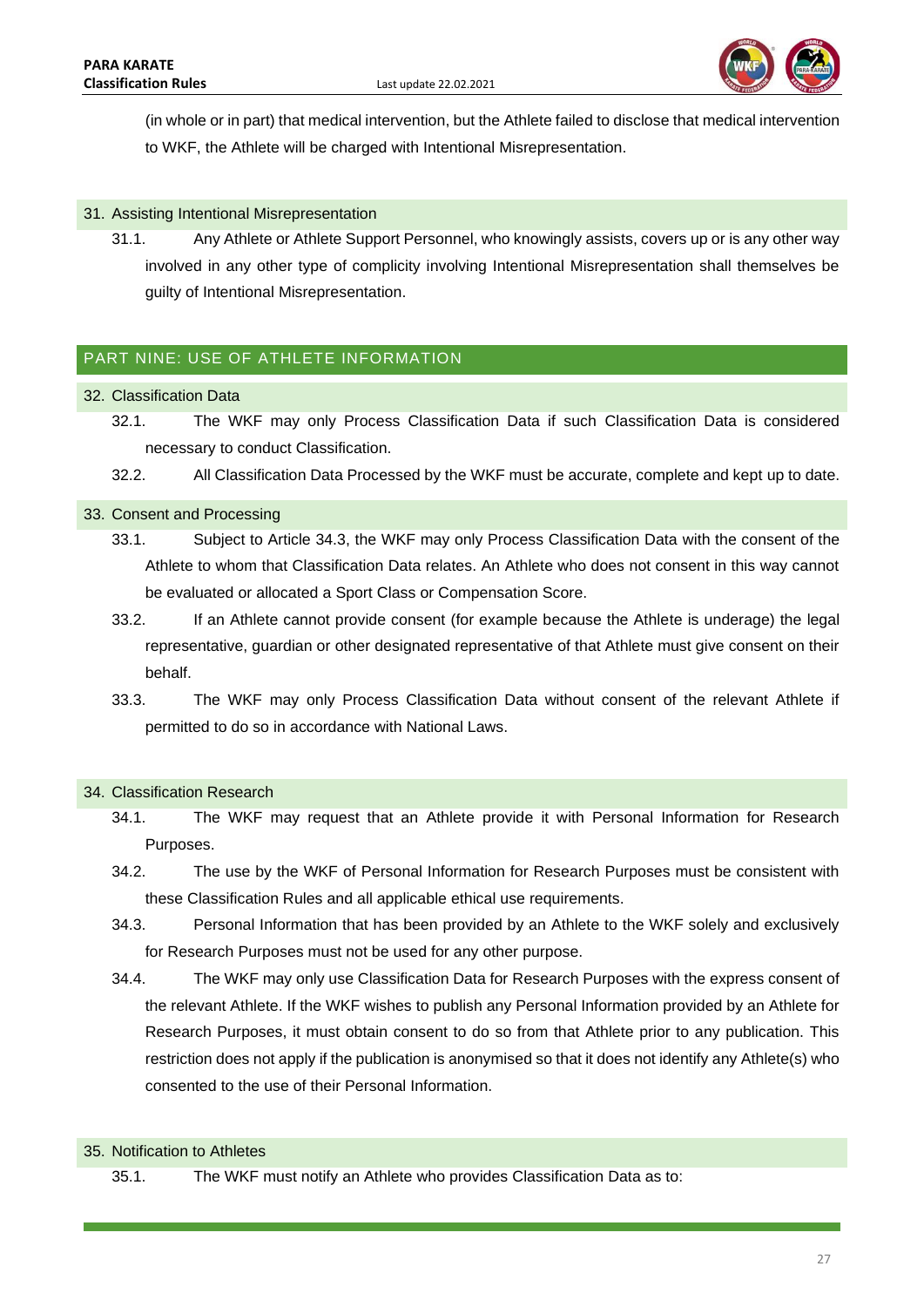

- 35.1.1.1. that fact that the WKF is collecting the Classification Data; and
- 35.1.1.2. the purpose for the collection of the Classification Data; and
- 35.1.1.3. the duration that the Classification Data will be retained.
- 35.1.1.4. The notification to Athletes and/or Athlete Support Personnel of the information may be withheld if providing the information might compromise an on-going or imminent investigation into an act of misconduct associated with Classification.
- 35.1.1.5. The WKF will provide the above information in an easily comprehensible and accessible manner to National Federations, Athletes, and support personnel.

#### <span id="page-28-0"></span>36. Classification Data Security

36.1. The WKF must:

- 36.1.1.1. protect Classification Data by applying appropriate security safeguards, including physical, organisational, technical and other measures to prevent the loss, theft or unauthorised access, destruction, use, modification or disclosure of Classification Data; and
- 36.1.1.2. take reasonable steps to ensure that any other party provided with Classification Data uses that Classification Data in a manner consistent with these Classification Rules.

#### <span id="page-28-1"></span>37. Disclosures of Classification Data

- 37.1. The WKF must not disclose Classification Data to other Classification Organisations except where such disclosure is related to Classification conducted by another Classification Organisation and/or the disclosure is consistent with applicable National Laws.
- 37.2. The WKF may disclose Classification Data to other parties only if such disclosure is in accordance with these Classification Rules and permitted by National Laws.

#### <span id="page-28-2"></span>38. Retaining Classification Data

38.1. The WKF must ensure that Classification Data is only retained for as long as it is needed for the purpose it was collected. If Classification Data is no longer necessary for Classification purposes, it must be deleted, destroyed, or permanently anonymised.

### <span id="page-28-3"></span>39. The WKF Classification Master List

- 39.1. The WKF must maintain a Classification Master List of Athletes, which must include the Athlete's name, gender, year of birth, country, Sport Class, Sport Class Status and Compensation Score. The Classification Master List must identify Athletes that enter International Events.
- 39.2. The WKF must make available the Classification Master List to all relevant National Federations on the WKF website.
- 39.3. The WKF is responsible for maintaining the WKF Classification Master List, with relevant details only.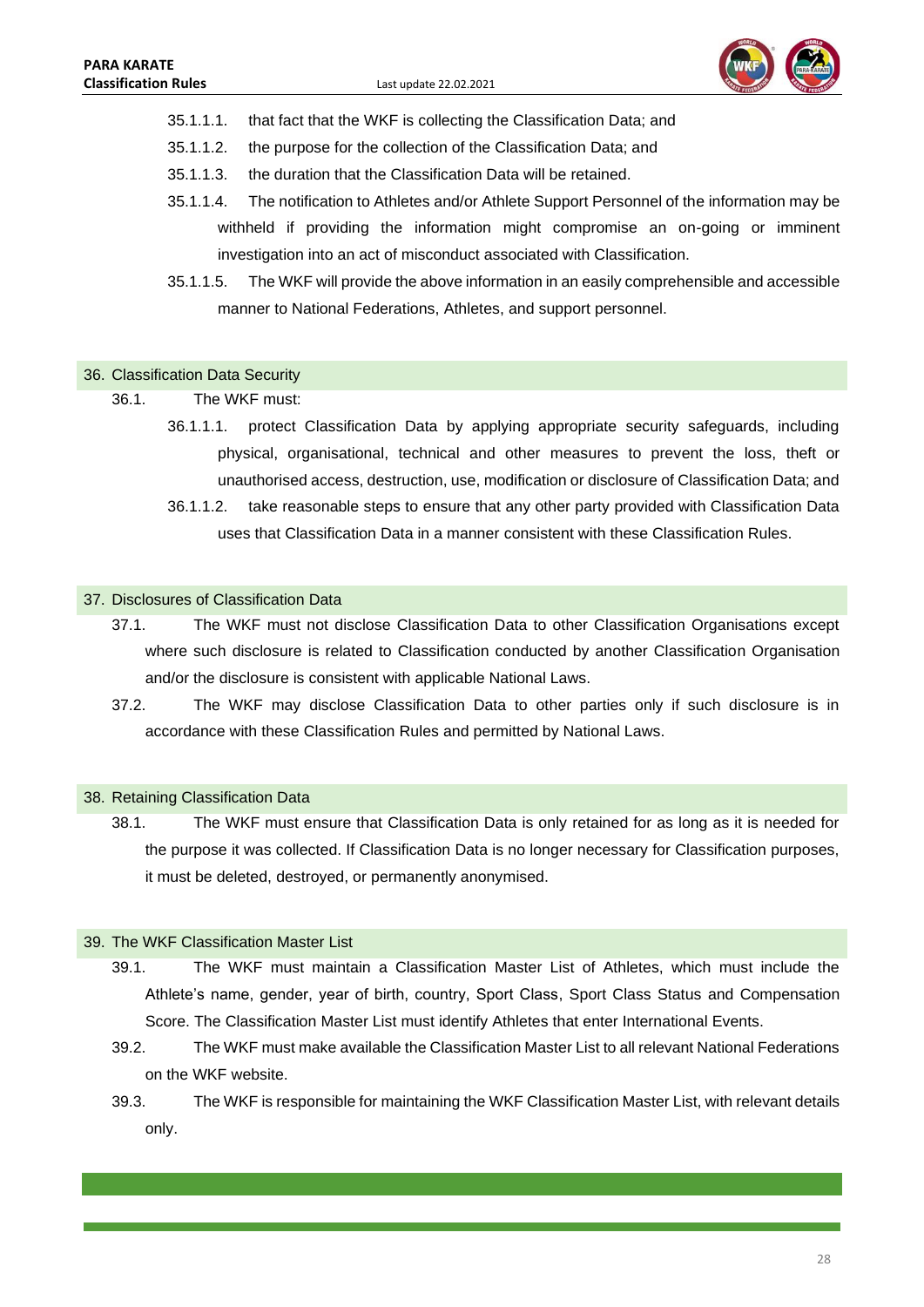

# <span id="page-29-0"></span>GLOSSARY OF DEFINED TERMS

| <b>Term</b>                                                 | <b>Definition</b>                                                                                                                                                                                                                                                                             |
|-------------------------------------------------------------|-----------------------------------------------------------------------------------------------------------------------------------------------------------------------------------------------------------------------------------------------------------------------------------------------|
| <b>Activity</b><br>Limitation                               | Difficulties an individual may have in executing activities.                                                                                                                                                                                                                                  |
| <b>Appeal</b>                                               | A formal objection to the manner in which Classification procedures have been<br>conducted is submitted and subsequently resolved.                                                                                                                                                            |
| <b>Athlete</b>                                              | Any person who participates in the sport of Karate at either International Level (as<br>defined by WKF) or National Level (as defined by a National Federation) and any other<br>additional person who participates in sport at a lower level if designated by the person's<br>National Body. |
| <b>Athlete</b><br><b>Evaluation</b>                         | The process by which an Athlete is assessed in accordance with these Rules.                                                                                                                                                                                                                   |
| <b>Athlete Support</b><br><b>Personnel</b>                  | Any coach, trainer, manager, interpreter, agent, team staff, official, medical or<br>paramedical personnel working with or treating Athletes participating in or preparing for<br>training and/or Competition.                                                                                |
| <b>Classification</b>                                       | A structure for Competition to ensure that an Athlete's Impairment is relevant to sport<br>performance, and to ensure that the Athlete competes equitably with other Athletes.                                                                                                                |
| <b>Classification</b><br><b>Evaluation</b><br><b>Period</b> | The timeframe prior to the commencement of Events at a Competition within which<br>Physical and Technical Assessment typically takes place.                                                                                                                                                   |
| <b>Classification</b><br><b>Master List</b>                 | The list made available by WKF that identifies the Athletes that participated in<br>International Classification.                                                                                                                                                                             |
| <b>Classification</b><br>Panel                              | A group of Classifiers appointed by WKF to determine Sport Class and Sport Class<br>Status in accordance with these Rules.                                                                                                                                                                    |
| <b>Classification</b><br>Personnel                          | All persons involved in or associated with the process of Athlete Evaluation, including the<br>Head of Classification, Classifiers, Chief Classifiers and Trainee Classifiers.                                                                                                                |
| <b>Classifier</b>                                           | A person authorized by WKF to evaluate Athletes as a member of a Classification Panel.                                                                                                                                                                                                        |
| <b>Competition</b>                                          | A series of individual Events conducted together under the jurisdiction of WKF.                                                                                                                                                                                                               |
| <b>Competition</b><br><b>Season</b>                         | The timeframe within which Karate Competitions are held. For WKF Karate, the<br>Competition Season runs from January 1 of a calendar year until December 31 of the<br>same calendar year.                                                                                                     |
| <b>Conflict of</b><br><b>Interest</b>                       | A conflict of interest will arise where a pre-existing personal or professional relationship<br>gives rise to the possibility of that relationship affecting the Classifier's ability to make an<br>objective decision or assessment.                                                         |
| <b>Effective Date</b>                                       | The date upon which these Rules come into force.                                                                                                                                                                                                                                              |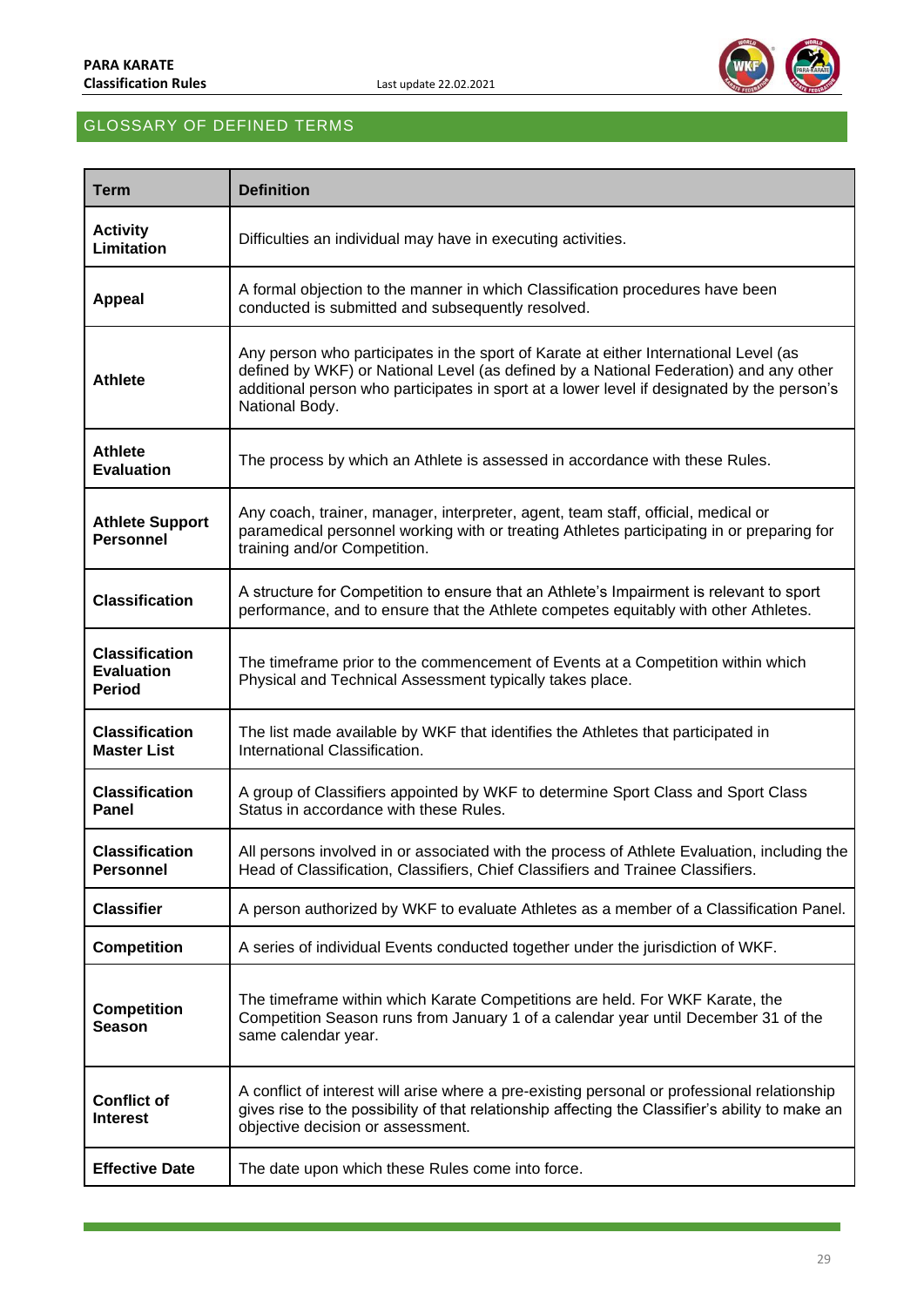

| <b>Eligible</b><br>Impairment                   | An Eligible Impairment is an Impairment the existence of which is a pre-requisite for an<br>Athlete to meet the Minimum Disability Criteria for the sport of Karate.                                                                                                                                                                                                              |
|-------------------------------------------------|-----------------------------------------------------------------------------------------------------------------------------------------------------------------------------------------------------------------------------------------------------------------------------------------------------------------------------------------------------------------------------------|
| <b>Entry Sport Class</b>                        | A Sport Class allocated to an Athlete by a National Body prior to an WKF Competition to<br>indicate the Sport Class with which the Athlete intends to compete. An Entry Sport Class<br>is an estimate and has no binding effect upon either the Athlete or the body responsible<br>for organising and managing the relevant Competition.                                          |
| Event                                           | A sub-set of a Competition that requires specific technical and sporting skills.                                                                                                                                                                                                                                                                                                  |
| <b>Fixed Review</b><br>Date                     | A date prior to which an Athlete who has been designated with Sport Class Status<br>Review (R) will not be required to undertake Athlete Evaluation, regardless of whether or<br>not that Athlete competes at any Competition.<br>Unless otherwise specified by the Classification Panel, the Fixed Review Date is the first<br>day of the Competition Season of WKF (1 January). |
| <b>Head of</b><br><b>Classification</b>         | A Classifier responsible for all direction, administration, co-ordination and implementation<br>of Classification matters for WKF.                                                                                                                                                                                                                                                |
| Impairment                                      | Problems in body function or structure such as a significant deviation or loss.                                                                                                                                                                                                                                                                                                   |
| <b>Intellectual</b><br>Impairment               | A type of Impairment, which is defined as a limitation in intellectual functioning and<br>adaptive behaviour as expressed in conceptual, social and practical adaptive skills. This<br>impairment originates before the age of 18.                                                                                                                                                |
| <b>International</b><br><b>Classification</b>   | Athlete Evaluation that is conducted in full compliance with these Rules.                                                                                                                                                                                                                                                                                                         |
| <b>IPC</b>                                      | International Paralympic Committee.                                                                                                                                                                                                                                                                                                                                               |
| <b>IPC</b><br><b>Classification</b><br>Code     | The IPC Classification Code 2007 and accompanying International Standards and any<br>subsequent version or versions of the same.                                                                                                                                                                                                                                                  |
| <b>IPC Classifier</b><br><b>Code of Conduct</b> | A set of rules to outline the responsibilities, to guide behaviour and decisions and to<br>identify best practice for an individual Classifier, which is part of the IPC Classification<br>Code International Standard of Classifier Training.                                                                                                                                    |
| <b>IPC Code of</b><br><b>Ethics</b>             | The ethical standard that will be applied consistently within the Paralympic Movement,<br>and will be applicable to all IPC sanctioned Events, Competitions and activities.                                                                                                                                                                                                       |
| <b>IPC Handbook</b>                             | The IPC Handbook is the primary governance instrument for the IPC in its capacity as<br>both an International Federation and the ruling body for the Summer and Winter<br>Paralympic Games. All persons who are subject to the jurisdiction of the IPC are<br>required to abide by its provisions.                                                                                |
| <b>Medical</b><br>Intervention                  | Any intervention such as surgery, pharmacological intervention or other treatment, which<br>affects the Athlete's Eligible Impairment.                                                                                                                                                                                                                                            |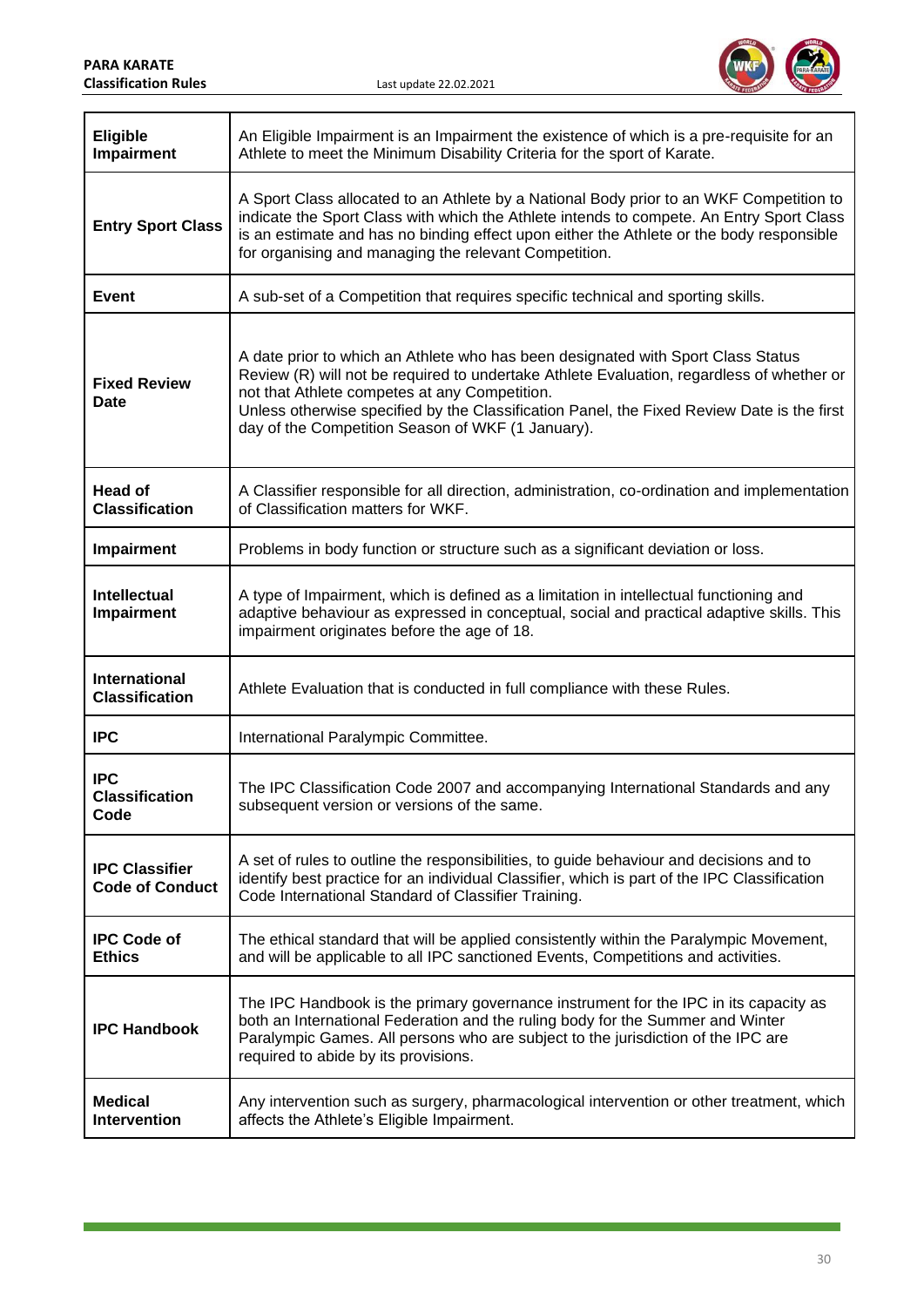a sa kacamatan ing Kabupatèn Kabupatèn Ing



| <b>Medical Review</b>                        | The process by which an Athlete can apply to WKF to undergo Athlete Evaluation, in<br>order that the Athlete's Sport Class may be reviewed to ensure that the Athlete's Sport<br>Class remains a fair allocation.                                                                                    |
|----------------------------------------------|------------------------------------------------------------------------------------------------------------------------------------------------------------------------------------------------------------------------------------------------------------------------------------------------------|
| <b>Minimum</b><br><b>Disability Criteria</b> | The standards set by WKF in relation to the degree of Eligible Impairment that must be<br>present in order that an Athlete is deemed to be eligible to compete in the sport of<br>Karate.                                                                                                            |
| <b>National Body</b>                         | A team entity of which an Athlete is a member. Such an entity may be National<br>Federation, National Paralympic Committee or other representative team body.                                                                                                                                        |
| <b>Not Eligible</b>                          | Consequence of not meeting the eligibility criteria.                                                                                                                                                                                                                                                 |
| <b>Observation</b><br><b>Assessment</b>      | The means by which a Classification Panel may complete Athlete Evaluation, if it<br>considers that the only fair way in which it can complete Athlete Evaluation is to observe<br>the Athlete performing the specific skills associated with the sport of WKF either prior to<br>or during an Event. |
| <b>Physical</b><br><b>Assessment</b>         | The means by which a Classification Panel will determine whether or not an Athlete has<br>an Eligible Impairment and whether that Eligible Impairment complies with the Minimum<br>Disability Criteria.                                                                                              |
| <b>Physical</b><br>Impairment                | A group of Eligible Impairments affecting an Athlete's biomechanical execution of<br>sporting activities, comprising ataxia, athetosis, hypertonia, impaired muscle power,<br>impaired range of movement, limb deficiency, leg length difference and short stature.                                  |
| <b>Protest</b>                               | The procedure by which a formal objection to an Athlete's Sport Class is submitted and<br>subsequently resolved.                                                                                                                                                                                     |
| <b>Protest Panel</b>                         | A Classification Panel formed to conduct Athlete Evaluation in respect of an Athlete's<br>Sport Class, where that Sport Class is the subject of a Protest.                                                                                                                                           |
| Recognised<br><b>Competition</b>             | An umbrella term for WKF Competitions, WKF Sanctioned Competitions and WKF<br>Approved Competitions as defined in WKF Rules and Regulations.                                                                                                                                                         |
| <b>Sport Class</b>                           | A category defined by WKF in which Athletes are categorized by reference to an Activity<br>Limitation resulting from impairment.                                                                                                                                                                     |
| <b>Sport Class</b><br><b>Status</b>          | A Category allocation to each Athlete to indicate evaluation requirements and Protest<br>opportunities.                                                                                                                                                                                              |
| <b>Technical</b><br><b>Assessment</b>        | The assessment of an Athlete's ability to perform the tasks and activities required to<br>participate in the sport of Karate.                                                                                                                                                                        |
| <b>Tracking Code</b>                         | A temporary designation applied to a Sport Class that indicates that a Sport Class is<br>subject to final determination after Observation Assessment has taken place.                                                                                                                                |
| <b>Visual</b><br>Impairment                  | An Impairment of the eye structure, optical nerves or optical pathways, or visual cortex of<br>the central brain, which adversely affect an Athlete's vision.                                                                                                                                        |

a sa kacamatan ing Kabupatèn Kabupatèn Kabupatèn Kabupatèn Kabupatèn Kabupatèn Kabupatèn Kabupatèn Kabupatèn K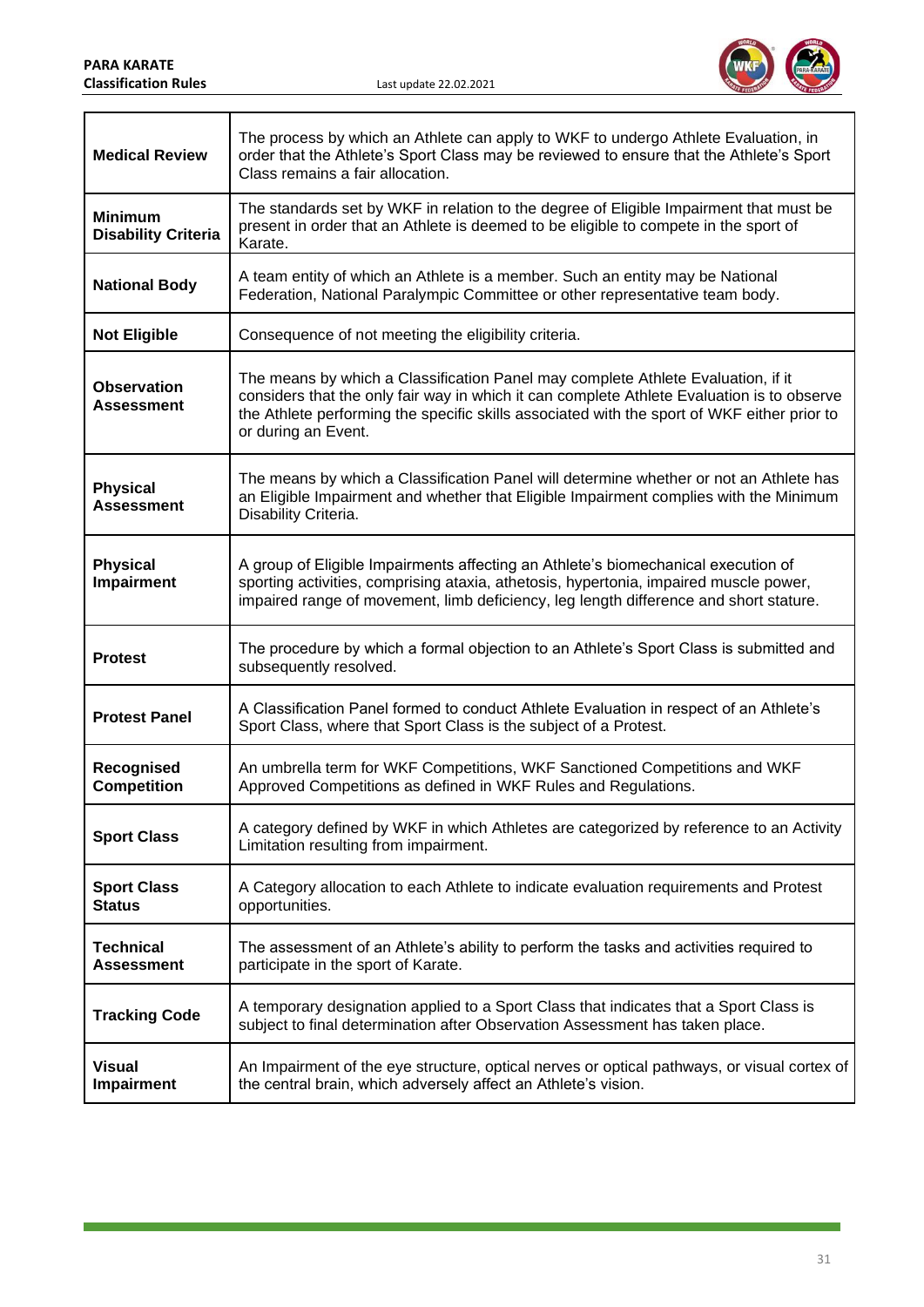

### <span id="page-32-0"></span>APPENDIX 1 SPORT CLASSES FOR ATHLETES WITH VISUAL IMPAIRMENT

This appendix deals with Sport Classes for Athletes with Visual Impairment **K10** and sets out the Minimum Impairment Criteria and assessment methodologies that apply for an Athlete with Visual Impairment to be eligible to compete in the sport of Karate.

- WKF currently revisits the Sport Classes for Athletes with Visual Impairment towards a sport-specific classification system based on activity limitations that result from Impairment. Until such a system is approved, the processes detailed in this Appendix apply to Athlete Evaluation in respect of Sport Classes for Athletes with Visual Impairment.
- The processes detailed in this Appendix apply to Athlete Evaluation in respect of Sport Classes for Athletes with Visual Impairment.
- The Sport Class and Extra Score allocated to Athletes with Visual Impairment applies to all events offered by WKF.
- All provisions of the WKF Athlete Classification Rules apply to the Assessment of Athletes with Visual Impairment, except if otherwise specified in this Appendix.

### <span id="page-32-1"></span>ELIGIBILITY CRITERIA

To be eligible to compete in Visually Impaired Sport Class in Para Karate, the Athlete must meet both of the below criteria:

- 1. The Athlete must have at least one of the following eligible impairments in each eye:
	- a. Impairment of the eye structure.
	- b. Impairment of the optical nerve/optic pathways.
	- c. Impairment of the visual cortex of the central brain.
- 2. The Athlete's eligible Impairment must result in a visual acuity of less than or equal to 6/18.

| <b>Grading according to ICD-10</b> |                            |                                     |
|------------------------------------|----------------------------|-------------------------------------|
| Grade                              |                            | <b>Distance visual acuity</b>       |
|                                    | Moderate visual impairment | worse than $6/18$ to $6/60$         |
| $\overline{2}$                     | Severe visual impairment   | worse than $6/60$ to $3/60$         |
| 3                                  | <b>Blindness</b>           | worse than $3/60$ to $1/60$         |
| $\boldsymbol{4}$                   | <b>Blindness</b>           | worse than 1/60 to light perception |
| 5                                  | <b>Blindness</b>           | no light perception                 |

# *NOTE: Athletes will be classified according to the LESS-IMPAIRED eye. Athletes with monocular blindness or impairment will not be eligible for participation.*

It is the Athlete's and WKF National Federation's responsibility to provide sufficient evidence of the Athlete's visual impairment. This must be done by way of submitting medical diagnostic information completed by an ophthalmologist with the registration of Athlete. The Medical Diagnostic Information must comprise the completed Medical Diagnostic Form (available on the WKF webpage) and attached medical documentation.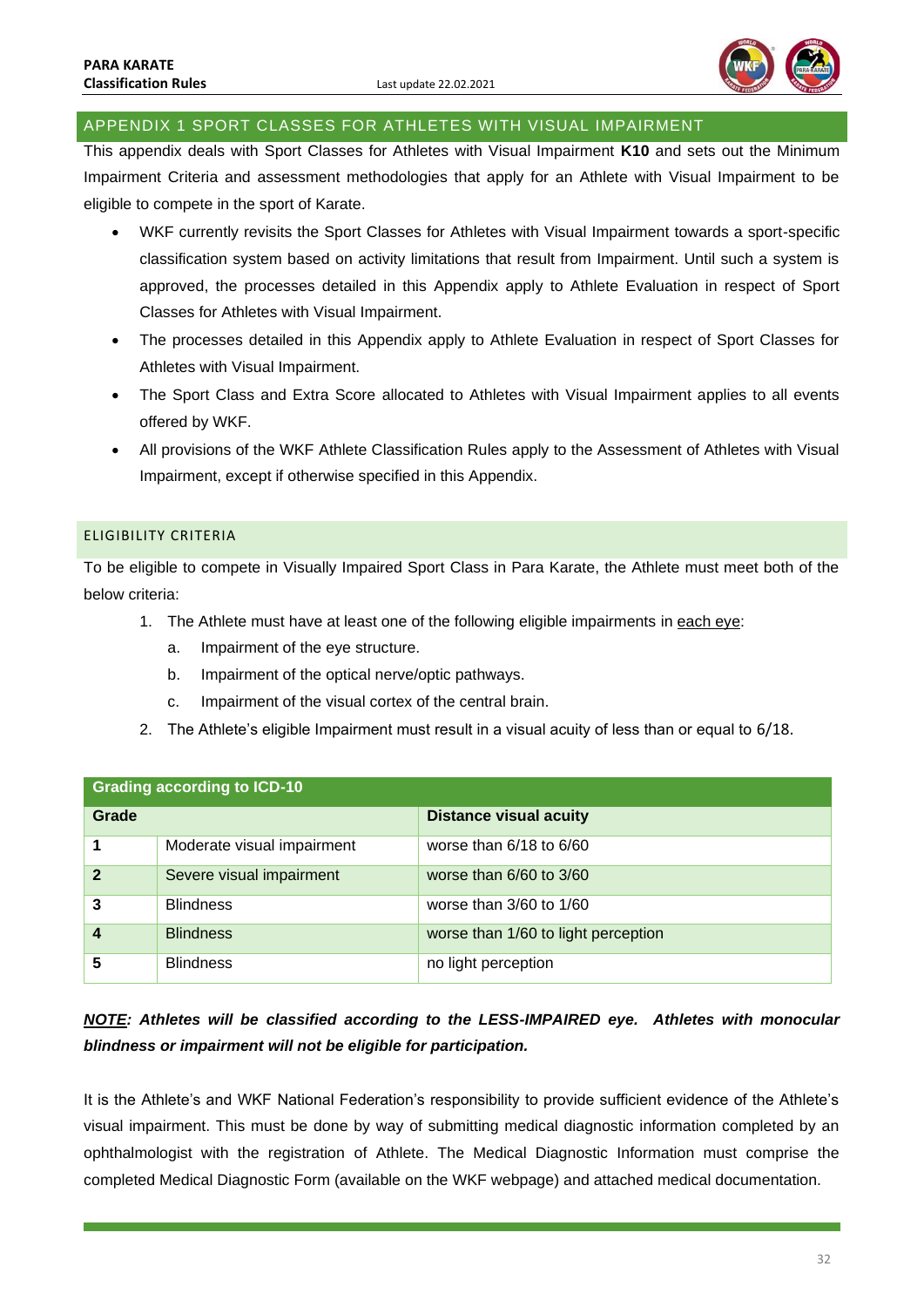

The Medical Diagnostic Form must be filled in English language (or be officially translated).

Athletes with visual impairments will not be subjected to additional testing during the Classification Session. Nevertheless, the Athletes must appear for the Classification Session with the documents mentioned above for verification of their disabilities and identification. It is recommended that blindfolds also be checked at this moment.

# <span id="page-33-0"></span>THE COMPENSATION SCORE WILL BE GIVEN TO THE ATHLETE BASED ON THE MEDICAL DOCUMENTATION.APPENDIX 2 SPORT CLASSES FOR ATHLETES WITH INTELLECTUAL IMPAIRMENT

This appendix deals with Sport Classes for Athletes with Intellectual Impairment and sets out the Minimum Disability Criteria and assessment methodologies that apply in order for an Athlete with Intellectual Impairment to be eligible to compete in the sport of Karate.

WKF has designated a Sport Class **K21** for Athletes with Activity Limitations that result from an Intellectual Impairment. These Athletes are referred to as Athletes with Intellectual Impairment.

WKF has designated a Sport Class **K22** for Athletes with Down Syndrome. to reflect the variety of impairments that can accompany an intellectual impairment.

The processes detailed in this Appendix apply to the conduct of Athlete Evaluation withrespect to the Sport Class designated by WKF/VIRTUS for Athletes with Intellectual Impairment.

# <span id="page-33-1"></span>ELIGIBILITY CRITERIA

#### <span id="page-33-2"></span>WKF FLIGIBILITY CRITERIA

To be considered eligible to compete in WKF World Para Karate Championships as an athlete with an intellectual disability, athletes must fulfil the provisional eligibility criteria as defined by VIRTUS.

### <span id="page-33-3"></span>VIRTUS ELIGIBILITY CRITERIA

To be considered eligible to compete as an athlete with an intellectual disability, athletes must fulfil the full eligibility criteria as defined by VIRTUS, member of the International Paralympic Committee.

The criteria state that an athlete must demonstrate:

| <b>Sport Class</b> | <b>Eligibility Criteria</b>                                                                |
|--------------------|--------------------------------------------------------------------------------------------|
| <b>K21</b>         | 1. Significant impairment in intellectual functioning. This is defined as 2 standard       |
|                    | deviations below the mean, that is, a Full-Scale score of 75 or lower.                     |
|                    | 2. Significant limitations in adaptive behaviour as expressed in conceptual, social, and   |
|                    | practical adaptive skills. This is defined as performance that is at least 2 standard      |
|                    | deviations below the mean of, either one of the 3 types of adaptive behaviour              |
|                    | (conceptual, social, or practical skills) or an overall score on a standardized measure of |
|                    | conceptual, social and practical skills.                                                   |
|                    | 3. Intellectual disability must be evident during the developmental period, which is from  |
|                    | conception to 18 years of age.                                                             |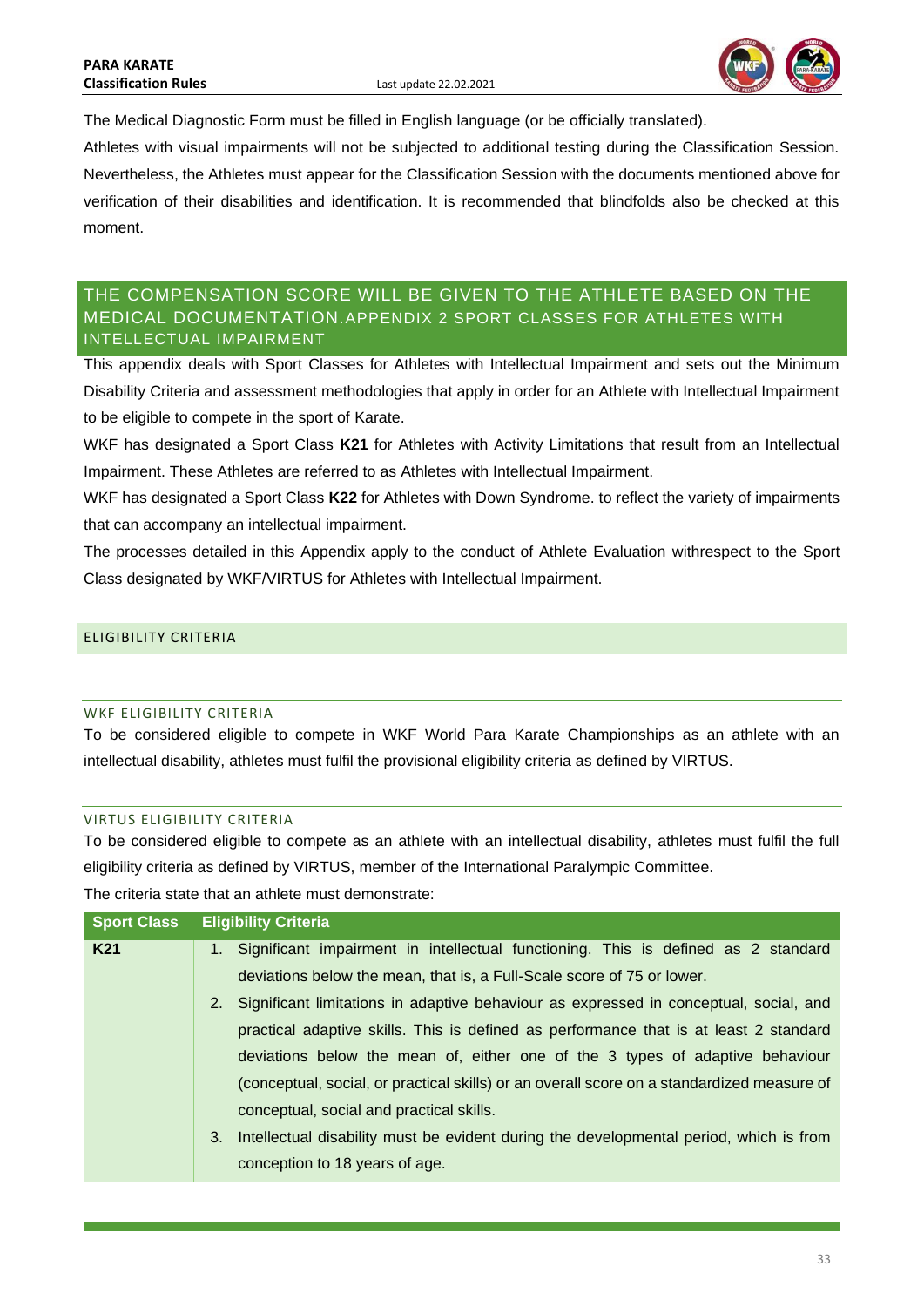#### **PARA KARATE Classification Rules** Last update 22.02.2021



| K22 | 1. A formal diagnosis of Trisomy 21 Down syndrome,                                              |
|-----|-------------------------------------------------------------------------------------------------|
|     | A statement that the athlete is clear of symptomatic Atlantoaxial Instability $(AAI) - a$<br>2. |
|     | common orthopaedic problem seen in people with Down syndrome.                                   |
|     | Note: Athletes with Mosaic Down syndrome are currently eligible for K21 competition.            |
|     | The criteria for this group will be revised and expanded as the project progresses and          |
|     | research data becomes available.                                                                |

### **SPORT CLASS AND SPORT CLASS STATUS**

- 1. If the athlete meets the requirements for VIRTUS eligibility and is listed on VIRTUS master list for provisional eligibility the athlete will be awarded a Sport Class K21 or K22 with Review (R) Sport Class Status. This makes the athlete eligible to compete in WKF World Para Karate Championships.
- 2. Athletes that are listed for on VIRTUS master list for full eligibility will be awarded a Sport Class K21 or K22 with Confirmed Sport Class Status and will be eligible to compete in WKF World Para Karate Championships and VIRTUS Sanctioned or Promoted Championships.
- 3. If VIRTUS determines that an Athlete is Not Eligible (NE), the provisions in Part Five of these Rules shall apply.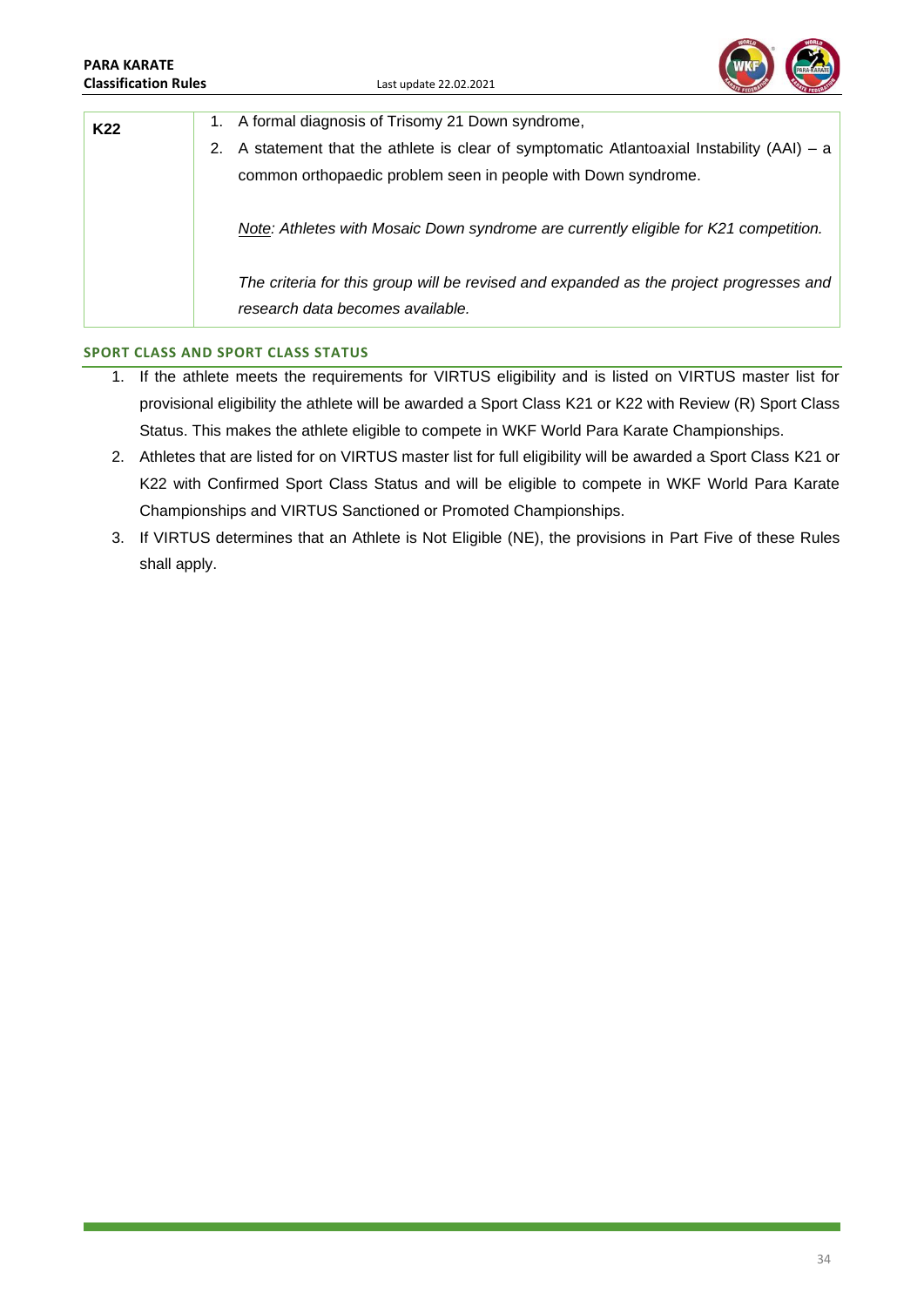

### <span id="page-35-0"></span>APPENDIX 3 SPORT CLASSES FOR ATHLETES WITH PHYSICAL IMPAIRMENT

Appendix One deals with Sport Classes for Athletes with Physical Impairment and sets out the Minimum Impairment Criteria and assessment methodologies that apply in order for an Athlete with Physical Impairment to be eligible to compete in the sport of Karate.

- WKF has designated Sport Classes for Athletes with Physical Impairment, which are defined in this Appendix.
- WKF currently revisits the Sport Classes for Athletes with Physical Impairment towards a sport-specific classification system on the basis of activity limitations that result from Impairment. Until such a system is approved, the processes detailed in this Appendix apply to Athlete Evaluation in respect of Sport Classes for Athletes with Physical Impairment.
- The processes detailed in this Appendix apply to Athlete Evaluation in respect of Sport Classes for Athletes with Physical Impairment.
- The Sport Class allocated to Athletes with Visual Impairment applies to all events offered by WKF and IPC.
- All provisions of the WKF Athlete Classification Rules apply to the Assessment of Athletes with Physical Impairment, except if otherwise specified in this Appendix.
- The following Sport Classes has been designated by the WKF for Athlete's with a Physical Impairment: **K30** – Athletes with Physical or Motor Disabilities

### **Class K30 will compete using Wheelchairs**.

### <span id="page-35-1"></span>ELIGIBILITY CRITERIA

- 1.1. The following physical impairment types in the below Table 1 are eligible for Para Karate under the following conditions:
	- a. An athlete must be affected by at least one of the impairments listed in the first column of the table
	- b. The impairment must result directly from a health condition (e.g. trauma, disease, dysgenesis).

Table 1 Eligible criteria for Athletes with Physical Impairment

| <b>Impairment Type</b> | <b>Examples of health</b><br>conditions likely to cause<br>such impairments | Impairments as described<br>in the ICF                                                          | <b>Relevant ICF</b><br><b>Impairment Codes</b> |
|------------------------|-----------------------------------------------------------------------------|-------------------------------------------------------------------------------------------------|------------------------------------------------|
| Hypertonia             | Cerebral palsy, stroke,<br>acquired brain injury, multiple<br>sclerosis     | High muscle tone<br>Inclusions: Hypertonia / High<br>muscle tone<br>Exclusions: Low muscle tone | b735                                           |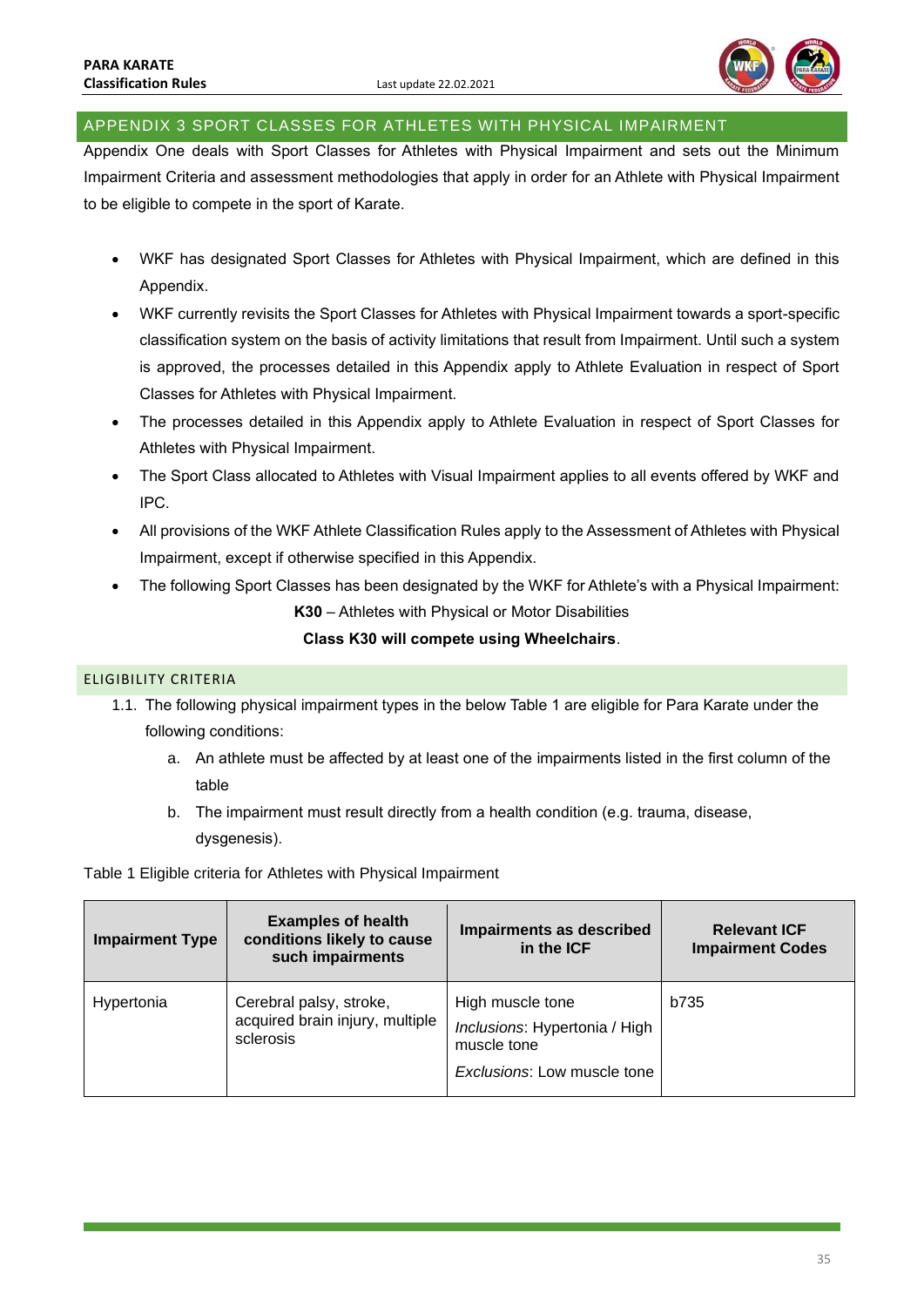| <b>PARA KARATE</b>          |
|-----------------------------|
| <b>Classification Rules</b> |



| Ataxia                                                    | Ataxia resulting from cerebral<br>palsy, brain injury,<br>Friedreich's ataxia, multiple<br>sclerosis, spinocerebellar<br>ataxia | Control of voluntary<br>movement<br>Inclusions: Ataxia only<br>Exclusions: Problems of<br>control of voluntary<br>movement that do not fit<br>description of Ataxia                                                                            | b760                                                                                                                                                                                                           |
|-----------------------------------------------------------|---------------------------------------------------------------------------------------------------------------------------------|------------------------------------------------------------------------------------------------------------------------------------------------------------------------------------------------------------------------------------------------|----------------------------------------------------------------------------------------------------------------------------------------------------------------------------------------------------------------|
| Athetosis                                                 | Cerebral Palsy,<br>stroke,<br>traumatic brain injury                                                                            | muscle<br>Involuntary<br>contractions<br>Inclusions: Athetosis, chorea<br>Exclusions: Sleep<br>related<br>movement disorders                                                                                                                   | b7650                                                                                                                                                                                                          |
| Limb Deficiency<br>(LD)                                   | Amputation resulting from<br>trauma or congenital limb<br>deficiency (dysmelia).                                                | Total or partial absence of<br>the bones or joints of the<br>pelvic region or lower<br>extremities                                                                                                                                             | s740, s750<br>Note: These codes would<br>have the extension .81 or<br>0.82 to indicate total or<br>partial absence of the<br>structure respectively.                                                           |
| <b>Impaired Passive</b><br>Range of<br>Movement<br>(PROM) | Arthrogryposis, ankylosis,<br>post burns joint contractures                                                                     | Impaired joint mobility<br>Exclusions: Hyper mobility of<br>joints                                                                                                                                                                             | b7100-b7102                                                                                                                                                                                                    |
| <b>Impaired Muscle</b><br>Power                           | Spinal cord injury, muscular<br>dystrophy, brachial plexus<br>injury, Erb's palsy, Guillain<br>Barre syndrome                   | Muscle power                                                                                                                                                                                                                                   | b730                                                                                                                                                                                                           |
| Leg Length<br>Difference                                  | Congenital or traumatic<br>causes of bone shortening in<br>one leg                                                              | Aberrant dimensions of<br>bones of right lower limb OR<br>left lower limb but not both.<br>Inclusions: shortening of<br>bones of one lower limb<br>Exclusions:<br>shortening<br>of bones of both<br>lower limbs; any increase in<br>dimensions | s7500, s75010, s75020<br>Note: for coding<br>purposes aberrant<br>dimensions of bones of<br>right lower limb is<br>indicated by addition of<br>the qualifying code .841<br>and in the left lower limb,<br>.842 |

# 2. Minimum Disability Criteria

- c. Neurological impairments must meet MDC as per below.
	- Hemiplegic Spasticity Grade 1 to2
	- Monoplegic Grade 1 to 2 spasticity in a major joint, either the ankle or the elbow
- Athetosis, Ataxia or Mixed Cerebral Palsy This Athlete may appear to have near normal function when running but the Athlete must demonstrate a limitation in function to Classifiers based on evidence of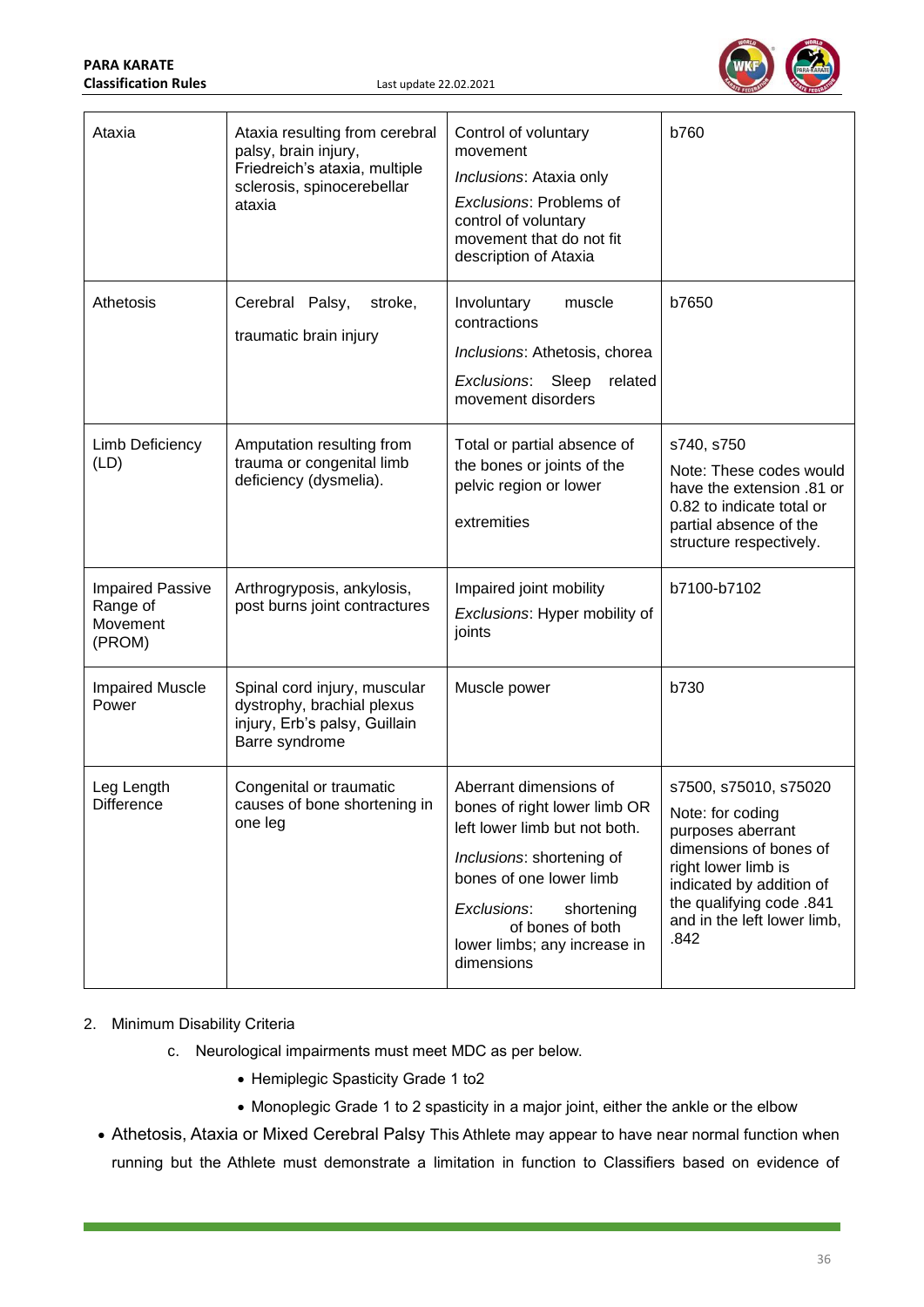

spasticity (increased tone), ataxia, athetosis or dystonic movements while performing on the field of play or in training. The Athlete may walk with a slight limp but runs more fluidly.

- g. Limb Deficiency (LD): This group includes athletes with limb deficiency and impaired muscle strength, or loss of passive range of motion (PROM). The limb deficiency group includes individuals with traumatic amputations or dysmelia. The impaired muscle strength group includes loss of strength secondary to peripheral nervous system (PNS) damage or a brachial plexus lesion. The impaired strength group can also include ambulatory neurological impairments such as monoplegia, or mild hemiplegia. The loss of PROM can be due to joint contractures, joint abnormalities, or soft tissue restrictions. Finally, this group could also include loss of the large toe, or of all toes in one foot.
- h. Amputation/Dysmelia:
	- Complete unilateral amputation of half the length of the foot (i.e., measured on the unnamputated foot from the tip of the large toe to the posterior aspect of the calcaneus) or equivalent congenital limb deficiency
	- Unilateral dysmelia in which the length of the affected foot is less than or equal to 50% of the length of the unaffected foot.
- i. Impaired Passive Range of Movement (PROM), athlete must meet one of the MDC as per below:
	- Must lose three muscle grades e.g., Daniels and Worthingham's grade 2 cannot complete one heel rise to 25 degrees. In lying may complete full range of motion with resistance. (See Daniels and Worthingham's Muscle Testing, 8th edition pp 229, 231)
	- Brachial plexus loss of shoulder abduction loss of three (3) grade points of muscle strength and for shoulder flexion
	- Loss of two (2) grade points of muscle strength in elbow flexion and extension Meets one criterion for PROM restriction in either the lower extremity or upper extremity.

*Note: Others will be developed.*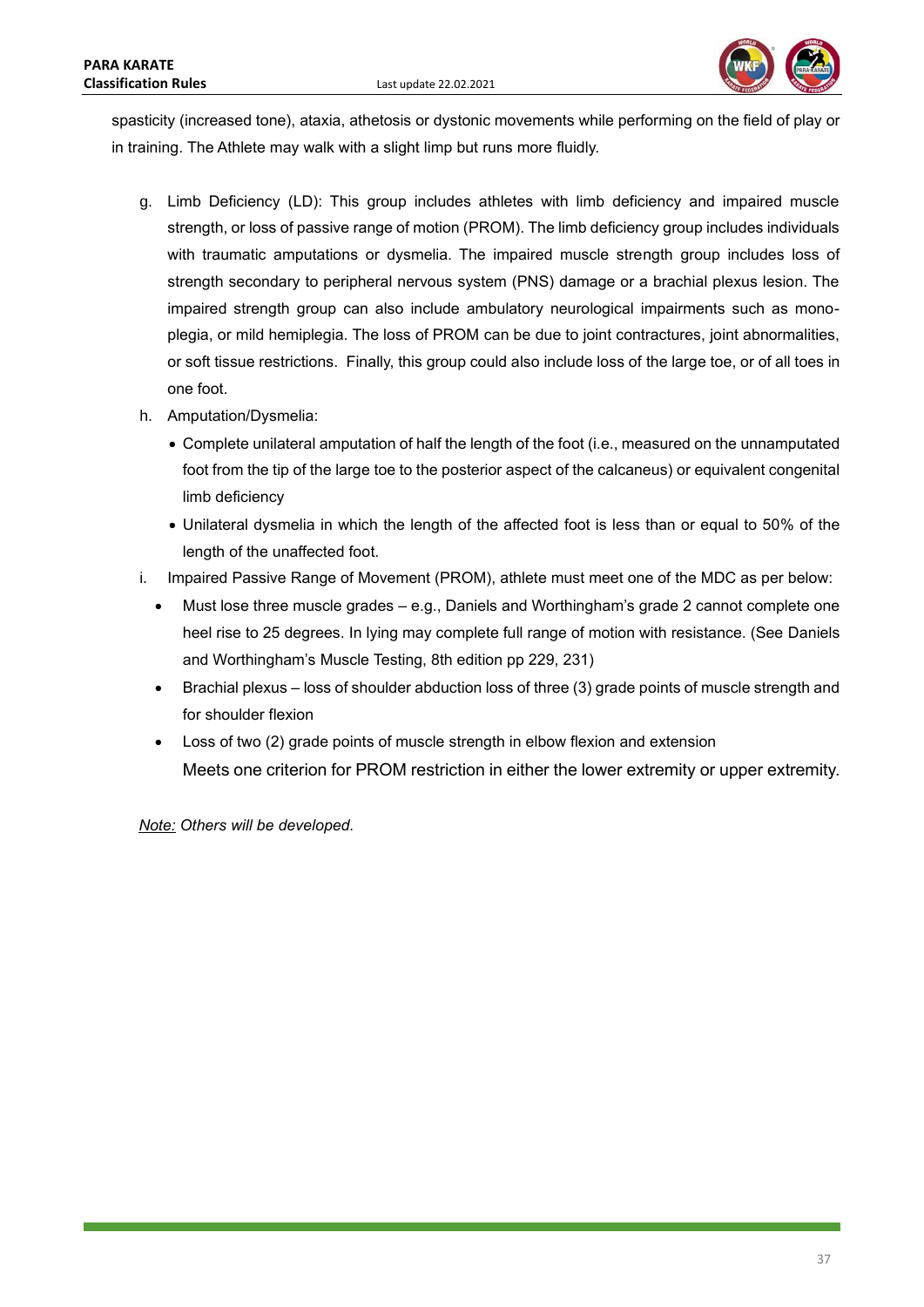

# <span id="page-38-0"></span>APPENDIX 4 NON-ELIGIBLE IMPAIRMENTS

The following types of impairment are not eligible for participation in WKF Para Karate Competitions:

- Hearing impairment (deafness)
- Pain, including chronic pain
- Delayed or reduced motor reflexes
- Motor conditions restricted to the face or head
- Reduced muscle endurance
- Transient or other movement responses, such as tics or stereotypy
- Joint instability or laxity (example: unstable or recurrent dislocation of shoulder or knee joints)
- Cardiovascular or respiratory conditions
- Conditions related to metabolism and/or the endocrine system, including nutritional deficiencies
- Blood/haematological system disorders
- Any physical, intellectual or visual condition that is non-permanent
- **Any impairment with an underlying health condition that is considered unsafe for sport or that may be a risk to the Athlete's health during competition**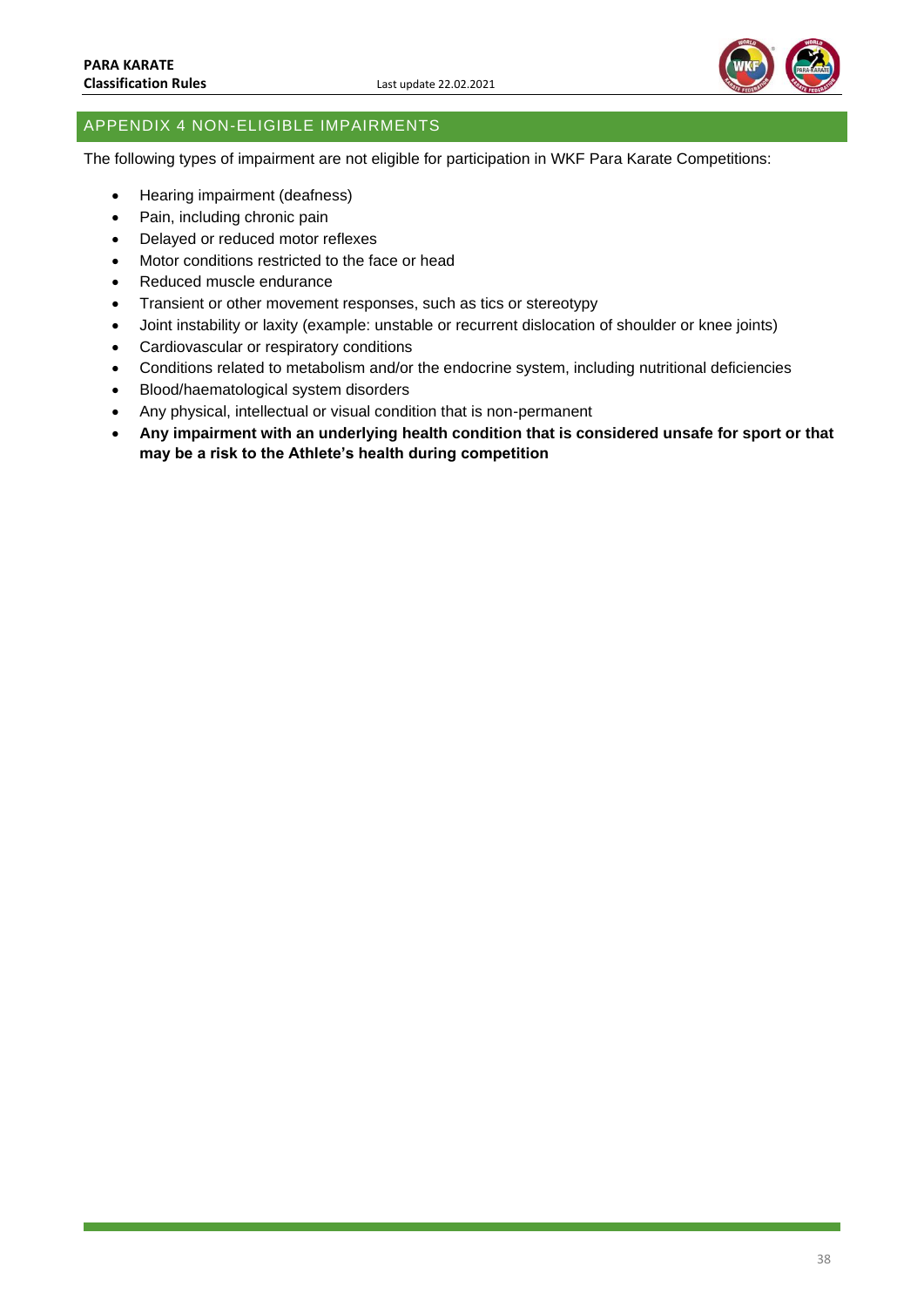

# <span id="page-39-0"></span>APPENDIX 5 FEES

The following fees will apply for these Rules.

| <b>Type of Fee</b>            | <b>Fee</b> | Refund                                  |
|-------------------------------|------------|-----------------------------------------|
| <b>Medical Review Request</b> | 500 CHF    | No refund                               |
| <b>Protest Fee</b>            | 500 CHF    | Refunded in case of changed Sport Class |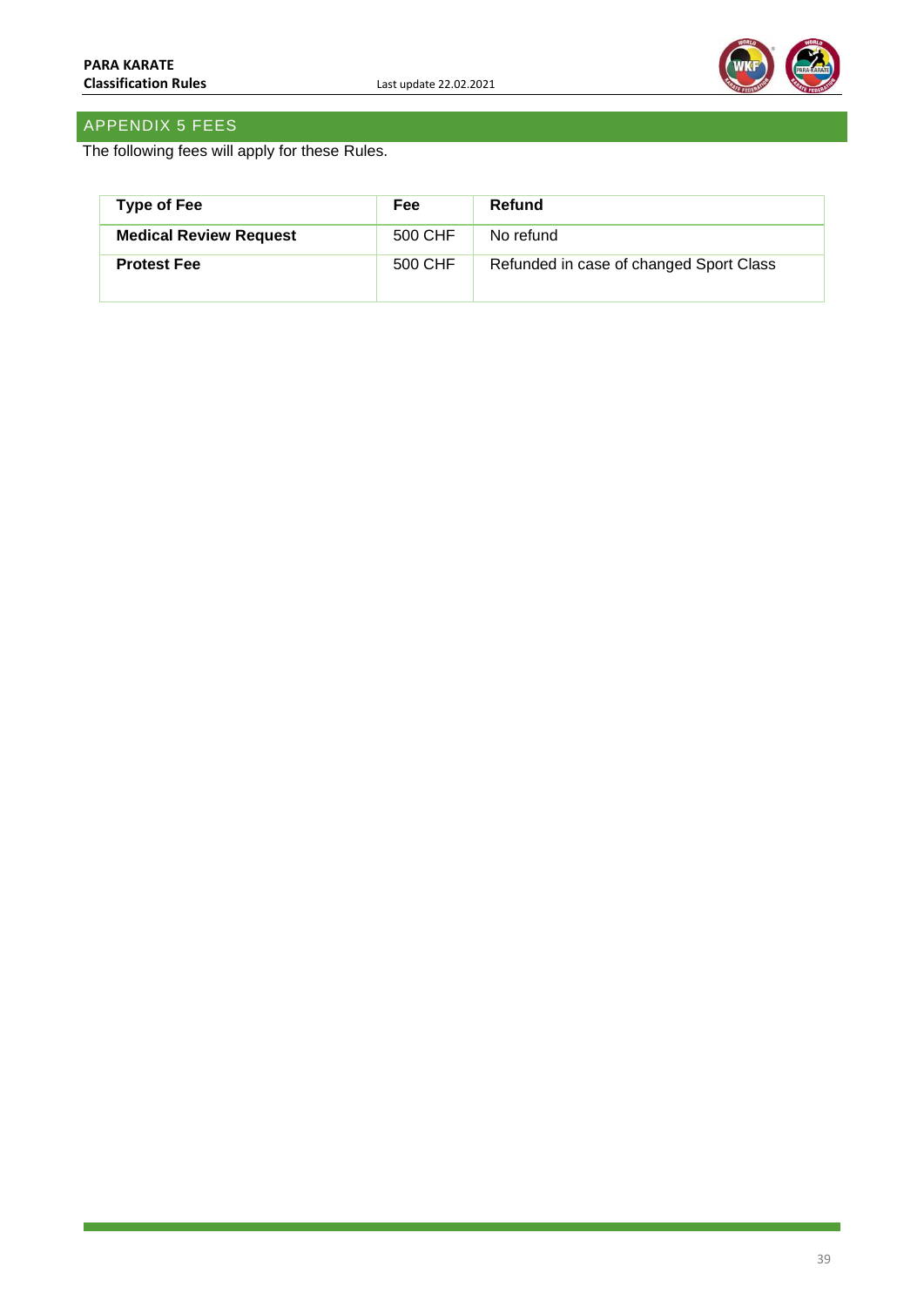

### <span id="page-40-0"></span>APPENDIX 6 INTENTIONAL MISREPRESENTATION

The WKF subscribes to the IPC Classification Code, Models of Best practices for Intentional Misrepresentation Rules – an excerpt of which is found in this appendix. Where it says IPC please read WKF Para Karate.

Chapter 1.3 - IPC Classification Code: models of best practice, **Intentional Misrepresentation Rules** 

 $l$ une 2013

<span id="page-40-1"></span>ARTICLE 1: SCOPE AND APPLICATION

#### <span id="page-40-2"></span>1.1 INTRODUCTION

These International Paralympic Committee ("IPC") Intentional Misrepresentation Rules (the "IM Rules") implement Articles 10,11,12,13 and 14 of the IPC Classification Code 2007 ("the Code") across all Sports for which the IPC acts as International Federation (individually referred to as an "IPC Sport" and collectively as "IPC Sports") and for IPC Recognised Competitions.

The Code provides that deceptive conduct that compromises the outcome of Athlete Evaluation should be subject to a disciplinary sanction. These IM Rules provide the basis upon which such conduct can be made the subject of a disciplinary process. The IM Rules are to be read in conjunction with, and as being supplemental to, the Classification Regulations of all IPC Sports.

#### <span id="page-40-3"></span>1.2 APPLICATION

The IM Rules shall apply to:

- a. All Athletes and Athlete Support Personnel who are subject to the jurisdiction of the IPC and in particular subject to the
	- Classification Regulations of an IPC Sport; and/or
- b. All Athletes and Athlete Support Personnel participating in Events, Recognised Competitions and other activities organised, convened or sanctioned by the IPC. **(all together referred to as "Participants").**

### <span id="page-40-4"></span>1.3 CORE RESPONSIBILITIES

It is the personal responsibility of every Participant to be acquainted and comply with all of the requirements of the IM Rules, including being aware of what constitutes Intentional Misrepresentation.

#### <span id="page-40-5"></span>1.4 COMMENCEMENT AND AMENDMENT

1.4.1 The IM Rules shall come into full force and effect on the Effective Date. They shall not apply retrospectively to matters arising prior to the Effective Date.

1.4.2 Amendments to the IM Rules shall be approved and shall come into effect in the manner prescribed by the IPC.

### <span id="page-40-6"></span>ARTICLE 2: INTENTIONAL MISREPRESENTATION

#### <span id="page-40-7"></span>2.1 MISREPRESENTATION DURING ATHLETE EVALUATION

2.1.1 An Athlete who intentionally misrepresents his or her skills and/or abilities and/or the degree or nature of Physical, Visual or Intellectual Impairment to a Classification Panel in the course of Athlete Evaluation with the intention of deceiving or misleading that Classification Panel shall be guilty of Intentional Misrepresentation.

#### <span id="page-40-8"></span>2.2 MISREPRESENTATION AFTER ALLOCATION OF CONFIRMED SPORT CLASS

If following the allocation of a Sport Class an Athlete undertakes any form of corrective treatment (a "medical intervention"), and the Athlete (or any other Participant) knows (or should know) that the medical intervention was intended to result in improved sport performance, the Athlete must provide details of that medical intervention to the IPC at the earliest reasonable opportunity. If the Athlete's Sport Class is later changed because the Athlete's sporting performance has improved as a result of (in whole or in part) that medical intervention, but the Athlete failed to disclose that medical intervention to IPC, the Athlete will be guilty of Intentional Misrepresentation.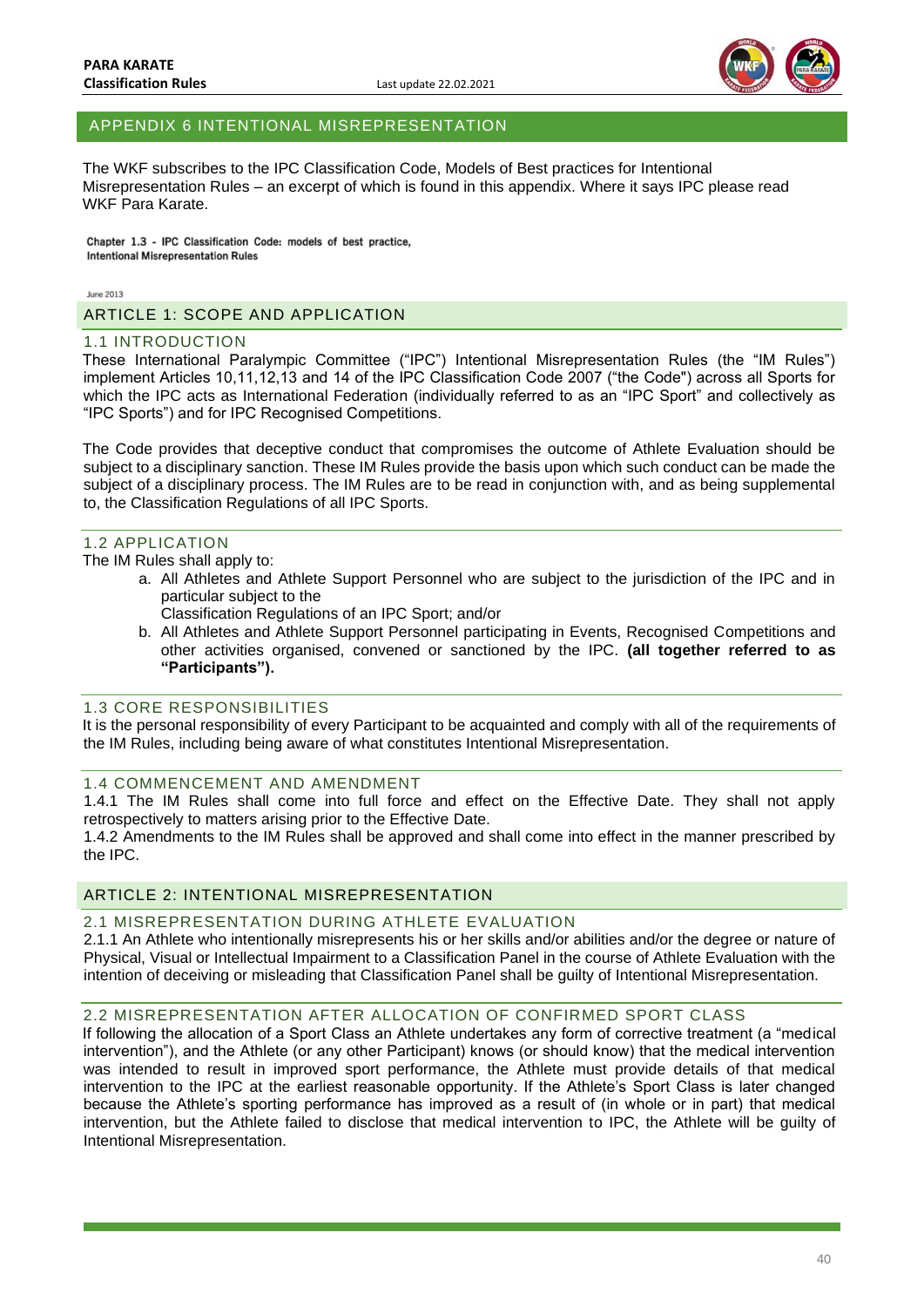

### <span id="page-41-0"></span>2.3 ASSISTING INTENTIONAL MISREPRESENTATION

Any Participant who knowingly assists, covers up or is any other way involved in any other type of complicity involving Intentional Misrepresentation shall themselves be guilty of Intentional Misrepresentation.

Each of the acts or omissions set out in Articles 2.1 to 2.3 shall constitute Intentional Misrepresentation. These are referred to collectively as "Intentional Misrepresentation" in the Rules.

### <span id="page-41-1"></span>ARTICLE 3: DISCIPLINARY PROCESS

### <span id="page-41-2"></span>3.1 RESPONSIBILITY FOR DISCIPLINARY PROCESS

3.1 The investigation of the acts referred to in Article 2 of the Rules (referred to in this Article 3 as "Intentional Misrepresentation") and any resultant disciplinary process shall be undertaken by the IPC.

### <span id="page-41-3"></span>3.2 INITIAL INVESTIGATION

3.2.1 All matters involving Intentional Misrepresentation will be investigated by the IPC. This investigation will be conducted in order to determine whether it appears that a Participant may have committed Intentional Misrepresentation and may include giving the Participant an opportunity to respond to the allegations raised. 3.2.2 If following the conclusion of any such investigation the IPC concludes that the Participant does not appear

to have committed Intentional Misrepresentation the IPC shall advise the Participant of that fact. The IPC shall take no further action against the Participant save that the IPC may issue a warning or may provide advice to the Participant as to their future conduct if it believes that such is warranted.

3.2.3 If following the conclusion of any investigation the IPC concludes that the Participant does appear to be guilty of Intentional Misrepresentation, the IPC shall send the Participant a Notice of Charge in accordance with Article 4.3.

### <span id="page-41-4"></span>3.3 NOTICE OF CHARGE

3.3.1 If the IPC believes that a Participant has committed Intentional Misrepresentation then the IPC shall as soon as practicable notify the Participant in writing of:

- a. The Intentional Misrepresentation that the Participant is charged with committing;
- b. A summary of the facts and evidence relied upon by the IPC in support of the charge;
- c. The Sanction that will be applied if it is established that the Participant has committed Intentional Misrepresentation; and
- d. Details of the persons at IPC responsible for dealing with the matter, and full contact details of those persons.

### **This information must be sent to the Participant as part of a "Charge Notice".**

3.3.2 The Charge Notice must advise the Participant that he may respond by either:

- a. Admitting the charge and accepting the Sanction set out by IPC in the Charge Notice; or
	- b. Denying the charge and having the charge and any Sanction set at a hearing.

3.3.3 If the Participant wishes to exercise his right to a hearing, he must notify the IPC that he wishes to have such a hearing. This notification must be sent to the IPC within 14 days of the Participant's receipt of the Charge Notice. The notification must state how the Participant responds to the charge in the Notice and must explain the basis for such response.

3.3.4 If the Participant fails to respond to the Charge, fails to notify the IPC that he wishes to have a hearing, or notifies the IPC that he wishes to have a hearing but fails to attend the hearing, a hearing will take place in his absence whereby the issue of whether or not the Participant is guilty of committing Intentional Misrepresentation will be resolved.

### <span id="page-41-5"></span>3.4 LIMITATION

No charge may be brought under these IPC IM Rules in respect of Intentional Misrepresentation 3 where ten (10) years or more have passed since the date that the Intentional Misrepresentation is alleged to have occurred.

### <span id="page-41-6"></span>ARTICLE 4: HEARINGS

<span id="page-41-7"></span>4.1 JURISDICTION OF THE BOARD OF APPEAL FOR CLASSIFICATION ("THE BAC")

The BAC is appointed by the IPC to rule on allegations that Intentional Misrepresentation has been committed. The BAC shall rule on such allegations as provided for in Appendix A to the IM Rules.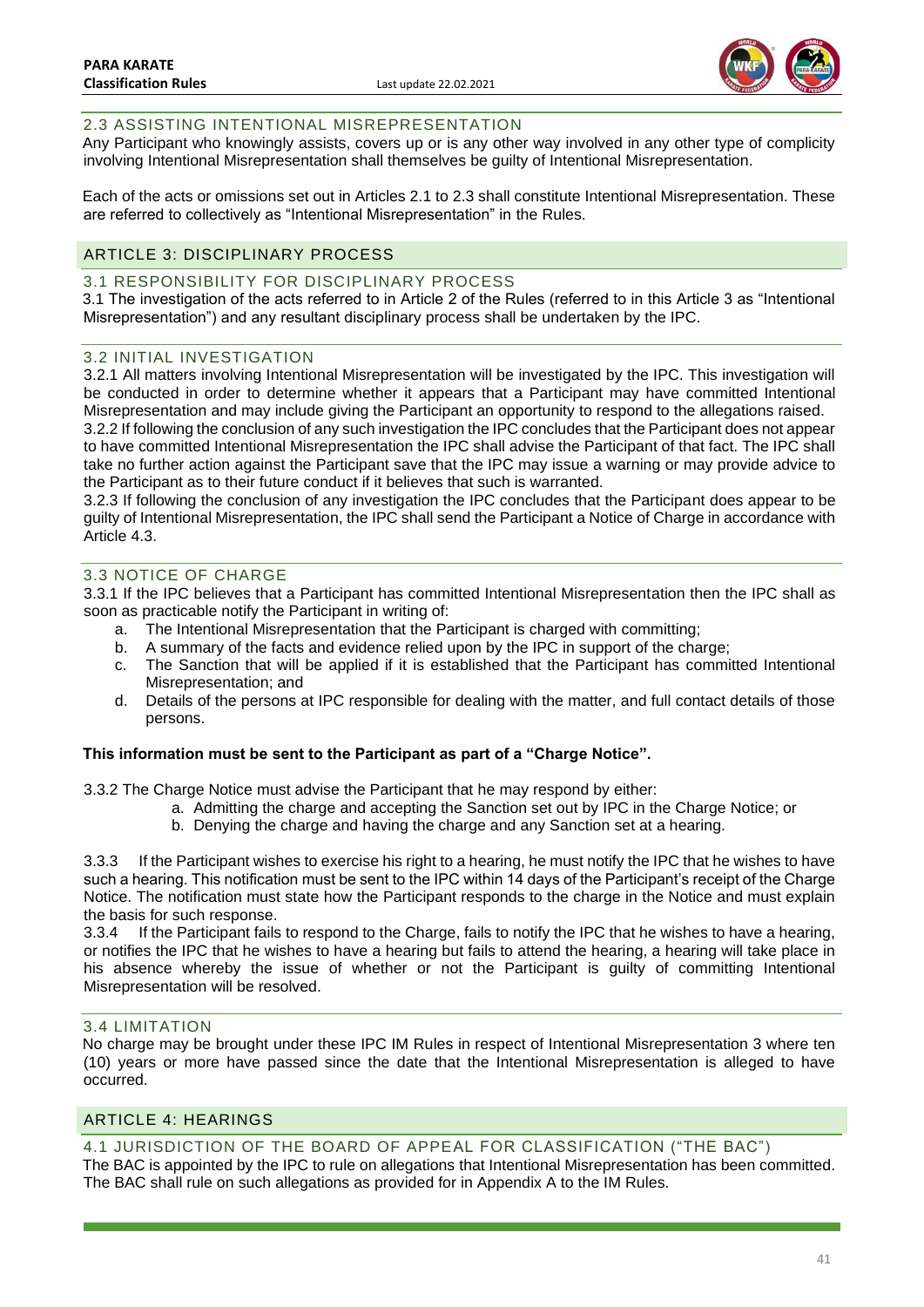

### <span id="page-42-0"></span>4.2 DECISIONS

4.2.1 At the hearing, the IPC must prove that the Participant has committed the Intentional Misrepresentation specified in the Charge Notice. This must be proved to the comfortable satisfaction of the BAC, which is greater than a mere balance of probability but less than proof beyond a reasonable doubt.

4.2.2 Following the completion of the hearing, the BAC will make a decision as to whether the Participant has committed the acts specified in the Charge Notice. If it decides that the Participant has committed the Intentional Misrepresentation specified in the Charge Notice, it shall make a recommendation to the IPC Governing Board as regards the Sanction that should be applied to the Participant. The IPC Governing Board shall be responsible for notifying the Athlete of any Sanction.

#### <span id="page-42-1"></span>4.3 PUBLICATION OF DECISIONS

4.3.1 The decision shall be disclosed publicly by the IPC. The decision shall not be disclosed (a) until the deadline for appeal has passed and no appeal has been filed; or (b) if an appeal is filed, unless and until the decision that Intentional Misrepresentation was committed is affirmed on appeal.

4.3.2 If the IPC finds that Intentional Misrepresentation has not been committed, the decision shall not be disclosed publicly unless the Participant charged consents to such disclosure or requests that the finding be disclosed.

### <span id="page-42-2"></span>ARTICLE 5: SANCTIONS

### <span id="page-42-3"></span>5.1 DISQUALIFICATION OF EVENT RESULTS AS A CONSEQUENCE OF INTENTIONAL MISREPRESENTATION

5.1.1 If an Athlete is found to have committed Intentional Misrepresentation under Articles 2.1 or 2.3 during or in connection with a Competition, the Athlete shall be Disqualified from that Competition, with the removal of any individual results obtained by the Athlete in that Competition, and all resulting consequences, including forfeiture of all medals, titles, points and prizes. In addition, any results obtained by the Athlete in Competitions taking place after the date upon which the Intentional Misrepresentation occurred may be Disqualified, with all of the resulting consequences, including forfeiture of any medals, titles, points and prizes.

5.1.2 If an Athlete is found to have committed Intentional Misrepresentation under Article 2.2, any results obtained by the Athlete in Competitions taking place after the date upon which the Intentional Misrepresentation occurred shall be Disqualified, with all of the resulting consequences, including forfeiture of any medals, titles, points and prizes.

<span id="page-42-4"></span>5.2 REMOVAL OF SPORT CLASS AS A CONSEQUENCE OF AN ACT OF INTENTIONAL MISREPRESENTATION COMMITTED DURING OR IN CONNECTION WITH A COMPETITION If an Athlete is found to have committed Intentional Misrepresentation under Articles 2.1, 2.2 or 2.3 at any time, the Athlete shall forfeit his or her Sport Class, and shall be designated "IM" in the Classification Master List for the relevant Sport for the same time period as that specified pursuant to Article 6.3 below. In accordance with Article 11.3 of the IPC Classification Code this designation shall be recognized and respected by all IPC Sports automatically upon notification of the same, without the need for further action by those Sports.

#### <span id="page-42-5"></span>5.3 INTENTIONAL MISREPRESENTATION: INELIGIBILITY FOR ATHLETE EVALUATION If an Athlete is found to have committed Intentional Misrepresentation under Articles 2.1, 2.2 or 2.3, the sanction shall be a period of Ineligibility for Athlete Evaluation of twenty-four months.

# <span id="page-42-6"></span>5.4 SANCTIONS TO BE APPLIED TO ATHLETE SUPPORT PERSONNEL

If an Athlete Support Personnel is found to have committed Intentional Misrepresentation under Article 2.3 the appropriate sanction shall be a period of Ineligibility for Athlete Evaluation of twenty-four months.

#### <span id="page-42-7"></span>5.5 SECOND OFFENCES

If a Participant is found to have committed Intentional Misrepresentation, the period of Ineligibility for Athlete Evaluation is set out in Articles 5.3 and 5.4. If that Participant commits a second Act of Intentional Misrepresentation, the period of Ineligibility for Athlete Evaluation shall be a lifetime period of Ineligibility.

### <span id="page-42-8"></span>5.6 COMMENCEMENT OF INELIGIBILITY PERIOD

The period of Ineligibility for Athlete Evaluation shall start on the date of the relevant decision or such other date as specified.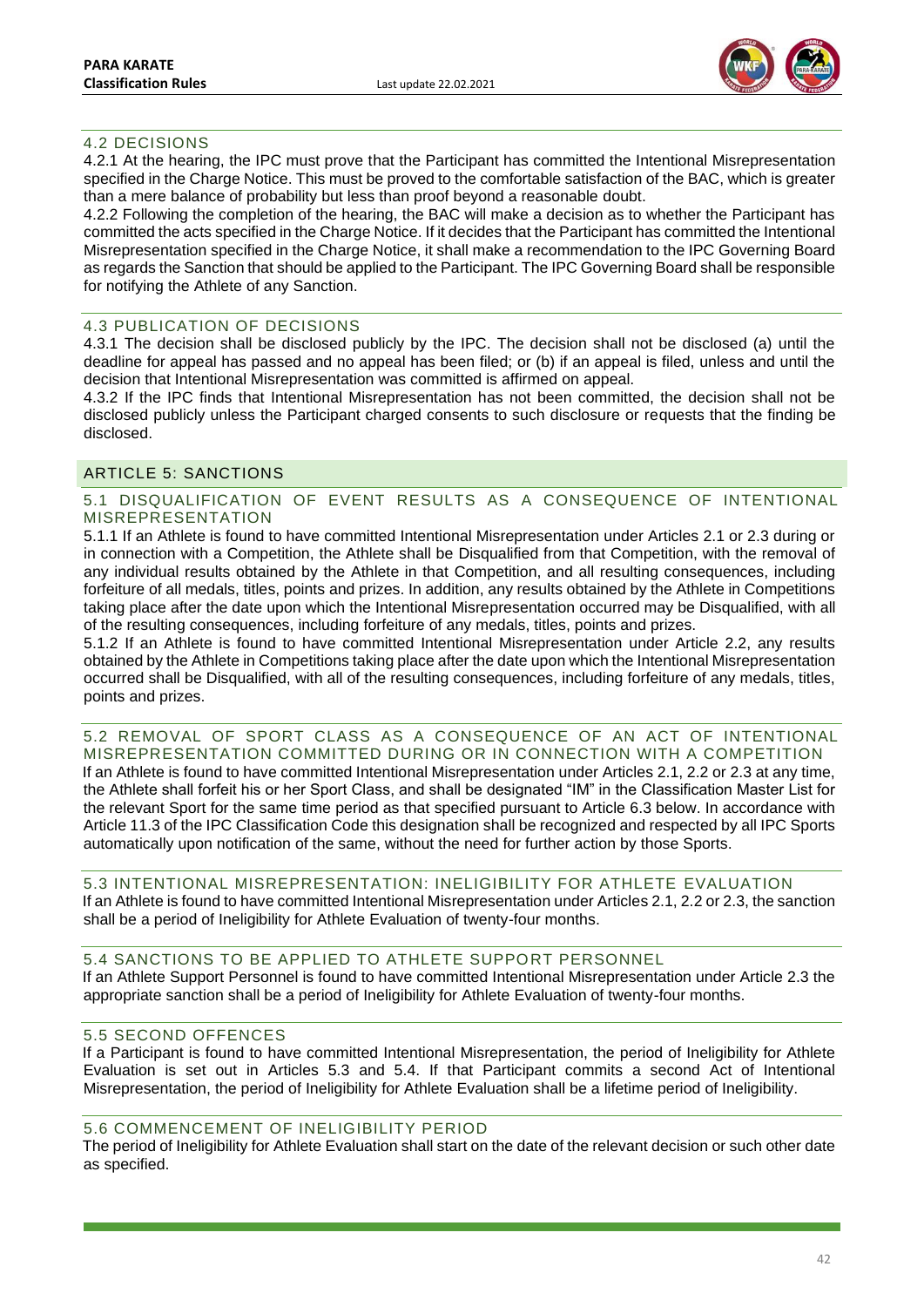

# <span id="page-43-0"></span>5.7 STATUS DURING INELIGIBILITY

5.7.1 A Participant who has been declared Ineligible for Athlete Evaluation may not take part in Athlete Evaluation at any Competition that is recognised by the IPC Sport

5.7.2 If a Participant who is Ineligible for Athlete Evaluation violates the prohibition against taking part in Athlete Evaluation, and is designated a Sport Class as a result, that Sport Class shall be forfeited, and the Athlete shall be Disqualified, with all resulting consequences, including forfeiture of all medals, titles, points and prizes, and the period of Ineligibility for Athlete Evaluation shall start over again as of the date of the violation.

### <span id="page-43-1"></span>ARTICLE 6: APPEALS

### <span id="page-43-2"></span>6.1 APPEAL RIGHTS

Decisions made under the IM Rules may be challenged only by appeal as set out in this Article 6. Such decisions shall remain in effect while under appeal unless the body to which the appeal is made orders otherwise.

### <span id="page-43-3"></span>6.2 APPEALABLE DECISIONS

6.2.1 A decision that Intentional Misrepresentation was (or was not) committed may be appealed by any of the following parties exclusively as provided in this Article 6:

- a. The Participant who is the subject of the decision being appealed;
- b. The IPC;
- c. The National Paralympic Committee ("NPC") of the Participant's country of nationality:
- d. The Participant's International Federation (if this is not the IPC).

If no appeal is made, the decision shall be final and binding on all of the above Persons.

6.2.2 An appeal pursuant to Article 6.2.1 shall be made to the Court of Arbitration for Sport ("CAS"). CAS decisions are final and binding.

### <span id="page-43-4"></span>6.3 APPEAL PROCEDURE

6.3.1 The time to file an appeal to CAS shall be twenty-one (21) days from the date of receipt of the decision by the appealing party;

6.3.2 CAS decisions shall be disclosed according to the CAS Arbitration Rules.

# <span id="page-43-5"></span>ARTICLE 7: CONFIDENTIALITY

### <span id="page-43-6"></span>7.1 REPORTING OF PENDING CASES

The identity of a Participant charged with committing Intentional Misrepresentation shall not be publicly disclosed during the period when the case in pending.

## <span id="page-43-7"></span>ARTICLE 8: MISCELLANEOUS

### <span id="page-43-8"></span>8.1 GOVERNING LAW AND JURISDICTION

The laws of Germany shall govern the IM Rules and all matters and proceedings arising in connection with the IM Rules.

#### <span id="page-43-9"></span>8.2 INTERPRETATION

Save where otherwise indicated, defined terms used in these IM Rules (i.e., those words or phrases starting with capitals) shall have the meaning given to them in the Glossary.

### <span id="page-43-10"></span>APPENDIX A – RULES OF PROCEDURE INTRODUCTION AND JURISDICTION

- 1.The IPC is responsible for establishing the Board of Appeal on Classification ("the BAC") in accordance with the IPC BAC By-laws.
- 2.Matters involving an allegation made by the IPC that an Athlete or Athlete Support Personnel has been guilty of Intentional Misrepresentation shall be submitted for determination by the BAC.

### <span id="page-43-11"></span>PRE-HEARING PROCEDURES

3. The jurisdiction of the BAC shall be triggered if the IPC submits a written request (a "Request for Adjudication") to the Chairperson of the IPC Legal and Ethics Committee (or his or his designate) that the BAC determine one or more charges that the IPC has brought against an Athlete or Athlete Support Personnel ("the Respondent").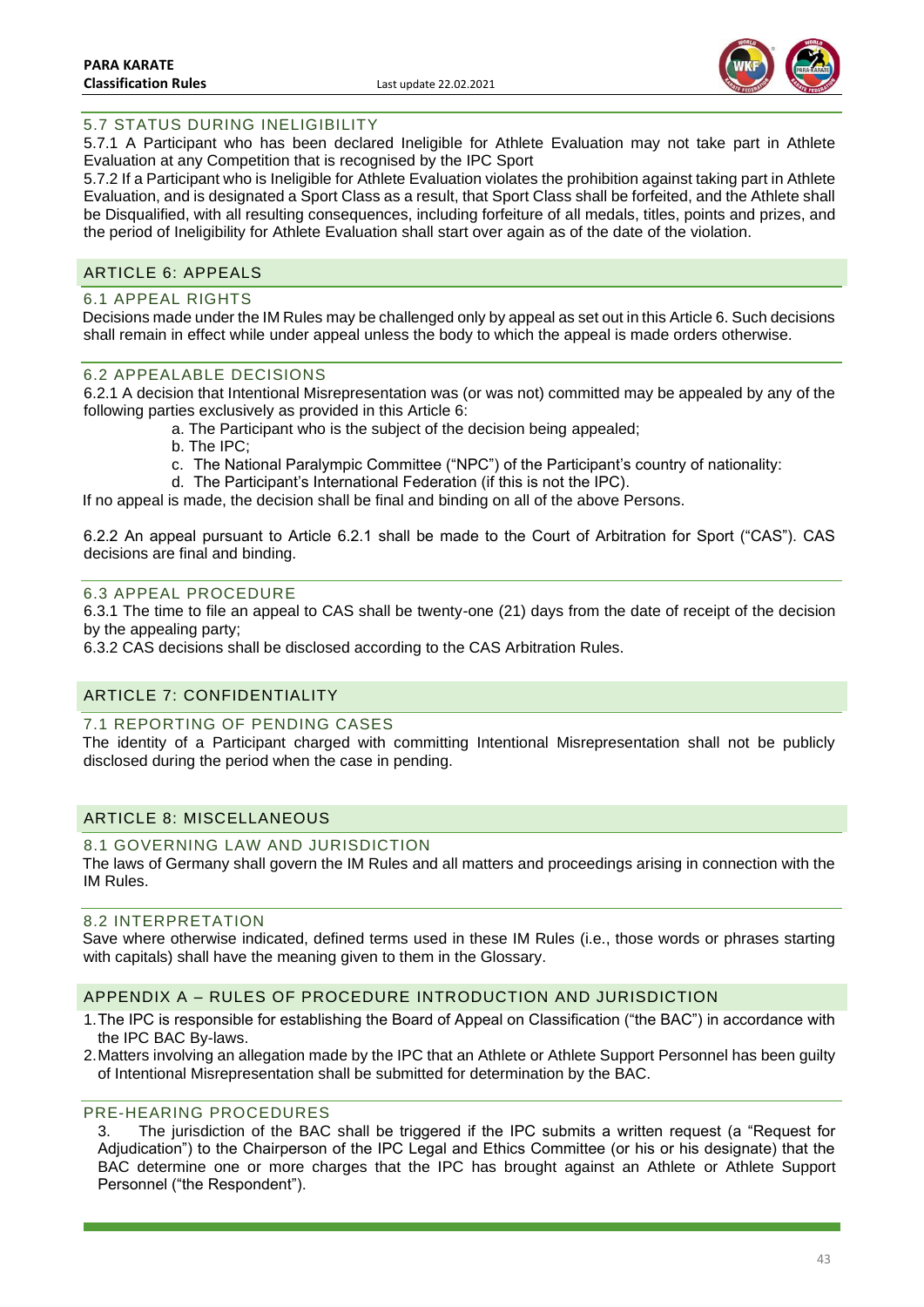

- 3.1 A Request for Adjudication shall:
	- 3.1.1 Provide the name, nation and Sport of the Respondent;
	- 3.1.2 Specify the grounds for the Charge;
	- 3.1.3 Identify all documents, fact and expert witnesses, and other evidence to be offered in support of the Charge.
- 3.2 All Requests for Adjudication shall be submitted in writing by fax, e-mail or surface mail to such person as may be nominated from time to time by the IPC.

### <span id="page-44-0"></span>INITIAL ASSESSMENT AND FORMATION OF THE HEARING BODY

4. Following receipt of the Request for Adjudication, the Chairperson shall conduct a review of the Request for Adjudication to determine whether the content, timing and delivery of the Request for Adjudication complies with Rule 3 above.

4.1 If the Request for Adjudication does not comply with Rule 3, the Chairperson shall issue a written decision dismissing the Request for Adjudication, without prejudice to its being reinstated at a later date.

- 4.1.1 If the Request for Adjudication complies with Rule 3 the Chairperson shall appoint a Hearing Body.
- 4.1.2 This process shall be completed within 28 calendar days of the Request for Adjudication being received by the Chairperson.

### <span id="page-44-1"></span>THE HEARING BODY

- 5.The Hearing Body will comprise:
	- 5.1 Hearing Body Chairperson; and
	- 5.2 Two (2) persons appointed by the Hearing Body Chairperson, with appropriate skills and experience.
- 6.Appointment of members of the Hearing Body shall be within the sole discretion of the Hearing Body Chairperson save that no member shall be appointed if the circumstances of the Hearing are such that a member thereby has a conflict of interest.
	- 6.1 In its sole discretion, the Hearing Body may designate counsel to assist it in the Hearing.
	- 6.2 All members of the Hearing Body shall comply with the IPC Code of Ethics.
	- 6.3 The IPC Legal and Ethics Committee Assistant shall act as Secretary to the Hearing Body.
	- 6.4 The IPC Legal and Ethics Committee Assistant shall advise the Applicant and Respondent as soon as the Hearing Body is appointed.

### <span id="page-44-2"></span>CONDUCT OF PROCEEDINGS

7. As soon as practicable after the formation of the Hearing Body, the Hearing Body Chairperson shall issue directions to the IPC and the Respondent in relation to the procedure and timetable to be followed in the proceedings. This shall establish a schedule for the exchange of written submissions and evidence in advance of the hearing. The Hearing Body Chairperson may make such procedural rulings on his own.

- 7.1 A party intending to rely upon the evidence of a witness or expert shall serve a statement or report setting out the proposed evidence of such witness or expert at a date in advance of the hearing that is specified by the Hearing Body Chairperson.
- 7.2 The Hearing Body shall have the power to allow, refuse or limit the evidence or appearance at the hearing of any witness or expert.

## <span id="page-44-3"></span>HEARING

8. The Hearing Body Chairperson shall decide on the format of the Hearing (in person, or by (partial) telephone conference or by (partial) videoconference), and the IPC Legal and Ethics Committee Assistant shall liaise with the IPC and Respondent to set a date for the hearing of the Hearing, which should take place at the earliest convenience.

8.1 Both parties may, at their own expense, to be represented by counsel and, if necessary, to engage an interpreter approved by the Hearing Body. Both parties may offer documentary evidence, submit a hearing memorandum or brief and (subject to the Hearing Body's discretion) call witnesses.